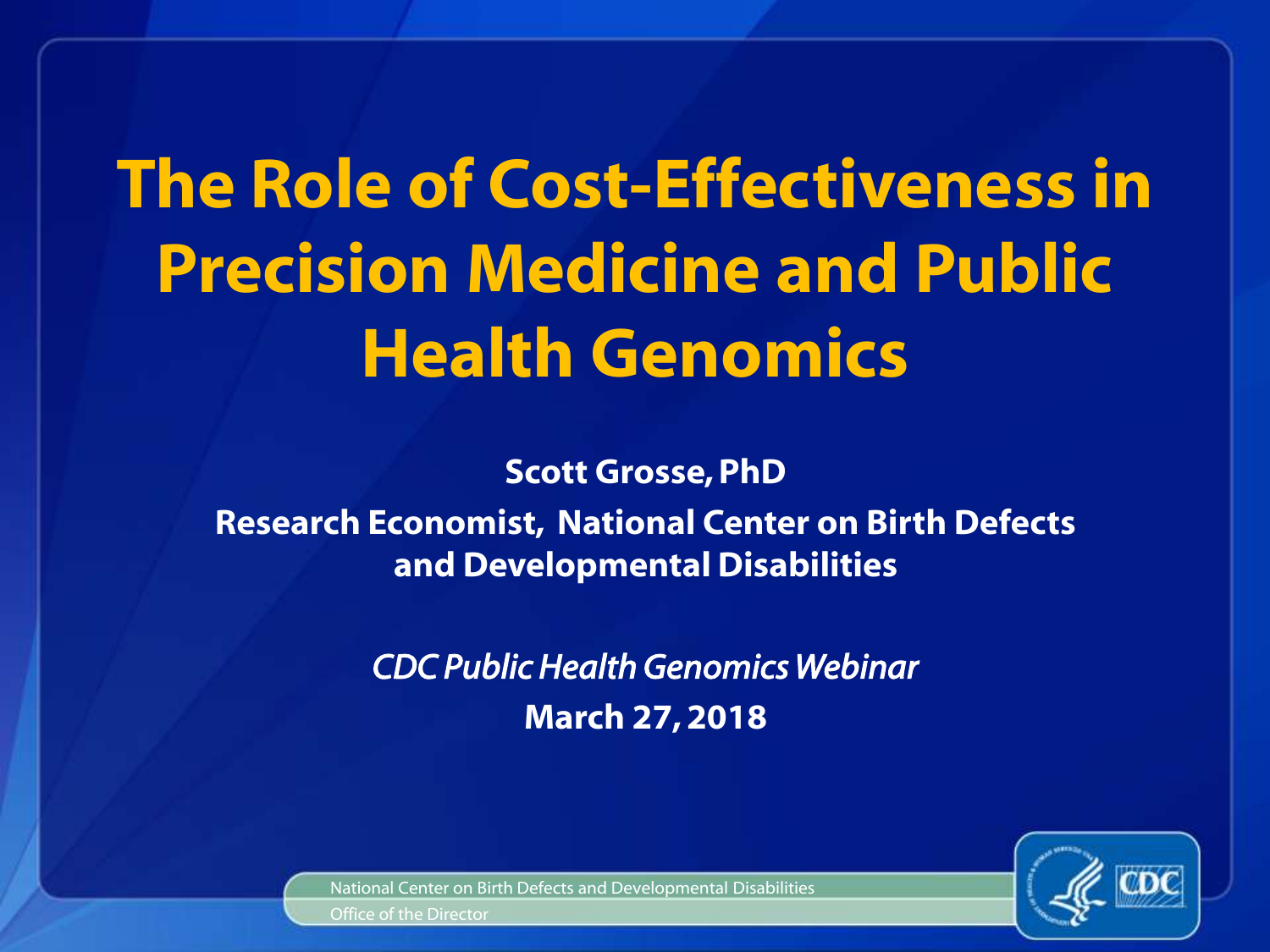### **Outline of Presentation**

#### **Part 1 – Economic evaluation terms and methods**

- **Cost-effectiveness, value, and affordability**
- One size does not fit all

### **Part 2 – Applications in Precision Medicine and Public Health Genomics**

- Newborn screening for severe combined immunodeficiency (SCID)
- **I** Ivacaftor genotype targeted therapy for cystic fibrosis
- **Testing patients with colorectal cancer for Lynch syndrome**
- **Genomic sequencing and reporting of secondary results**

The findings and conclusions in this presentation have not been formally disseminated by the Centers for Disease Control and Prevention and should not be construed to represent any agency determination or policy.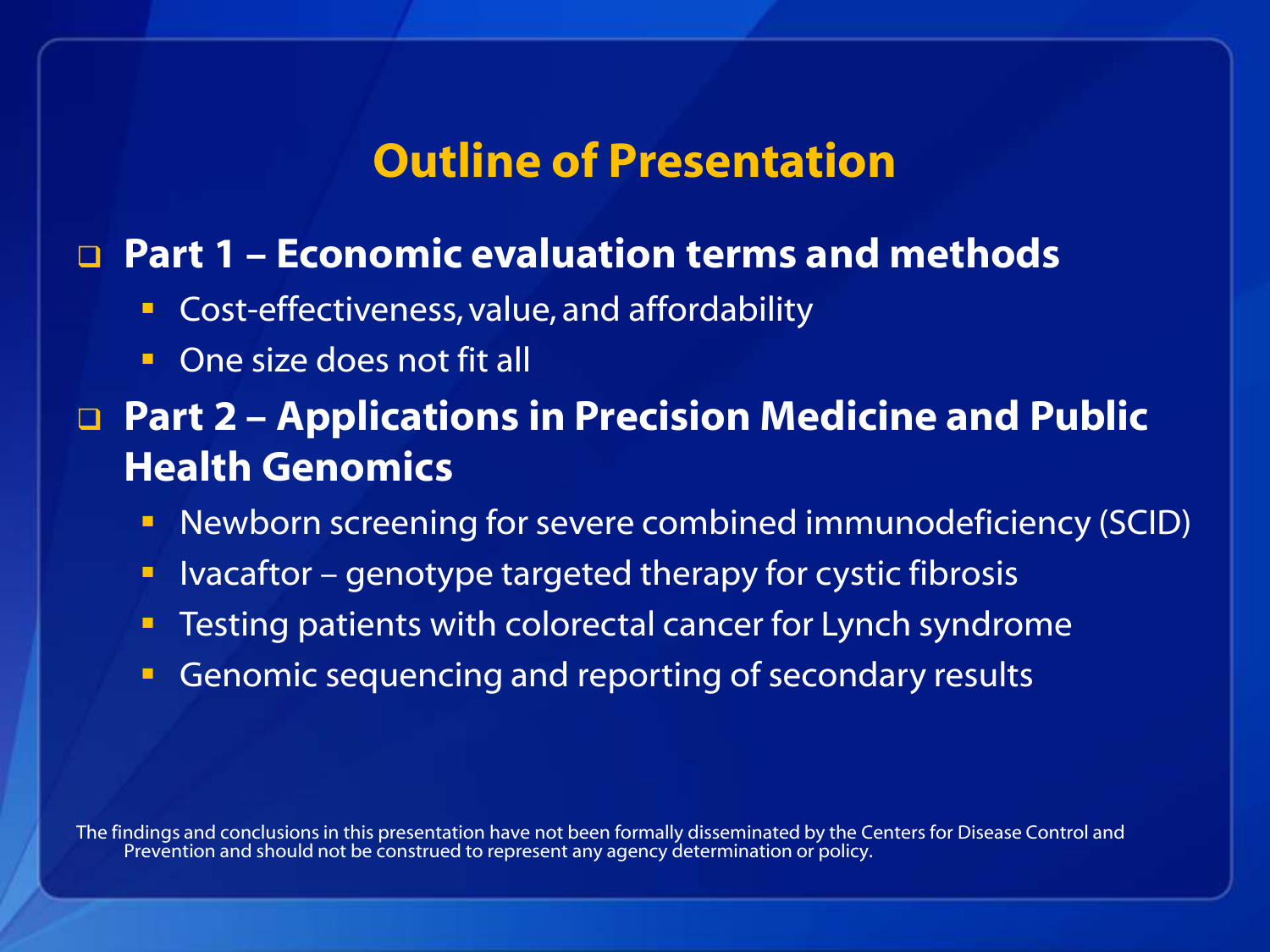### **How Do We Show Value?**

#### **What is value in health?**

- **Achieving better health in ways that are affordable and acceptable** 
	- Value is in the eye of the stakeholder
	- **Subjective and context-specific**

#### **How to show value?**

- **I** Identify your stakeholder audience(s)
- **Assess which costs and outcomes matter to stakeholders**
- **Calculate costs and outcomes (benefits) for each type of** stakeholder

#### **Economic evaluation methods vary**

**E** Choose analysis type(s) to meet stakeholder needs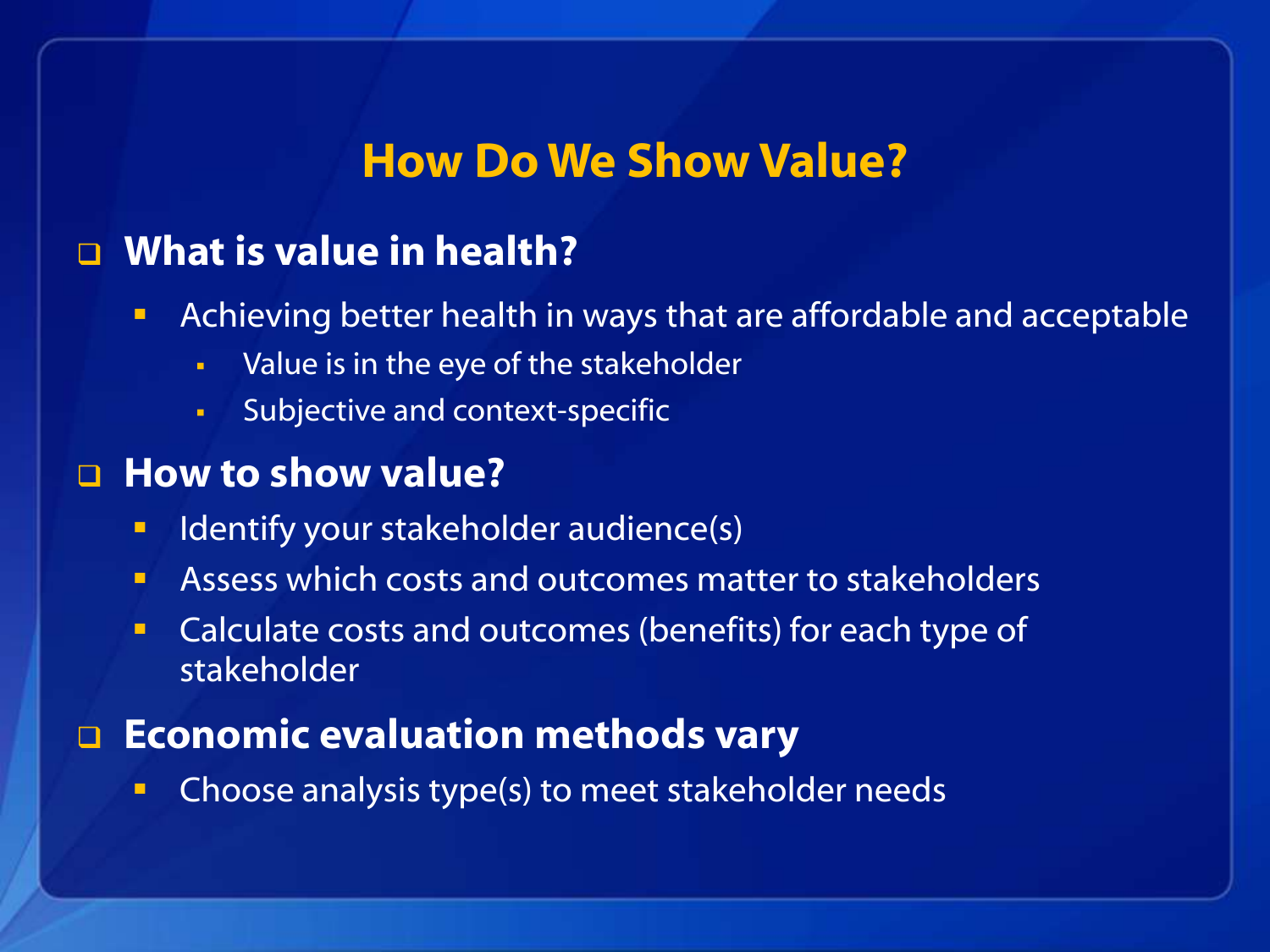### **Stakeholder Perspectives**

#### **Stakeholders**

- Health care payers
- **Health care providers**
- **Public health programs**
- **Patients and families (last, but not least!)**

#### **Cost varies by analytic perspective**

- **Societal all costs to all payers**
- **Health care sector medical costs for all payers**
- **Payer or provider** 
	- A cost to a payer is revenue to a provider
	- **For state agencies, budget impact is crucial**
	- **Health plans care about their per member per month outlay**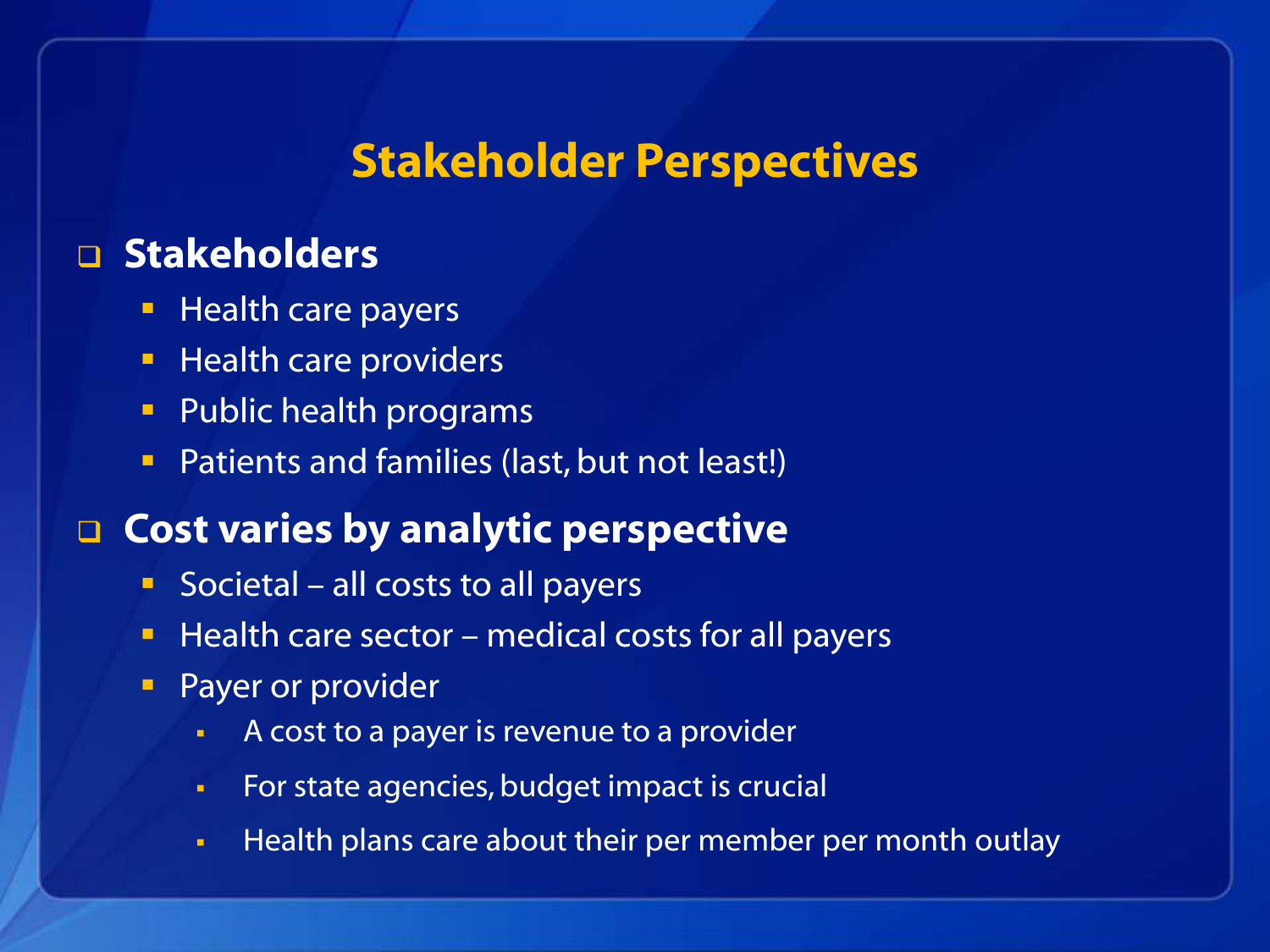### **What's a Cost?**

 **Economic cost – resources used up that cannot be used elsewhere (opportunity cost)** 

**Financial cost – outlays by payers (payments)** 

Charges or list prices are *not* costs

#### **Costs to whom?**

- **Health care costs (economic cost)** 
	- Costs to specific types of providers or payers (financial costs)
- **Costs outside of the health care system** 
	- Patients and families
- Financial costs to public sector (health and non-health) budgetary impact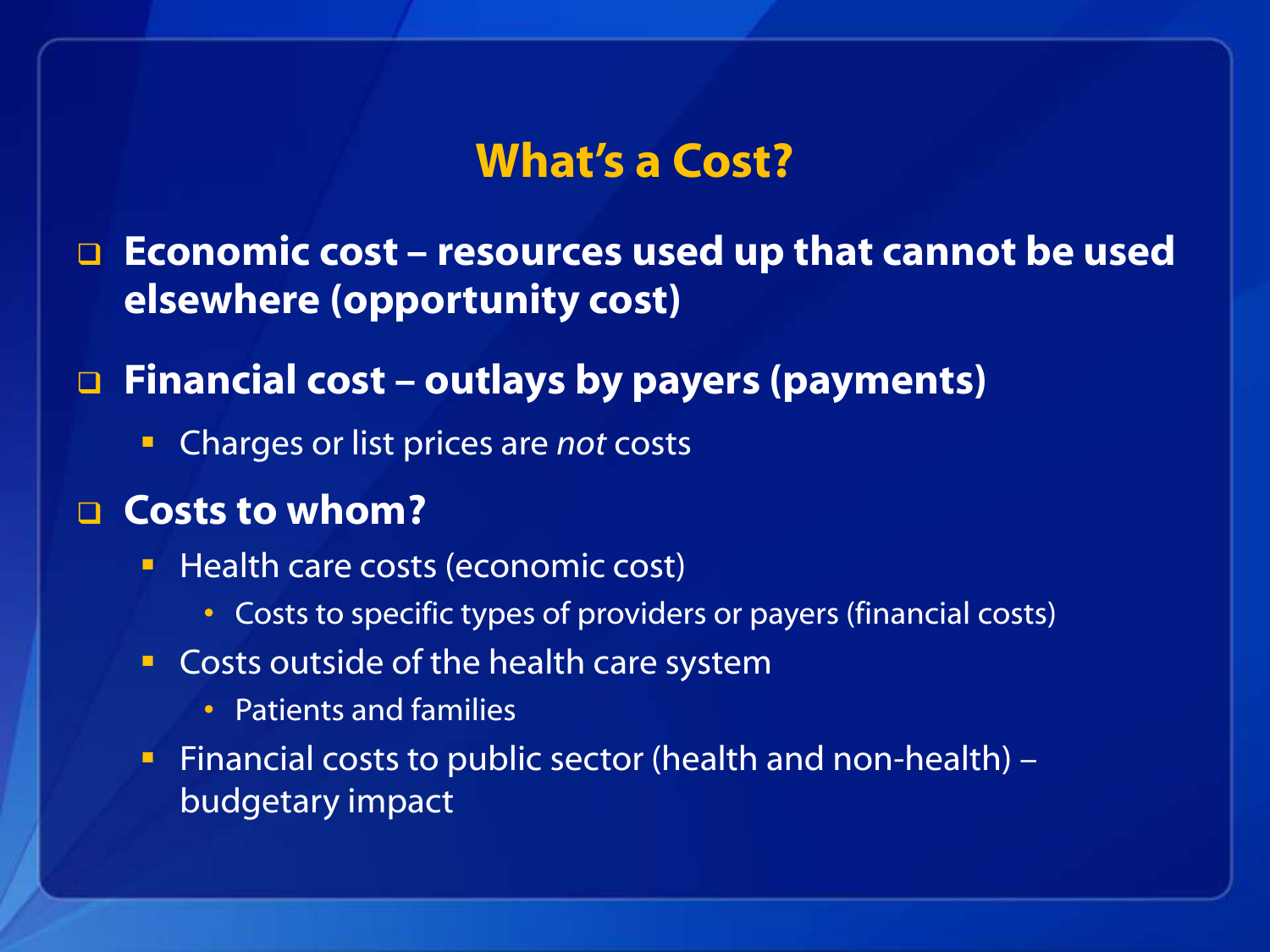# **Price vs. Cost – Pharmaceuticals**

#### **Drug prices may bear little relation to costs**

- Example: Price of Lipitor fell from \$3.29 to 11 cents per unit after the patent expired (NASEM 2017)
- Sudden price increases of >500 percent observed for 48 generic drugs between 2010 and 2015

### **Should cost-effectiveness analyses (CEAs) use prices?**

- Payer perspective CEAs should use net payments (Hay et al. 2010)
	- • Subtract discounts and rebates from gross payments (28 percent of payments on branded drugs rebated by manufacturers – NASEM)
- Societal perspective CEAs should use societal cost (Hay et al. 2010)
	- branded drugs as estimate of cost • Expert panel recommended using range of 20-60 percent of price of

 National Academies of Sciences, Engineering, and Medicine. 2017. *Making medicines affordable: A national imperative*. Washington, Hay JW, Smeeding J, Carroll NV, et al. Good research practices for measuring drug costs in cost effectiveness analyses: issues and DC: The National Academies Press. doi: https://doi.org/10.17226/24946

— - recommendations: the ISPOR Drug Cost Task Force Report part I. *Value in Health*. 2010;13(1):3 7.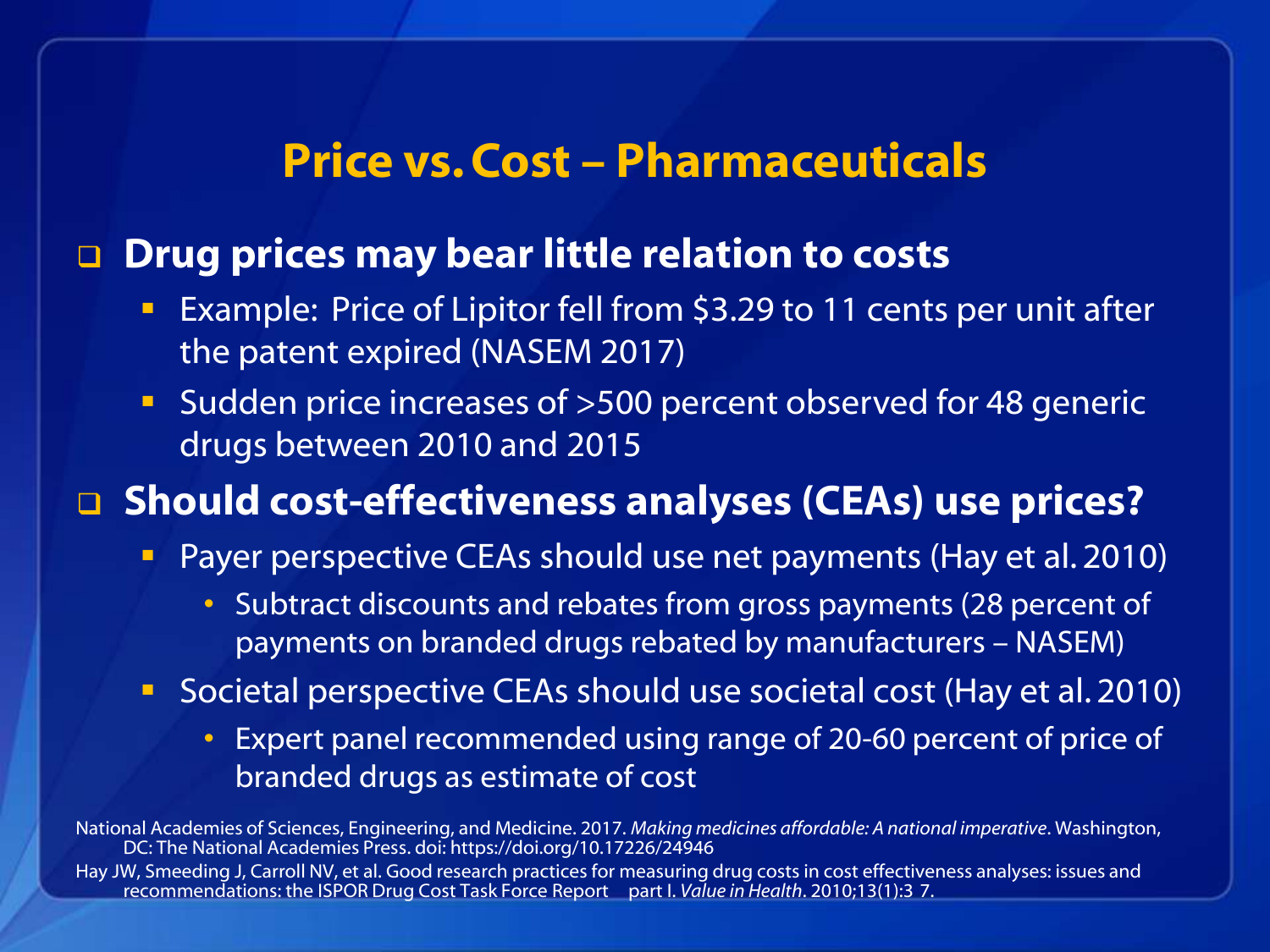### **Health Outcomes and Beyond Health**

### **Health gains**

- **How to measure and value health?** 
	- Survival
	- Quality of life and functioning
	- Quality-adjusted life-years (QALYs) combine both dimensions
		- o Assign utility scores from 0 to 1
			- $\cdot$  0 = death
			- $\cdot$  1 = perfect health
		- o Estimated improvement with intervention

### **Beyond health outcomes and QALYs**

- **Personal values autonomy, knowledge, and fairness**
- **Personal utility**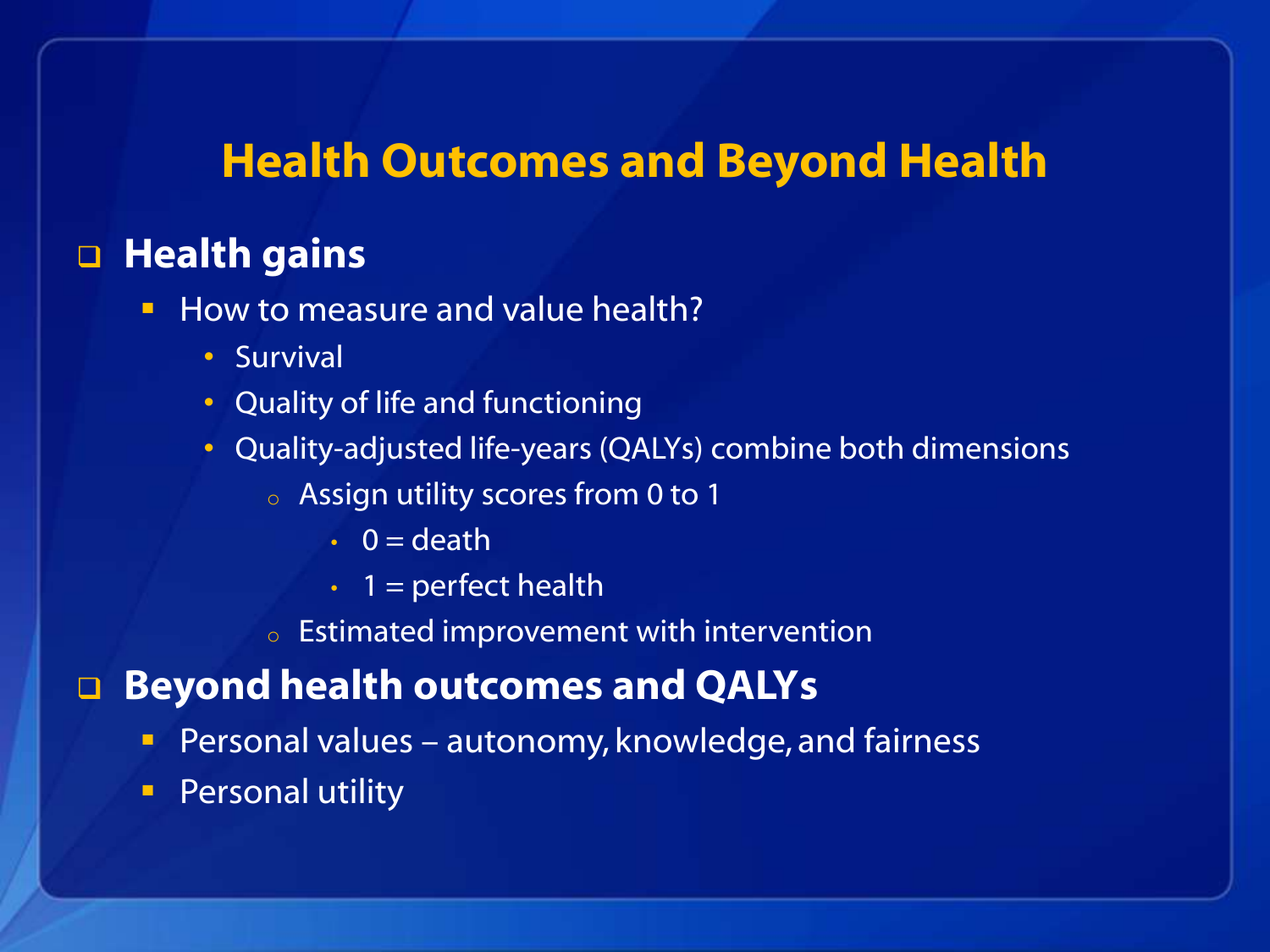### **What Do Payers and Providers Value?**

- **Health for patients (providers) or plan members (payers)**
- **Market share and consumer satisfaction** 
	- **Higher cost can lower market share, especially for insurers**
- **Net revenue (providers) and net payments (payers)**
- **Access to new technologies (providers)**
- **Minimum of political fuss**
- **Ease of implementation**
- **Minimized decisional difficulty**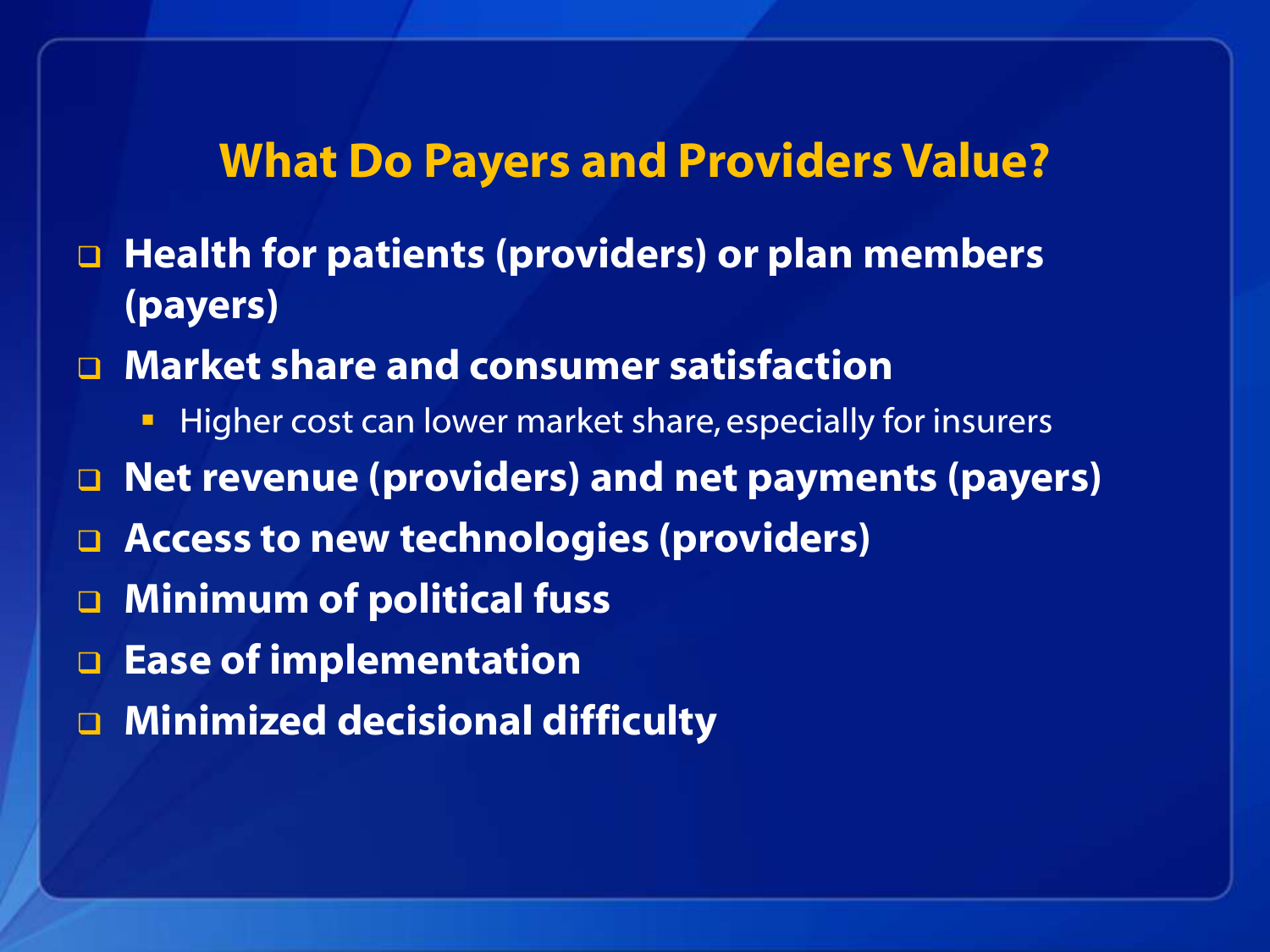### **Economic Evaluation Methods**

#### **Cost-consequences analysis**

**Cost per diagnosis – no information on health outcomes** 

#### **Cost-effectiveness analysis (CEA)**

- **Which approach costs less per health outcome gained?**
- CEAs that use quality-adjusted life years (QALYs) often called costutility analysis (CUA)

#### **Cost-benefit analysis (CBA)**

Is the monetary value of benefits to society greater than total cost?

#### **Budget Impact Analysis (BIA)**

**Will financial benefits exceed outlays in a given timeframe for a** private payer, public program, or state government overall?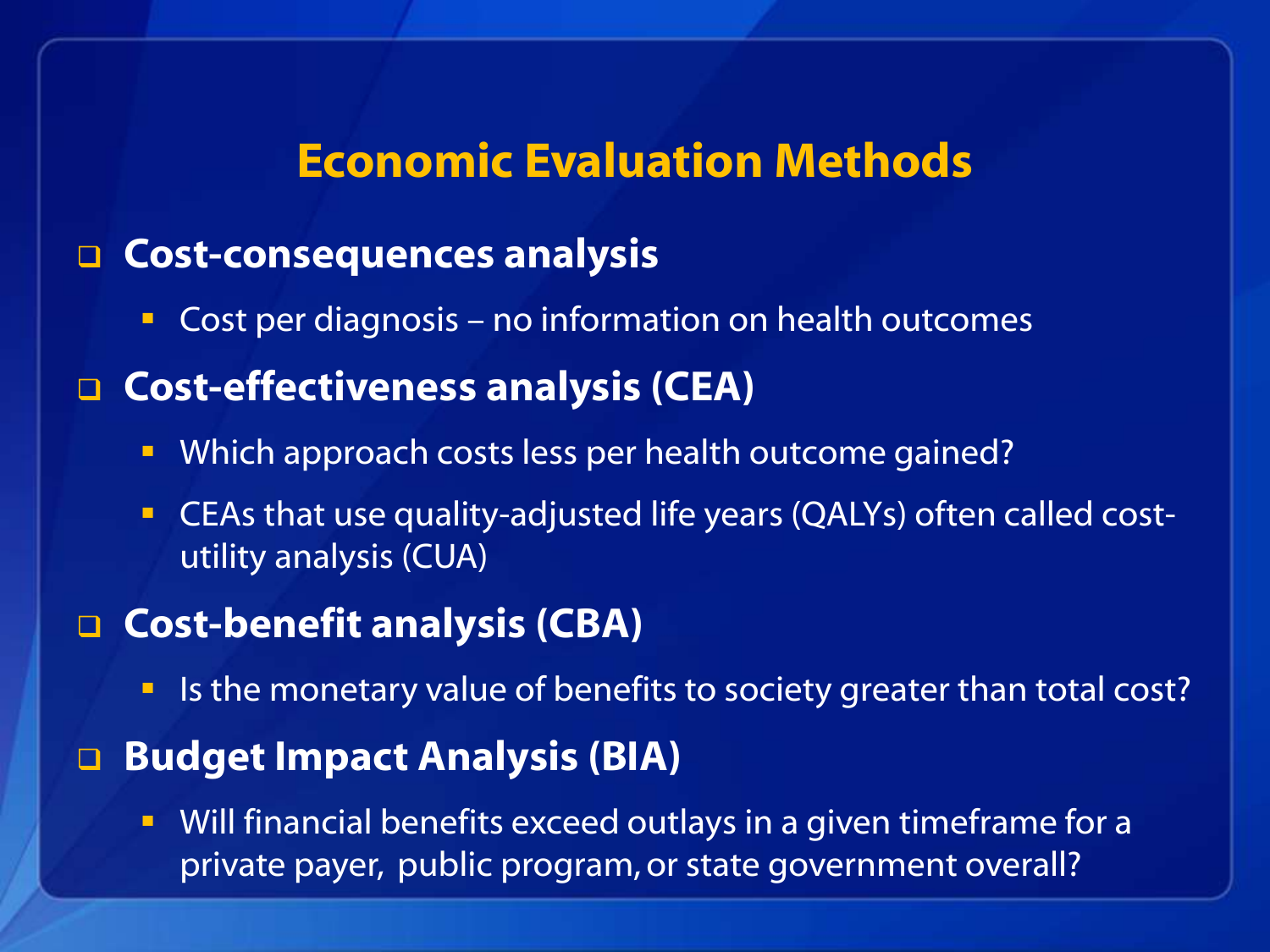### **Cost-Effectiveness Analysis (CEA)**

### **For each pair of options (e.g., screening vs. no screening, or two different screening algorithms)**

- **Assess total outcomes and costs**
- **Treatment costs can go up or down following intervention**
- For pairs of options that cost more and are more effective, calculate incremental cost-effectiveness ratio (ICER)

Cost effectiveness ratio  $=$  $intervention \ costs - costs \ averted$ change in health outcome

- **ICER is a function of the comparator One can only assess cost**effectiveness relative to an alternative strategy
	- Not an innate characteristic of an intervention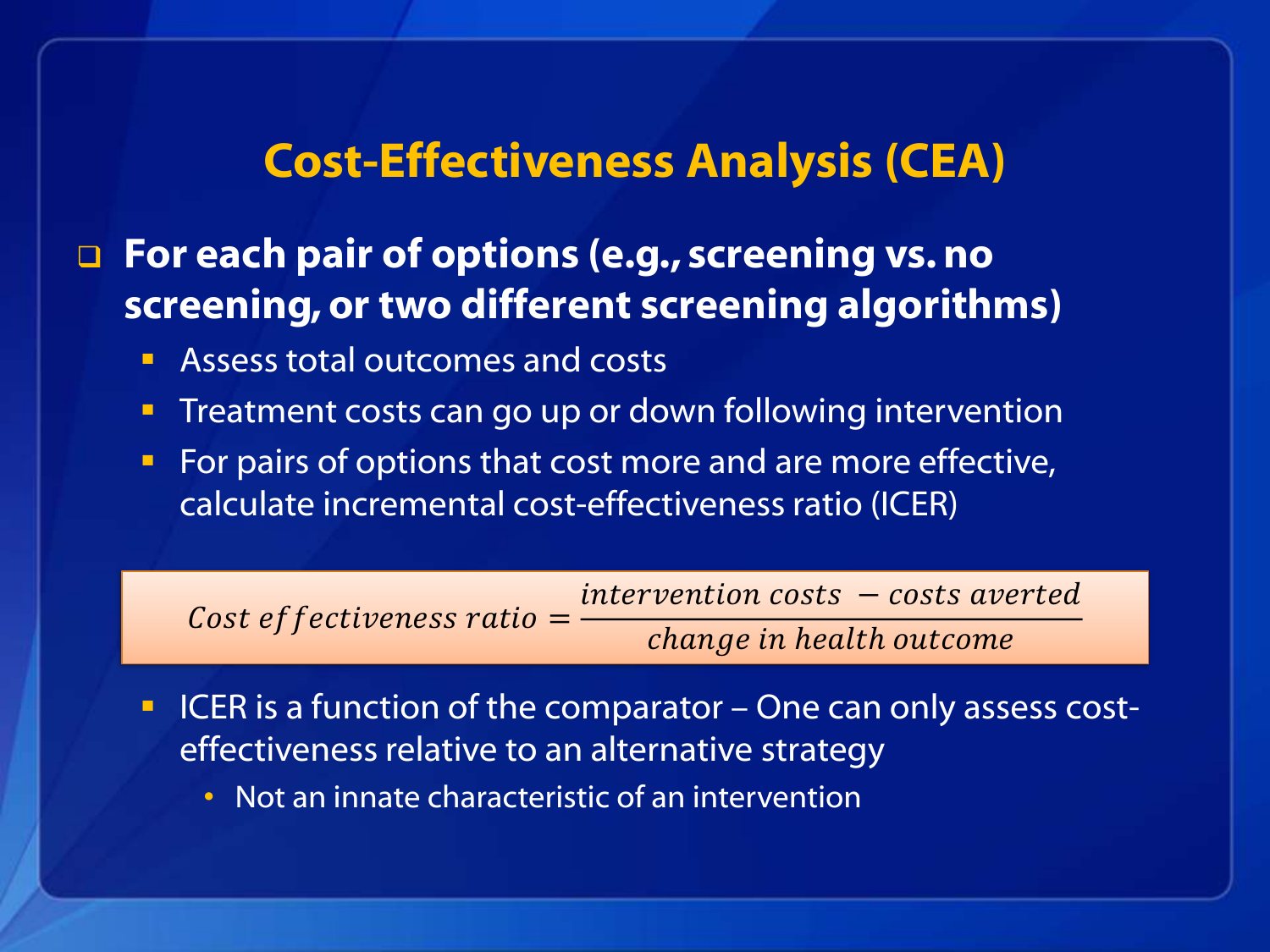# **When Is an Intervention Cost-Effective? – 1**

#### **Low cost to implement does not mean cost-effective**

- **Effectiveness first, then cost-effectiveness (Grosse 2014)**
- **Low cost per case detected is not meaningful unless detection** improves outcomes that matter

 **If an intervention is not effective—i.e., demonstrated to improve health outcomes—it cannot be cost-effective** 

- **Epidemiology matters rigorous study designs required to** demonstrate improved health (Grosse & Khoury 2016)
- Multiple sources of bias in observational data

### **Public health screening is warranted based on evidence of meaningful health gains**

- - Grosse SD. Economic analyses of genetic tests in personalized medicine: clinical utility first, then cost utility. *Genetics in Medicine*. 2014 " Grosse SD, Khoury MJ. Epidemiology matters: peering inside the "black box in economic evaluations of genetic testing. *Genetics in*  - *Medicine*. 2016;18(10):963 965. Mar;16(3):225 227.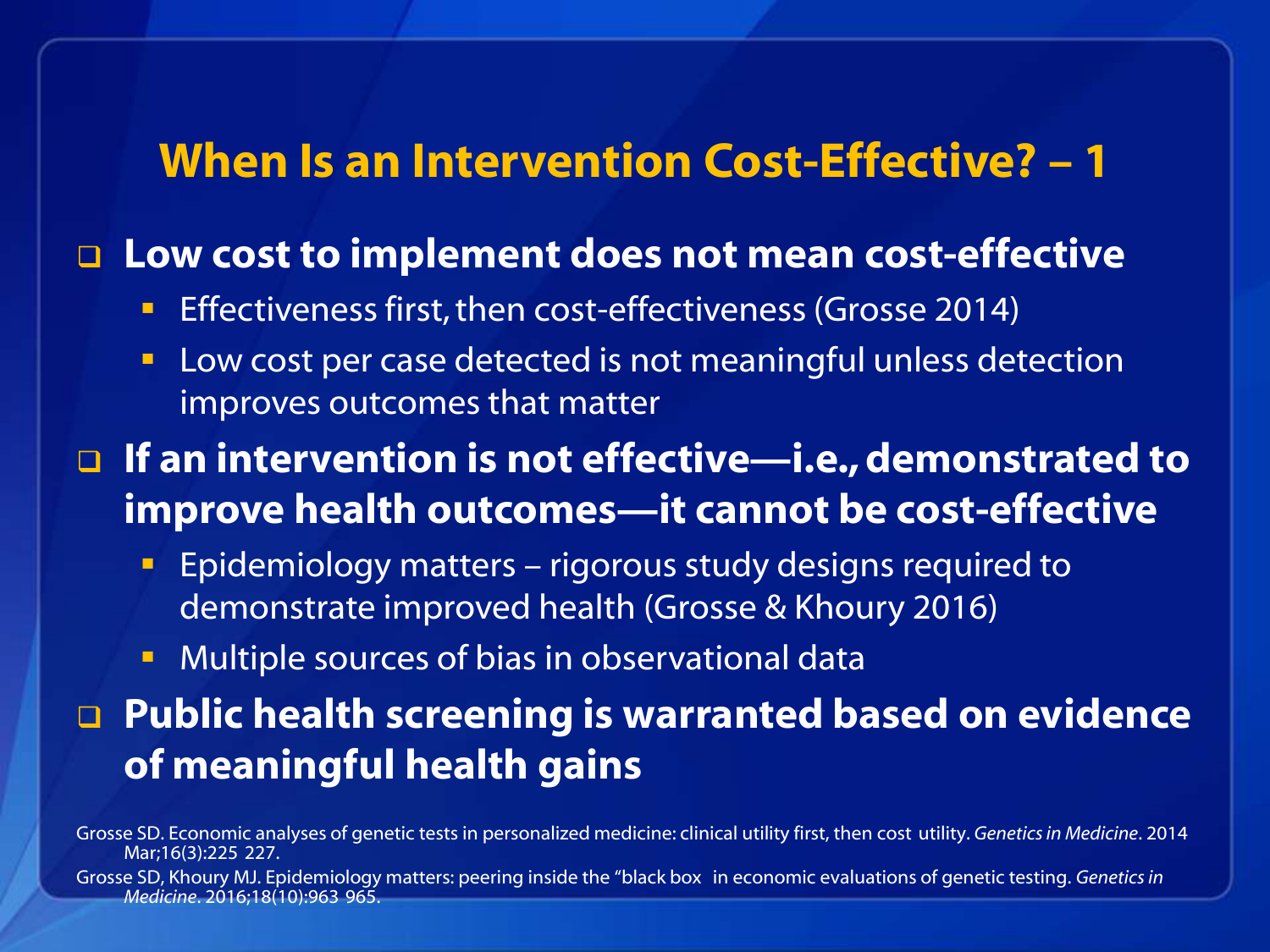# **When Is an Intervention Cost-Effective? – 2**

### **Will an intervention that improves health pay for itself, i.e., reduce total costs?**

- A few interventions or preventive services are cost-saving, i.e., less total spending with intervention than without
- **Most cost-effective services result in higher net costs**

enjamin Franklin famously said that an ounce of prevention is worth a pound of cure, but he didn't say that it is necessarily less expensive. A recent review from the Partnership for Prevention concluded that most recommended clinical preventive services are cost-effective but not cost-saving.<sup>1</sup> A cost-saving intervention results in both better health outcomes and less total spending by payers, induding medical care and other direct costs of care, as well as costs associated with the intervention.

### **Cost-effectiveness is the value of services that cost more than they save**

Grosse SD. Does newborn screening save money? The difference between cost effective and cost saving interventions. *Journal of Pediatrics*. 2005; 146(2):168 170. *Pediatrics*. 2005; 146(2):168 170.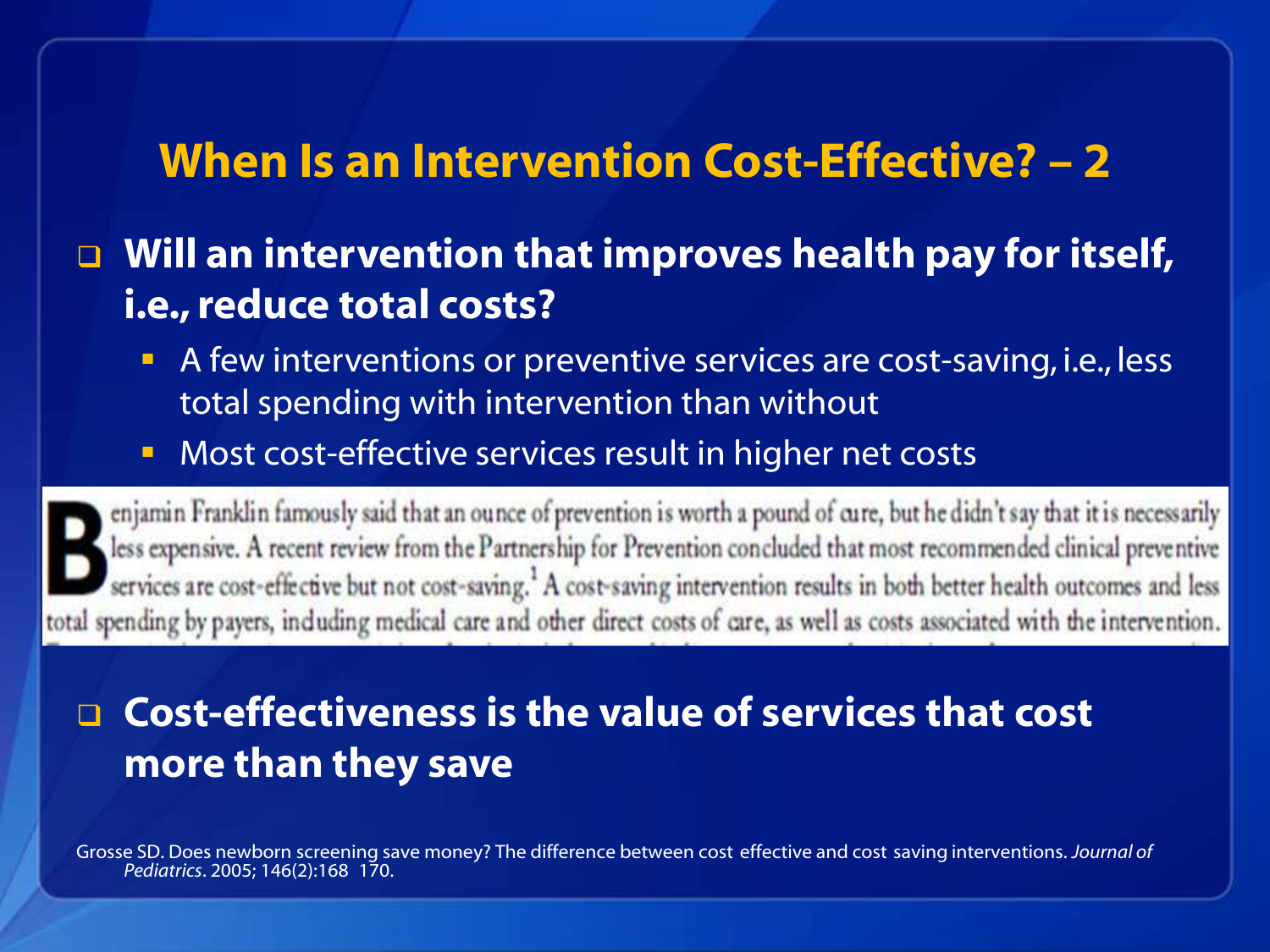# **When Is an Intervention Cost-Effective? – 3**

### **Cost effectiveness depends on how much decision makers are willing to pay for health gains**

- **Interventions that cost less than a benchmark value, such as** \$50,000 per QALY, often regarded as cost-effective
	- Arbitrary; use of a range may be preferable (Grosse 2008)
	- US government does not endorse cost-effectiveness decision rules
- **Ex Institute for Clinical and Economic Review (ICER)** 
	- \$150,000 per QALY to define value (Neumann & Cohen) • Non-governmental US organization has proposed a range of \$50,000--
	- Potentially greater willingness to pay for orphan drugs
- **EXA findings can be considered by stakeholders, along with equity** and affordability considerations

 – *Pharmacoeconomics and Outcomes Research*. 2008; 8(2):165 178. - - Neumann PJ, Cohen JT. ICER's revised value assessment framework for 2017 2019: a critique. *Pharmacoeconomics*. 2017; 35:977 980. ' Neumann PJ, Cohen JT. America s "NICE"? *Health Affairs Blog*, March 12, 2018 Grosse SD. Assessing cost effectiveness in health care: The history of the \$50,000 per QALY threshold. *Expert Review of*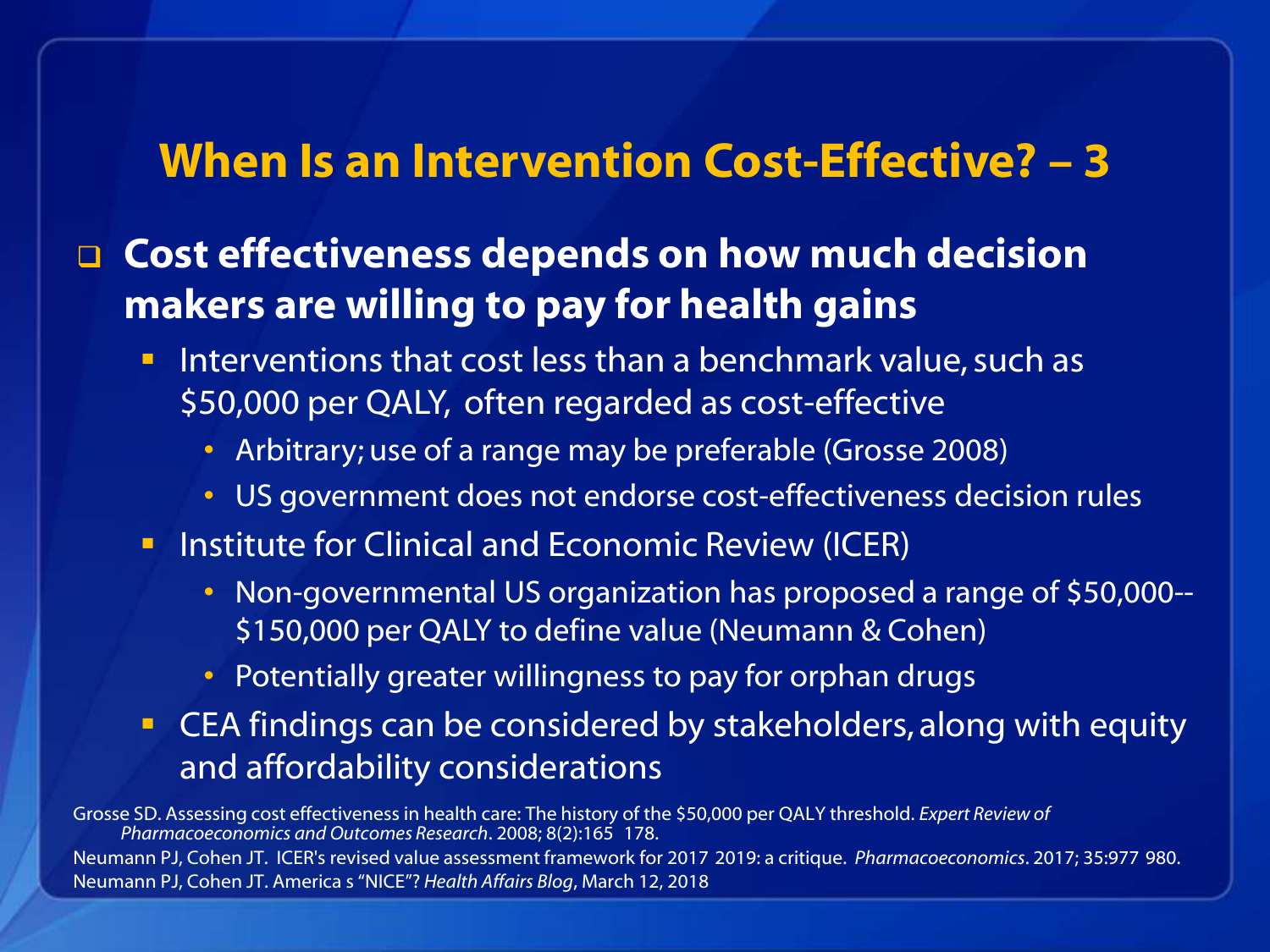# **Why Care About Cost-Effectiveness?**

#### **Manufacturers and advocates**

- **Marketing and support for access to new technologies**
- **Payers** 
	- Informed coverage decisions and controlling costs

#### **Policy makers**

- **EXPLO** Choosing among alternatives
- **Trade offs among multiple criteria** 
	- Population health, budget constraints, perceived fairness, and response to advocacy
- **Maximizing vs. satisficing**
- **Researchers** 
	- Professional advancement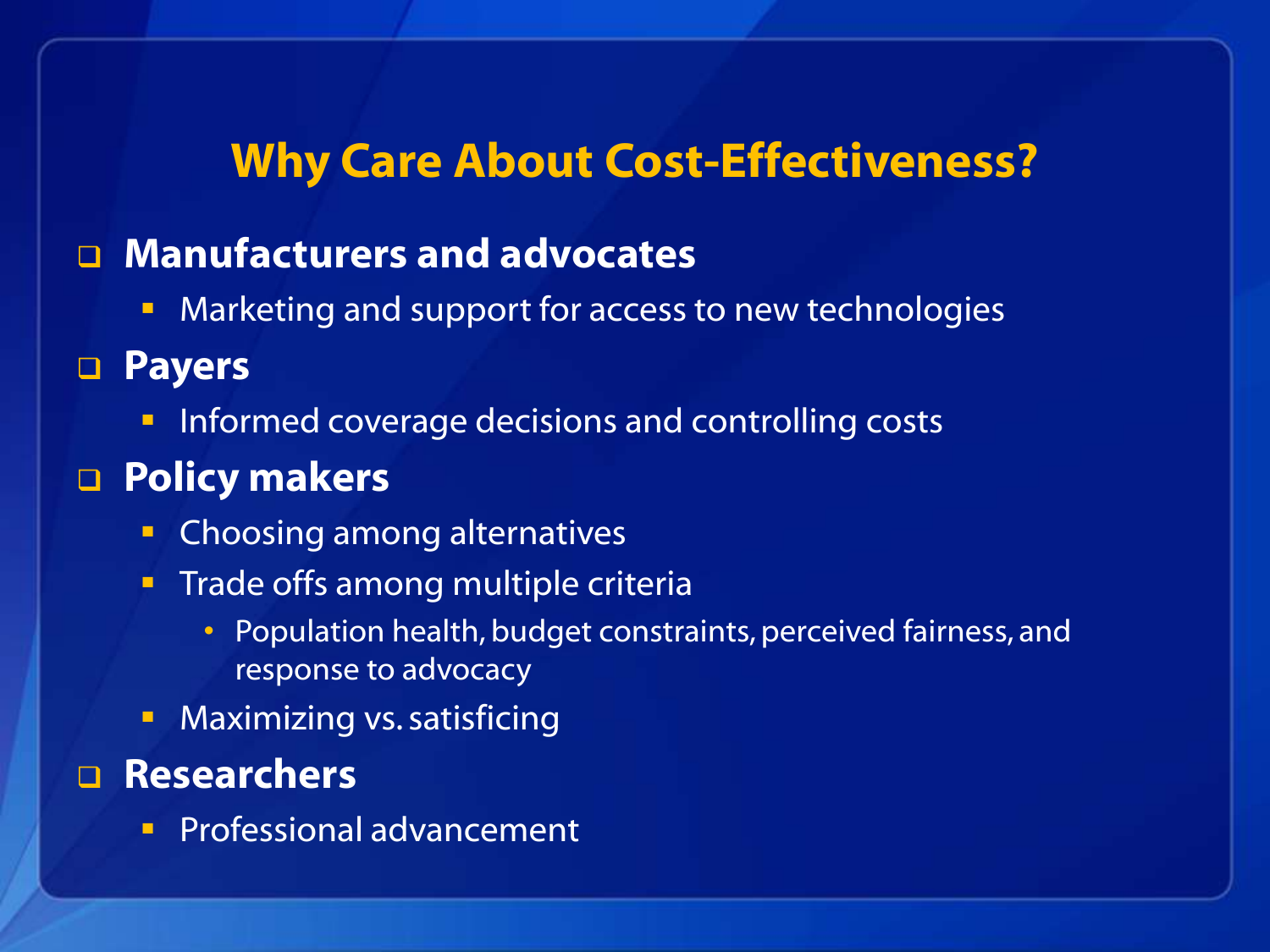### **Budget Impact and Return on Investment (ROI)**

### **Calculation of net financial cost**

- **Cost outlay and avoided financial costs to same budget holder**
- **Short time horizons** 
	- May be 1-3 years, e.g., some state Medicaid programs
	- Typically 2-5 years
	- Large employers may have 10 year time horizon low attrition
	- Medicare and state governments may have 10 year time horizon
- **Outcome measures include** 
	- ROI ratio X dollars saved for each 1 dollar spent
	- Payback period how long it takes for intervention to break even

#### **Unlike most cost-effectiveness & cost-benefit analyses**

- **Long time horizon and all costs, regardless of who pays & benefits**
- **Prevention can be cost-effective but have unfavorable ROI**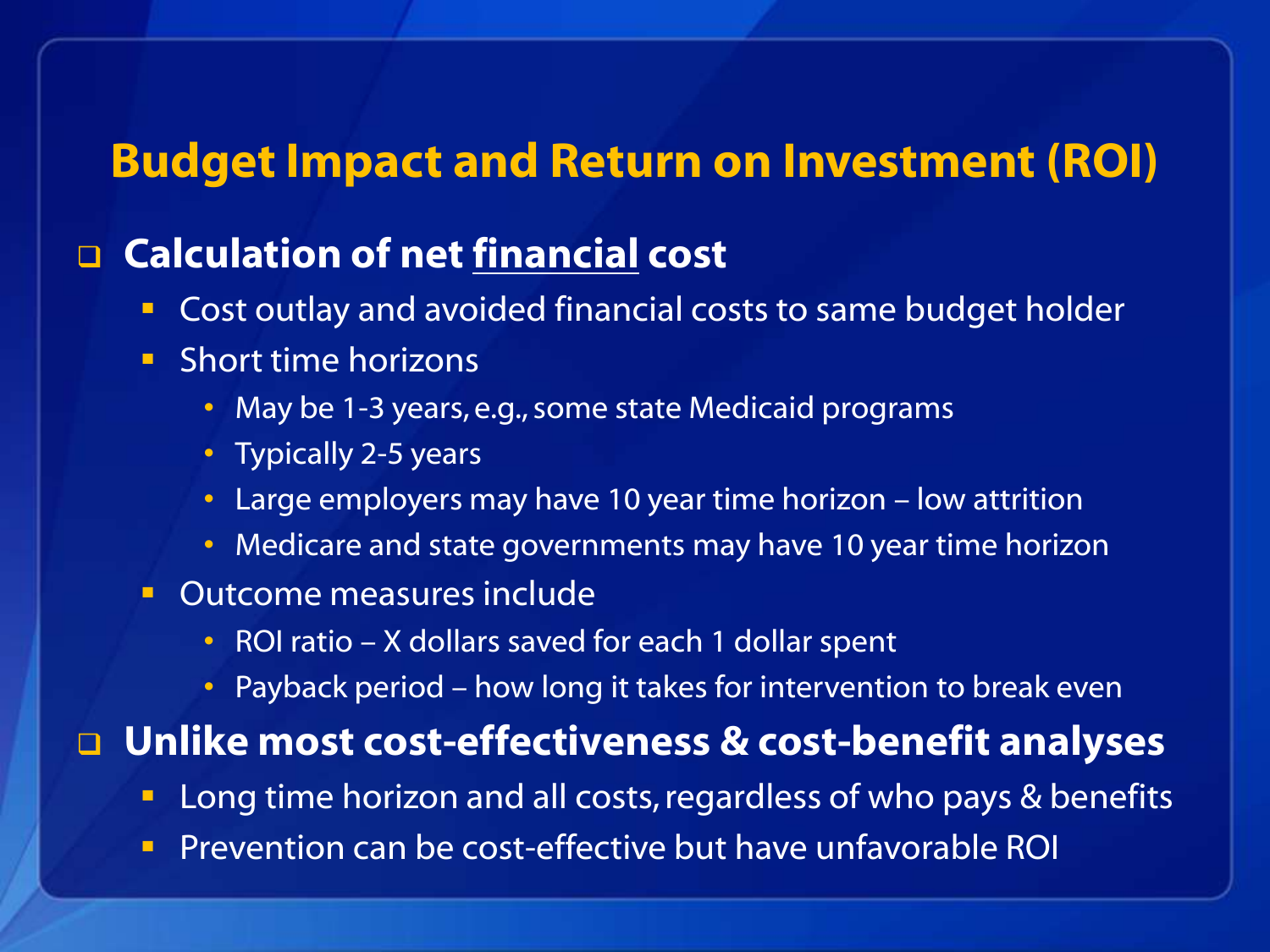# **Beyond Cost-Effectiveness: Clinical and Personal Utility of Diagnostic Testing**

#### **Clinical utility has two meanings (Grosse & Khoury 2006)**

- **Improvement in health outcomes required for cost-effectiveness** 
	- QALYs recommended, not required in CEAs (Carias et al. 2018)
- Clinical actionability provider can use diagnostic information to offer new options for clinical management

### **Personal utility of diagnosis (NASEM 2018)**

- Value that people place on information per se
- **Ability to try new treatments**
- **Prognosis even if condition is not currently treatable**
- Implications for relatives

Grosse SD, Wordsworth S, Payne K. Economic methods for valuing the outcomes of genetic testing: Beyond cost effectiveness<br>analysis. G*enetics in Medicine*. 2008; 10(9):648 655. – Grosse SD, Khoury MJ. What is the clinical utility of genetic testing? *Genetics in Medicine*. 2006; 8(7):448 450. Carias CMD, Chesson H, Grosse SD, et al. Recommendations of the Second Panel a reference for cost effectiveness, not a rule book.<br>American Journal of Preventive Medicine. 2018;54(4):600 602. - NASEM. Financial Considerations for Implementing Genomics Based Screening Programs. In: *Implementing and Evaluating Genomic*  analysis. *Genetics in Medicine*. 2008; 10(9):648 655. *American Journal of Preventive Medicine*. 2018;54(4):600 602. *Screening Programs in Health Care Systems: Proceedings of a Workshop*. National Academies Press, 2018.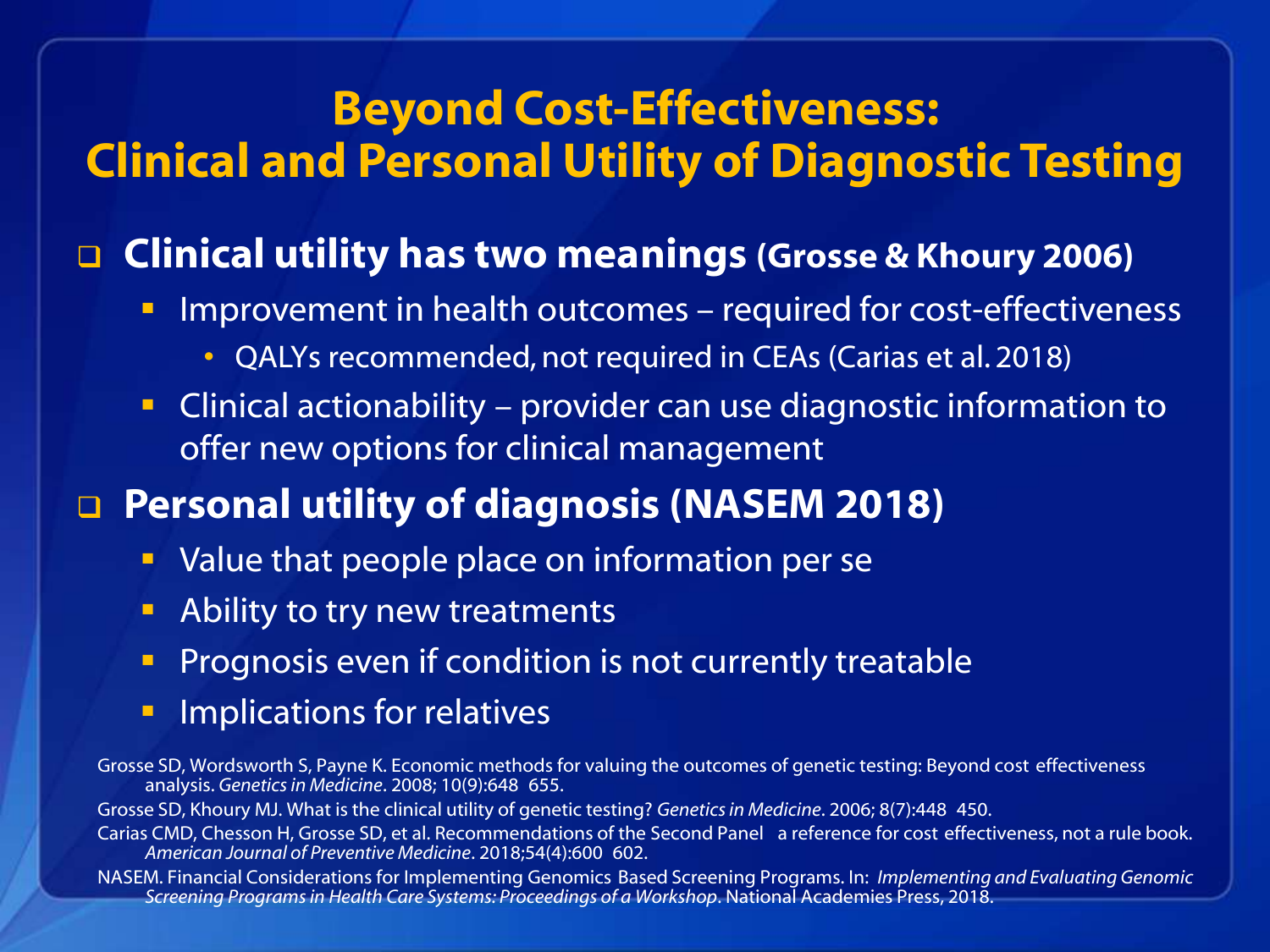# **Part II:**

# **Precision Medicine and Public Health Genomics**

# **Precision medicine**

- Tailoring of therapies to disease subgroups, often defined by genotype
	- Rare, inherited diseases such as cystic fibrosis
	- Molecular subtypes of common diseases such as cancers
	- Tailored drug prescribing pharmacogenomics

### **Public health genomics**

- Population-level testing to identify people with at-risk genotypes who can benefit from tailored therapies
	- Initial tests may be biochemical, followed by molecular assay
- **From population screening to diagnostic testing** 
	- Gene sequencing blurs the boundaries of screening and diagnosis
	- Risk of disease is a continuum, not binary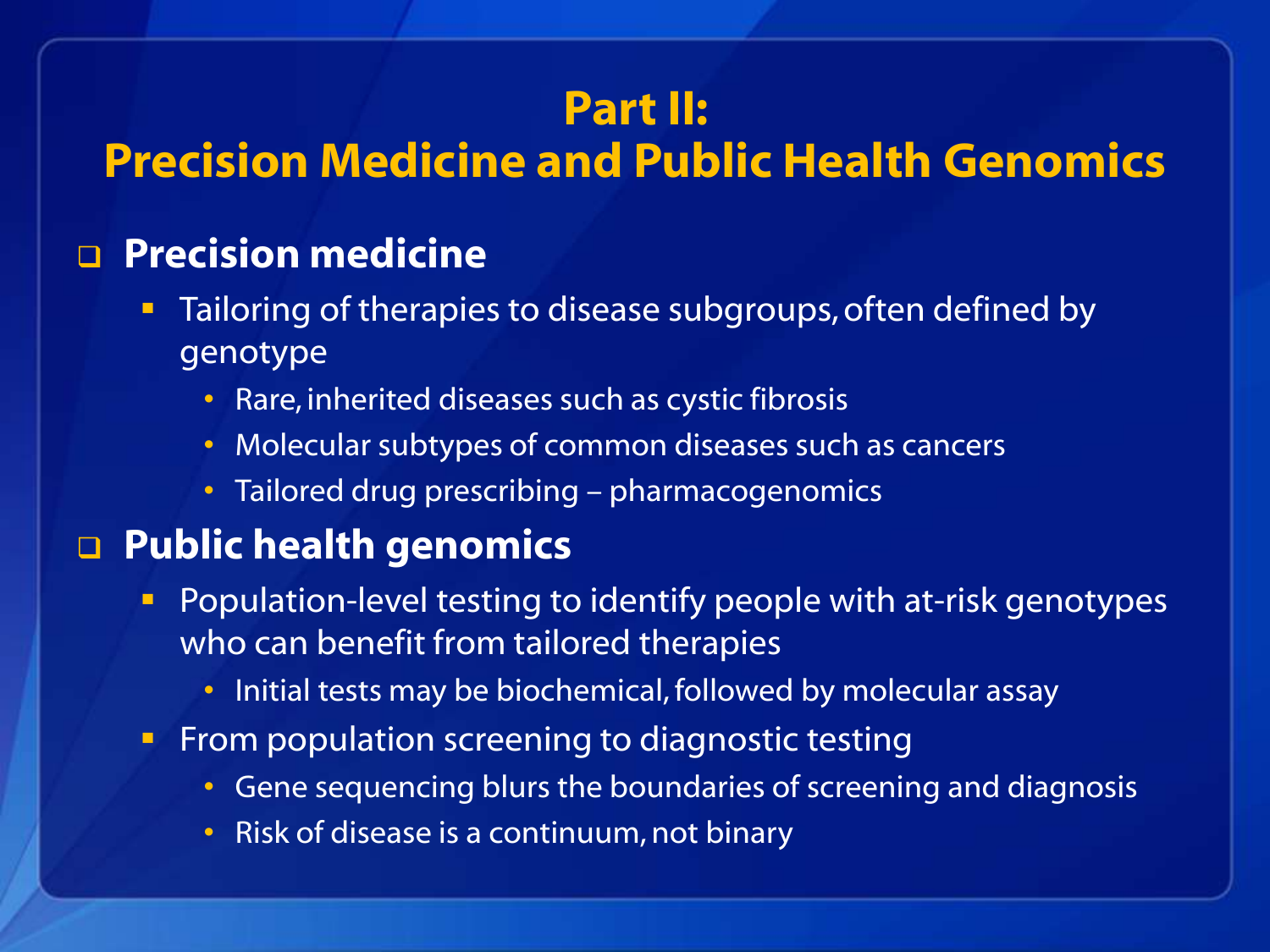### **Examples of Applications for Value Assessment**

- **Newborn screening for rare disease – severe combined immunodeficiency (SCID)**
- **Precision medicine – ivacaftor for patients with cystic fibrosis eligible based on genotype**
- **Population genomic applications** 
	- Testing for prevalent, highly penetrant genomic variants with actionable interventions
	- **Example: Lynch syndrome** 
		- Tumor testing in patients with colorectal or endometrial cancer
	- Reporting of secondary findings from gene sequencing
		- Opportunistic (clinical) or population-based sequencing
		- Which findings to report?
			- o Actionable, untreatable, or variants of unknown significance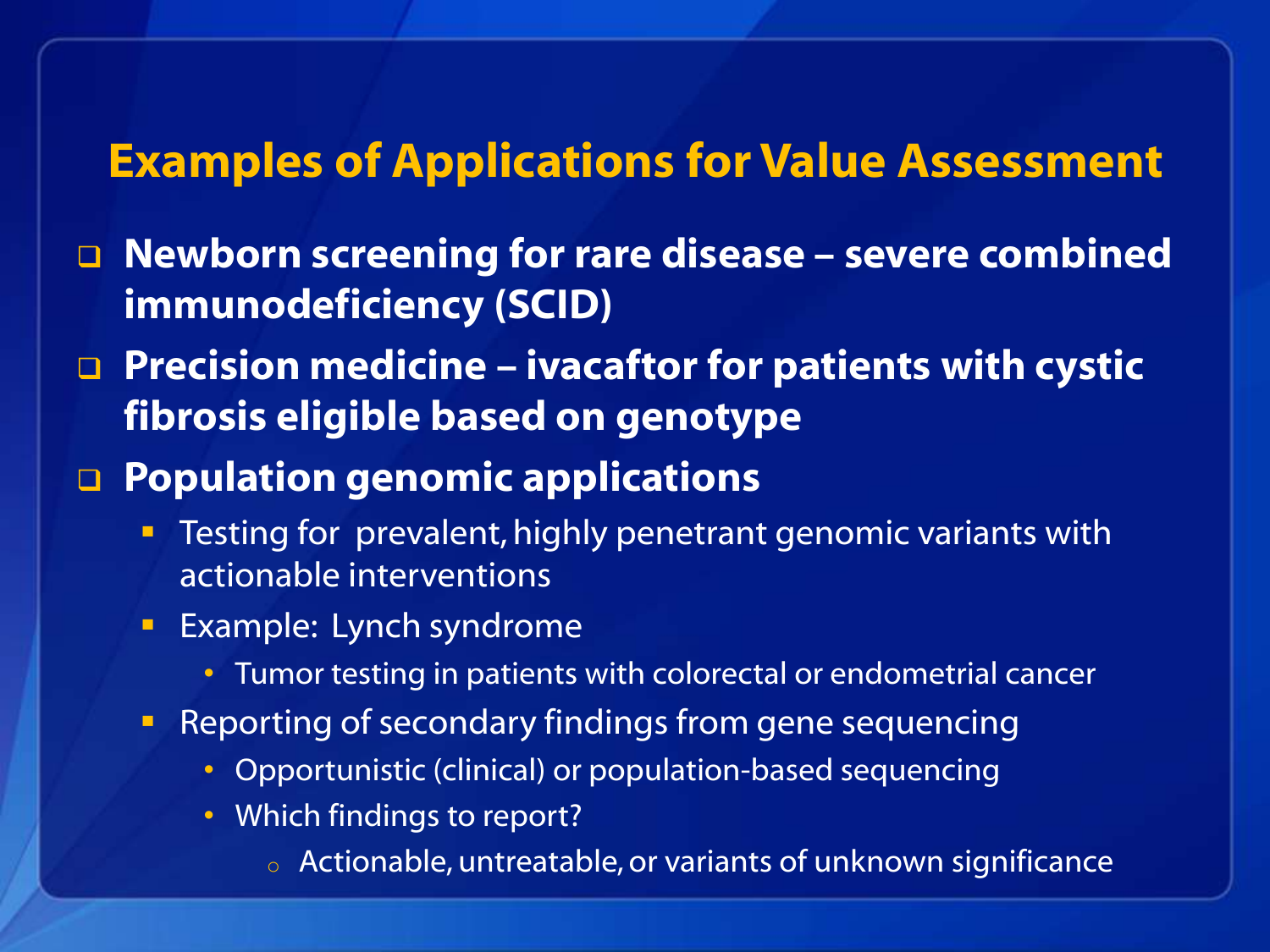### **Public Health Newborn Screening**

### **Screening newborns for congenital disorders to enable presymptomatic diagnosis and treatment**

- **Two types of public health newborn screening (NBS)** 
	- Point-of-care testing
		- <sup>o</sup> Hearing loss and critical congenital heart disease
	- Laboratory analysis of dried blood collected on filter paper cards
		- o More than 30 primary target conditions
		- o Phenylketonuria (PKU) in 1963 was first NBS disorder
- **All states and most high-income countries require newborn** screening be offered or done
	- 4 million US infants each year undergo testing for inherited and other conditions
	- Most first-tier screening tests are biochemical

e SD, Riehle Colarusso T, Gaffney M, et al. CDC Grand Round<br>disease. *MMWR Morb Mortal Wkly Rep*. 2017;66(33):888 890. Grosse SD, Riehle Colarusso T, Gaffney M, et al. CDC Grand Rounds: newborn screening for hearing loss and critical congenital heart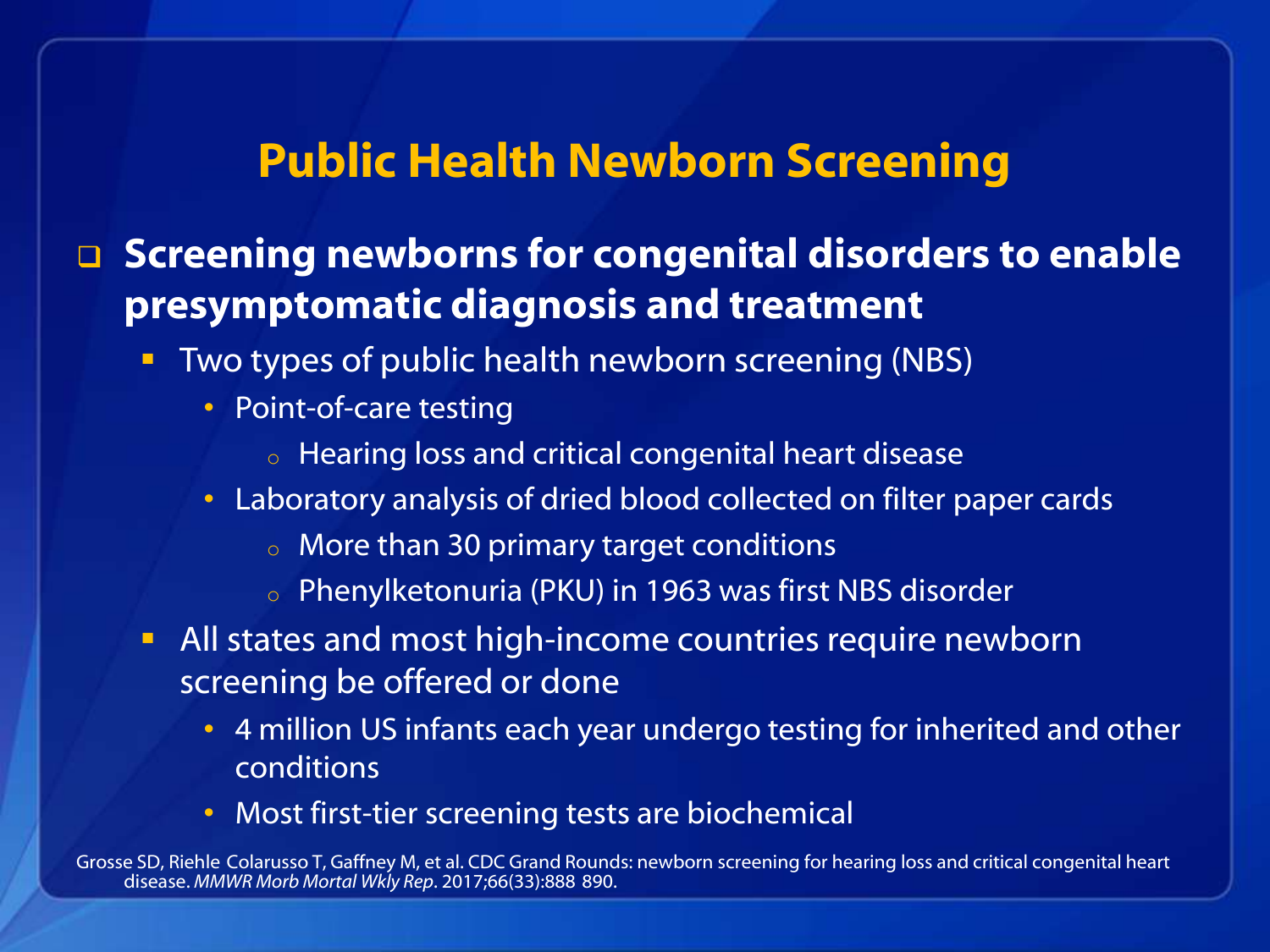# **US Newborn Screening Policy Process**

 **State governments decide which disorders to screen US Department of Health and Human Services (HHS) has a Recommended Uniform Screening Panel (RUSP)** 

- **Current RUSP has 34 primary screening targets**
- **Advisory Committee on Heritable Disorders in Newborns and Children** (Committee) provides recommendations to the HHS Secretary
	- Conditions are nominated for consideration
	- If the Committee decides sufficient evidence is available, a systematic evidence-based review is completed and presented to the Committee
	- The Committee discusses and deliberates on the evidence presented and votes to recommend or not recommend adding the nominated condition to the RUSP
	- • The Secretary of HHS makes the final decision on whether to add, or not add a recommended condition to the RUSP

 For more information about the RUSP and the nomination process, please visit the Committee's website at www.hrsa.gov/advisory committees/heritable disorders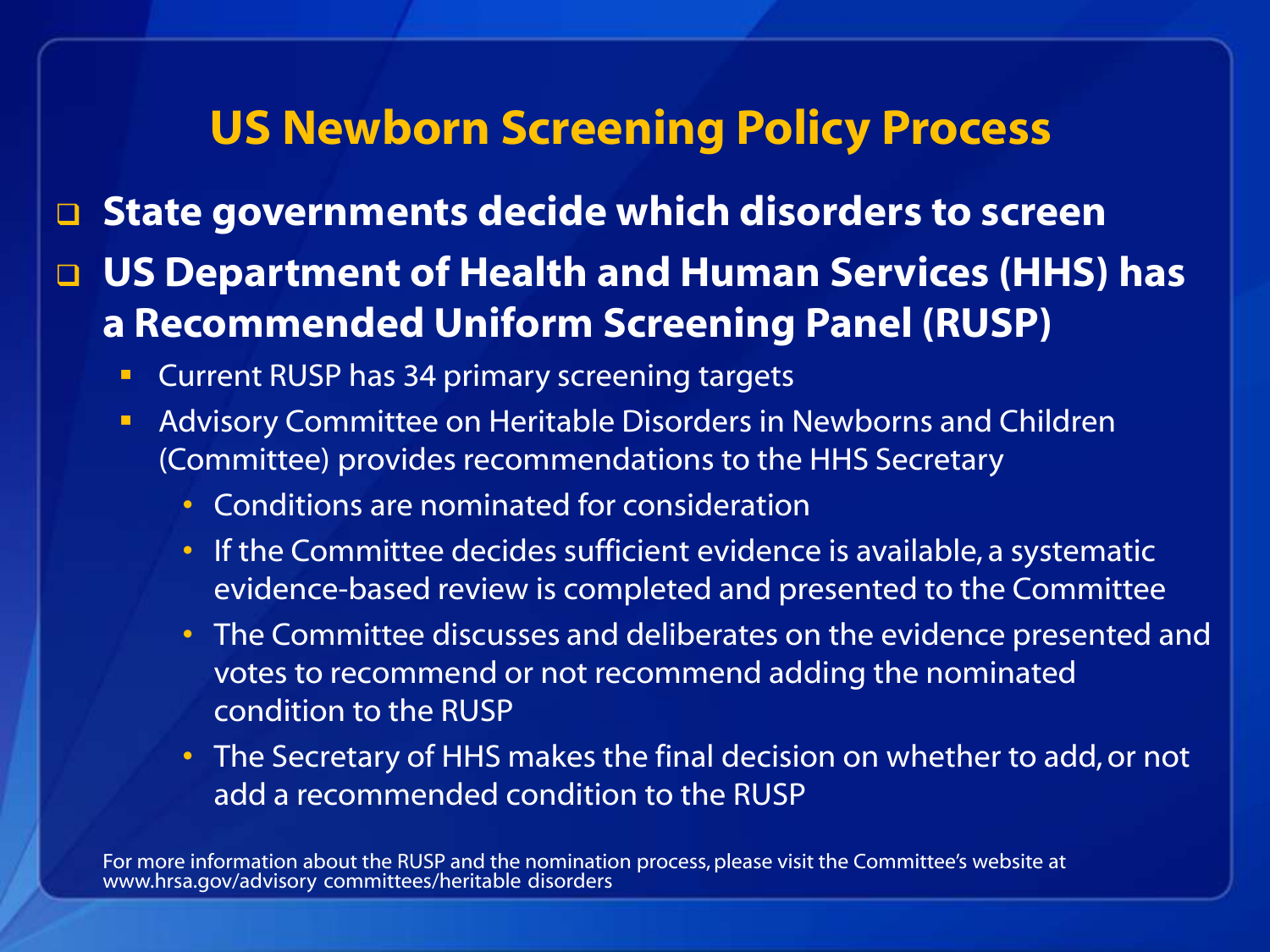# **Severe Combined Immunodeficiency (SCID) aka "Bubble Boy Disease"**

### **Group of primary immunodeficiency conditions with extremely low or absent T cells**

- **Genetically heterogeneous**
- **Prevalence about 1 in 58,000 US newborns**
- **Typical SCID is fatal without treatment in first 2 years of life due to** recurrent infections
	- Hematopoietic cell transplant (HCT) is now standard therapy
	- With pre-symptomatic treatment, survival is high (>90 percent)
	- (ERT), gene therapy, or transplant • 10-20 percent of infants, who have adenosine deaminase deficient ADA-SCID, can be treated with PEG-ADA enzyme replacement therapy

**E** "Leaky" SCID in absence of NBS diagnosed much later; also not usually fatal in first years of life

2015;39(3):194 205. Kwan A, Puck JM. History and current status of newborn screening for severe combined immunodeficiency. Seminars in Perinatology.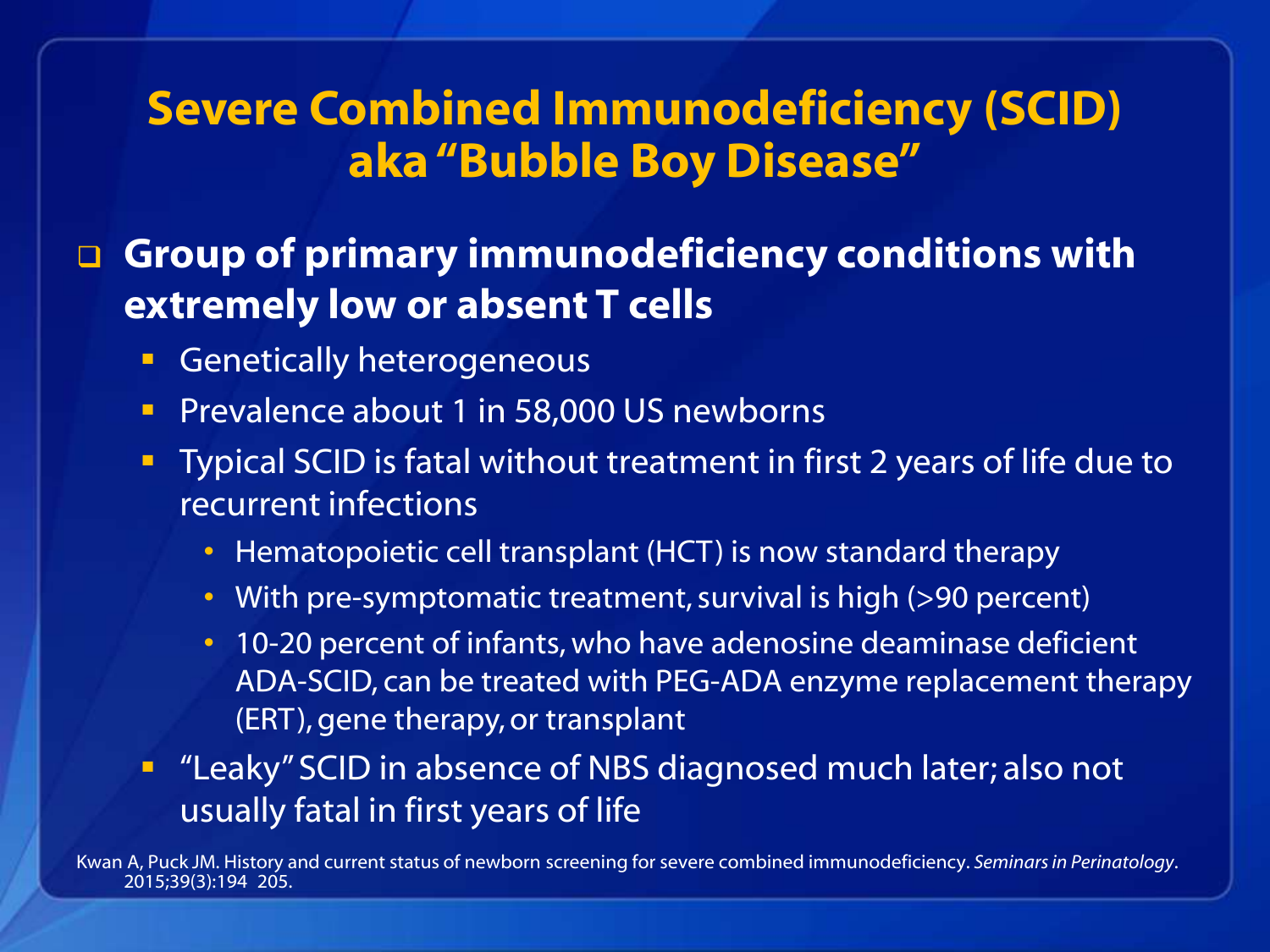### **Newborn Screening for SCID**

### **Screening uses a PCR-based T-cell receptor excision circle (TREC) assay**

- **TREC** assay was first molecular first-tier newborn screening test
- **Screening labs needed to add new technology (equipment, staff,** and training) to test for SCID
	- Supported by federal agency grants and technical assistance

### **SCID was added to the RUSP in May 2010**

- Recommended by ACHDNC following evidence review and results from pilot screening projects in two states (Lipstein et al. 2010)
	- Evidence of effectiveness based on clinical studies of late- and earlyidentified infants with SCID (due mostly to family history)
- Currently almost all states screen for SCID (NewSTEPS 2018)

in EA, Vorono S, Browning MF, Green NS, Kemper AR, Knapp AA, Prosser LA, Perrin JM. Systematic e<br>screening and treatment of severe combined immunodeficiency. *Pediatrics*. 2010; 125(5):e1226 35 Lipstein EA, Vorono S, Browning MF, Green NS, Kemper AR, Knapp AA, Prosser LA, Perrin JM. Systematic evidence review of newborn

https://www.newsteps.org/resources/newborn screening status all disorders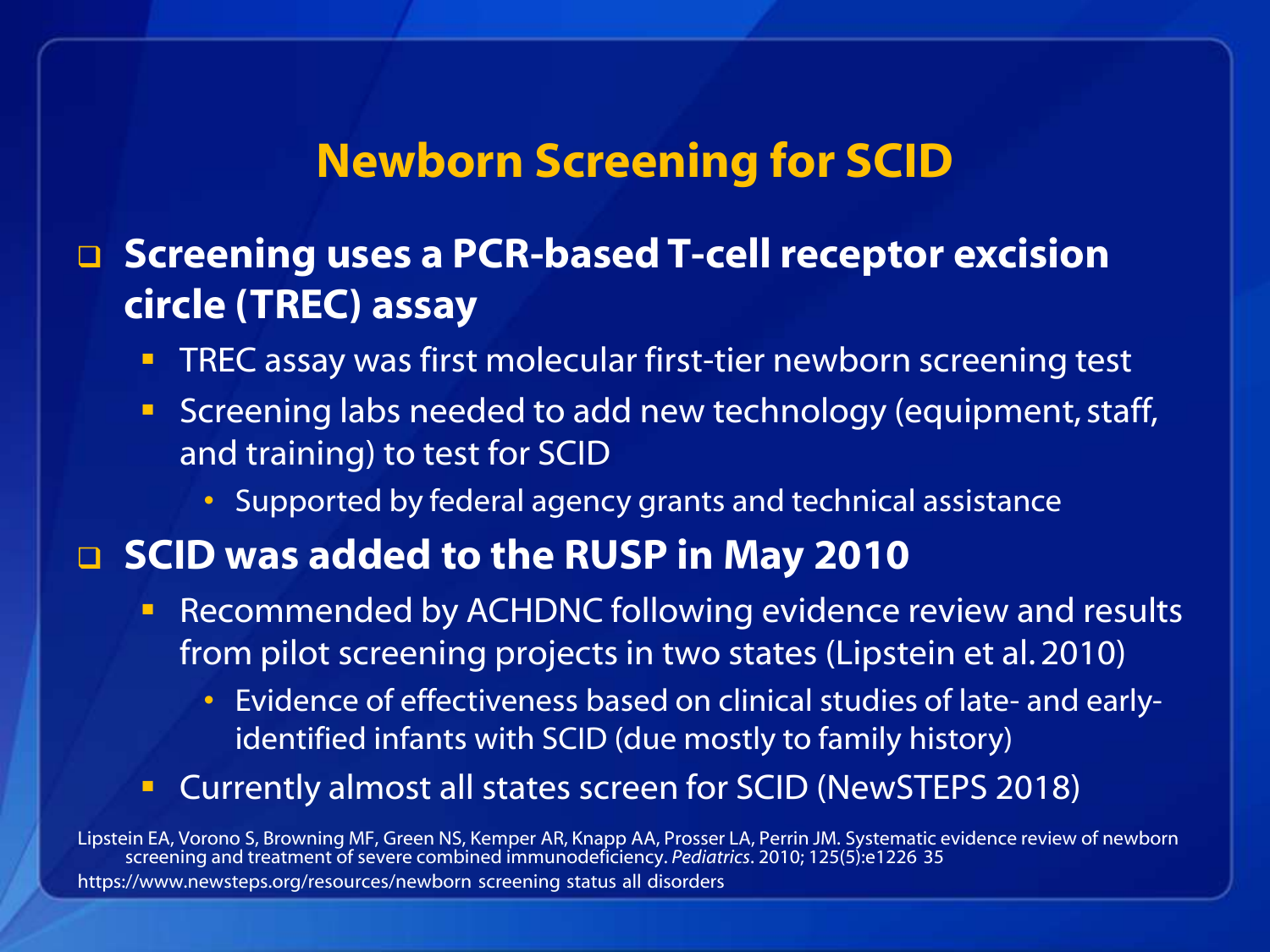

**ARTICLES** 

### Cost-Effectiveness/Cost-Benefit Analysis of Newborn Screening for Severe **Combined Immune Deficiency in Washington State**

Yao Ding, PhD<sup>1</sup>, John D. Thompson, PhD<sup>2</sup>, Lisa Kobrynski, MD<sup>3</sup>, Jelili Ojodu, MPH<sup>1</sup>, Guisou Zarbalian, MPH<sup>1</sup>, and Scott D. Grosse, PhD<sup>4</sup>

- **Washington Department of Health, CDC, APHL, and Emory University collaborated on study**
- **Washington has 86,600 annual births, with 2 screens per infant**
- **calculated by WDOH @\$8.08 per infant Cost of TREC assays (TREC amplification and a control gene,** *beta-actin***)** 
	- **Includes labor, equipment amortization, and reagents**
- **NBS short-term follow-up costs \$50 per positive screen** 
	- **No additional clinical cost because no additional visits needed**
- **2.9/10000 infants referred for confirmatory flow cytometry testing @ \$250**
- **Incremental cost of screening & diagnosis = \$8.16 per infant or \$741, 376**

Y, Thompson JD, Kobrynski L, Ojodu J, Zarbalian G, Grosse SD. A cost effectiveness/cost benefit analysis of r<br>for severe combined immune deficiency in Washington State. *Journal of Pediatrics*. 2016 May;172:127 135. Ding Y, Thompson JD, Kobrynski L, Ojodu J, Zarbalian G, Grosse SD. A cost effectiveness/cost benefit analysis of newborn screening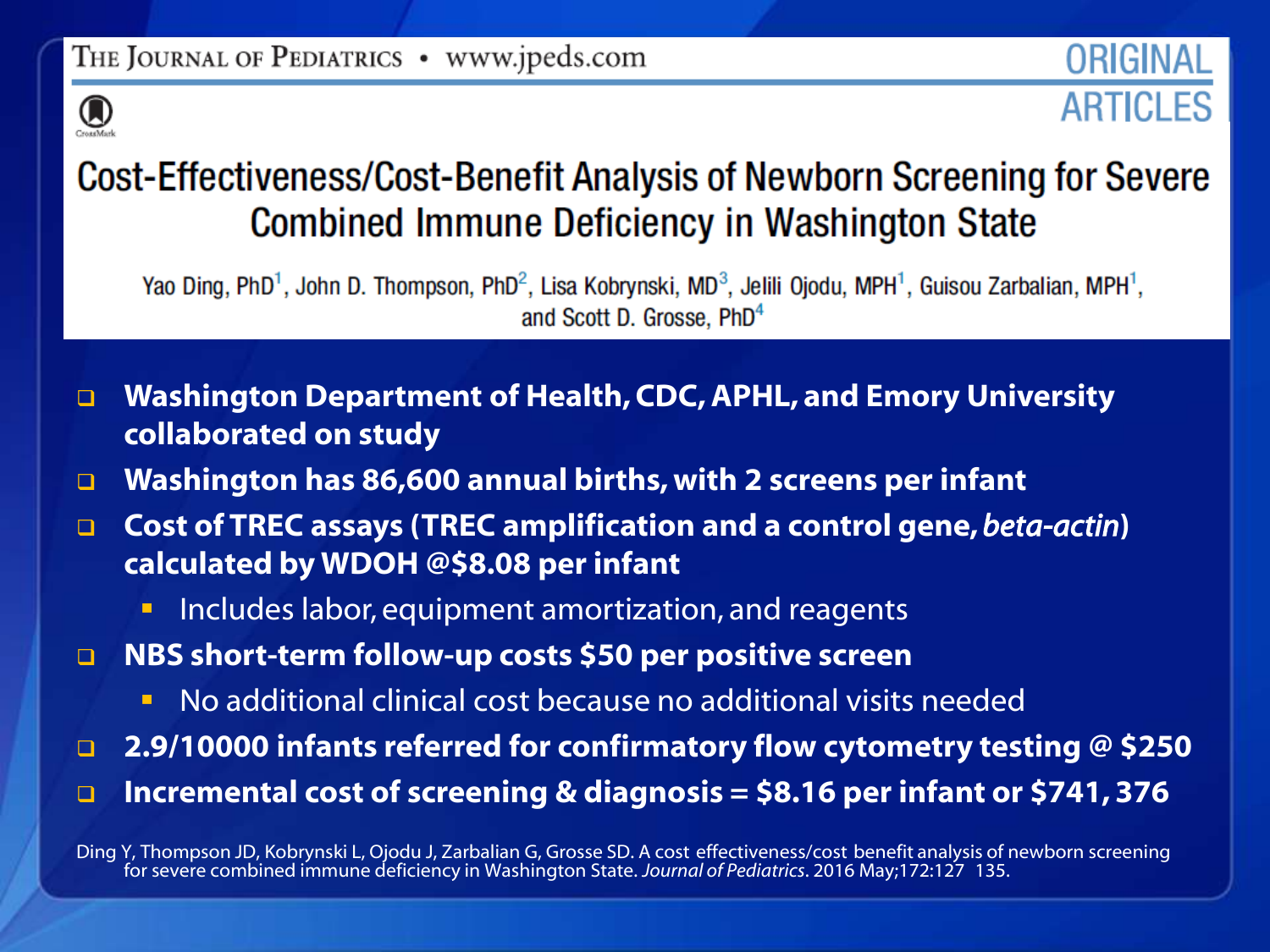# **Is Newborn Screening for SCID Cost-Effective?**

### **SCID screening saves lives and money (partially)**

- Survival projected to be 88 percent in early-identified infants vs. 54 percent in late-identified infants
	- ~20 percent of infants with SCID detected early based on family history in unscreened cohort
- **Reduced treatment cost offset 43 percent of screening costs** 
	- HCT if done early is less expensive \$100,000 vs. \$450,000 per infant
	- Net cost of screening: \$424,470 (\$741, 376 \$316,905)

#### **ICER = \$35,311 per life-year saved**

- **5424,470 divided by 12.02 discounted life years**
- Sensitivity analyses assessed influence of parameter uncertainty
	- ICER <\$100,000 per life-year under all plausible assumptions

Y, Thompson JD, Kobrynski L, Ojodu J, Zarbalian G, Grosse SD. A cost effectiveness/cost benefit analysis of r<br>for severe combined immune deficiency in Washington State. *Journal of Pediatrics*. 2016 May;172:127 135. Ding Y, Thompson JD, Kobrynski L, Ojodu J, Zarbalian G, Grosse SD. A cost effectiveness/cost benefit analysis of newborn screening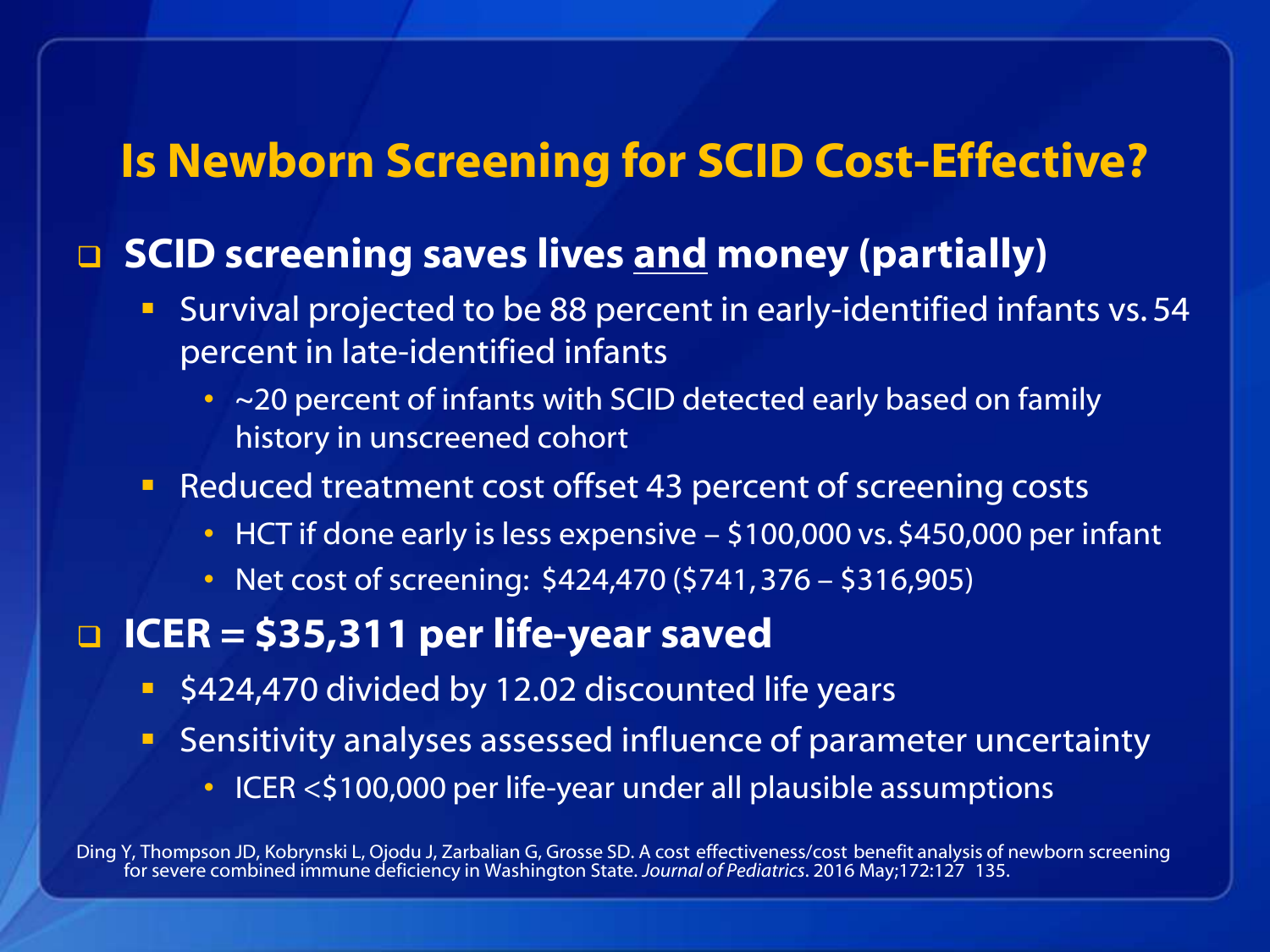# **Newborn Screening Detects Multiple Disorders**

### **Disorders that may be picked up by TREC assay**

- **Typical SCID and "Leaky" SCID, including Omenn syndrome**
- **Non-SCID T-cell lymphopenia (TCL)** 
	- Congenital (genetic) syndromes
		- <sup>o</sup> DiGeorge syndrome or chromosome 22q11 deletion (minority)
	- Other medical conditions congenital heart disease, preterm birth
	- Idiopathic TCL
- **Pooled data from 11 programs (Kwan et al. 2014)** 
	- 52 SCID (42 typical SCID)
	- 411 non-SCID TCL
		- o 136 congenital syndromes
		- <sup>o</sup> 117 other medical conditions

– United States. *JAMA*. 2014;312(7): 729 738. Kwan A, Abraham RS ,Currier R, et al .Newborn screening for severe combined immunodeficiency in11screening programs in the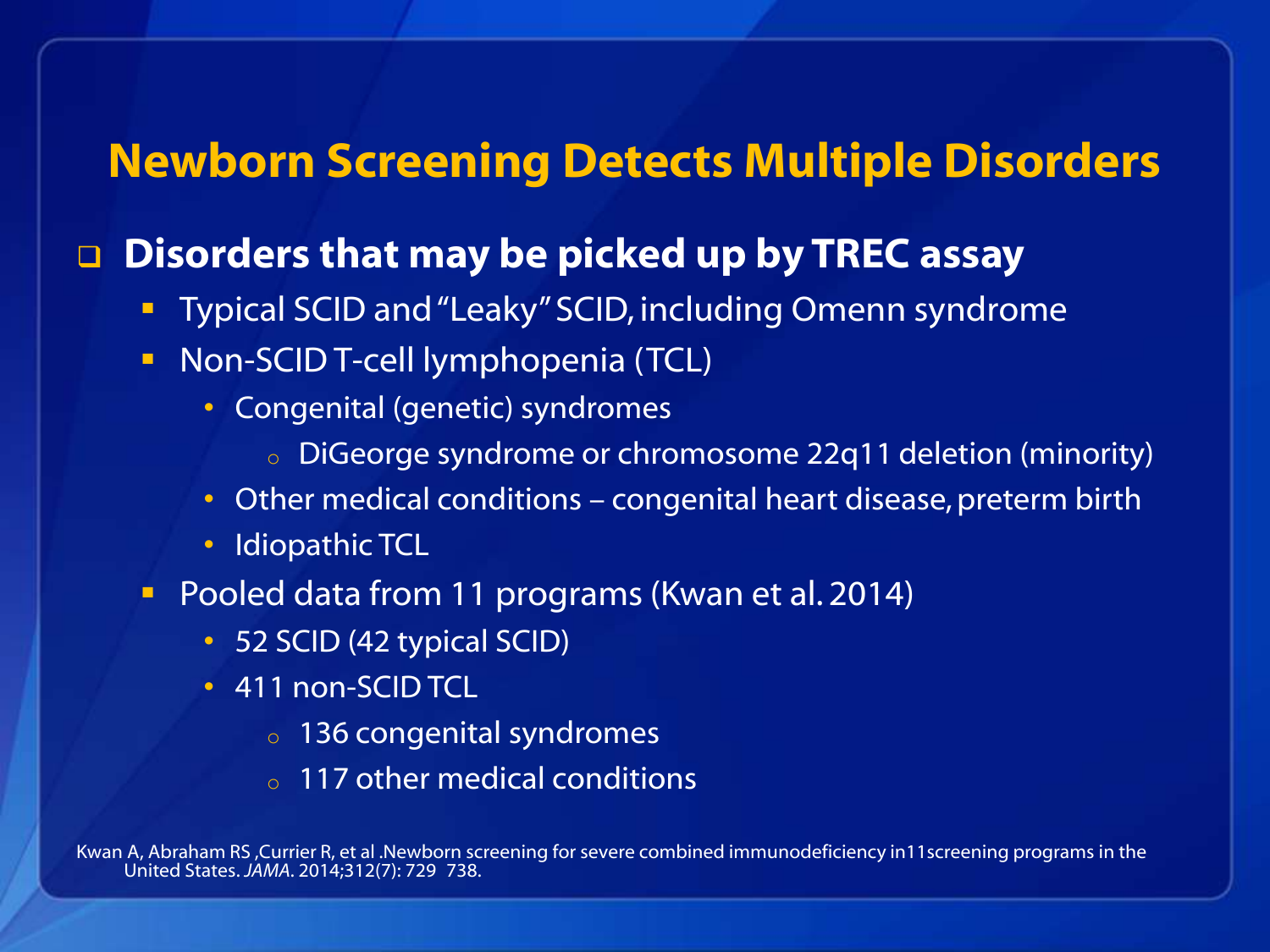# **Limitations of SCID Cost-Effectiveness Analyses**

- **CEA studies have not included long-term costs of treating survivors who would otherwise have died** 
	- **CEA guidelines call for inclusion of future costs**
- **No data on impact of SCID on quality of life of children and family members (spill-over effects)**
- **No modeling of costs and outcomes of other diagnoses following positive TREC screens**
- **Uncertainty in treatment cost estimates**
- **Costs of screening may vary based on program choices** 
	- **Number of specimens tested**
	- **EX Choice of assay and implementation**

Neumann P, Sanders GD, Russell LB, Siegel JE, Ganiats TG. 2017. *Cost effectiveness in health and medicine: 2nd Edition*. New York: Oxford University Press.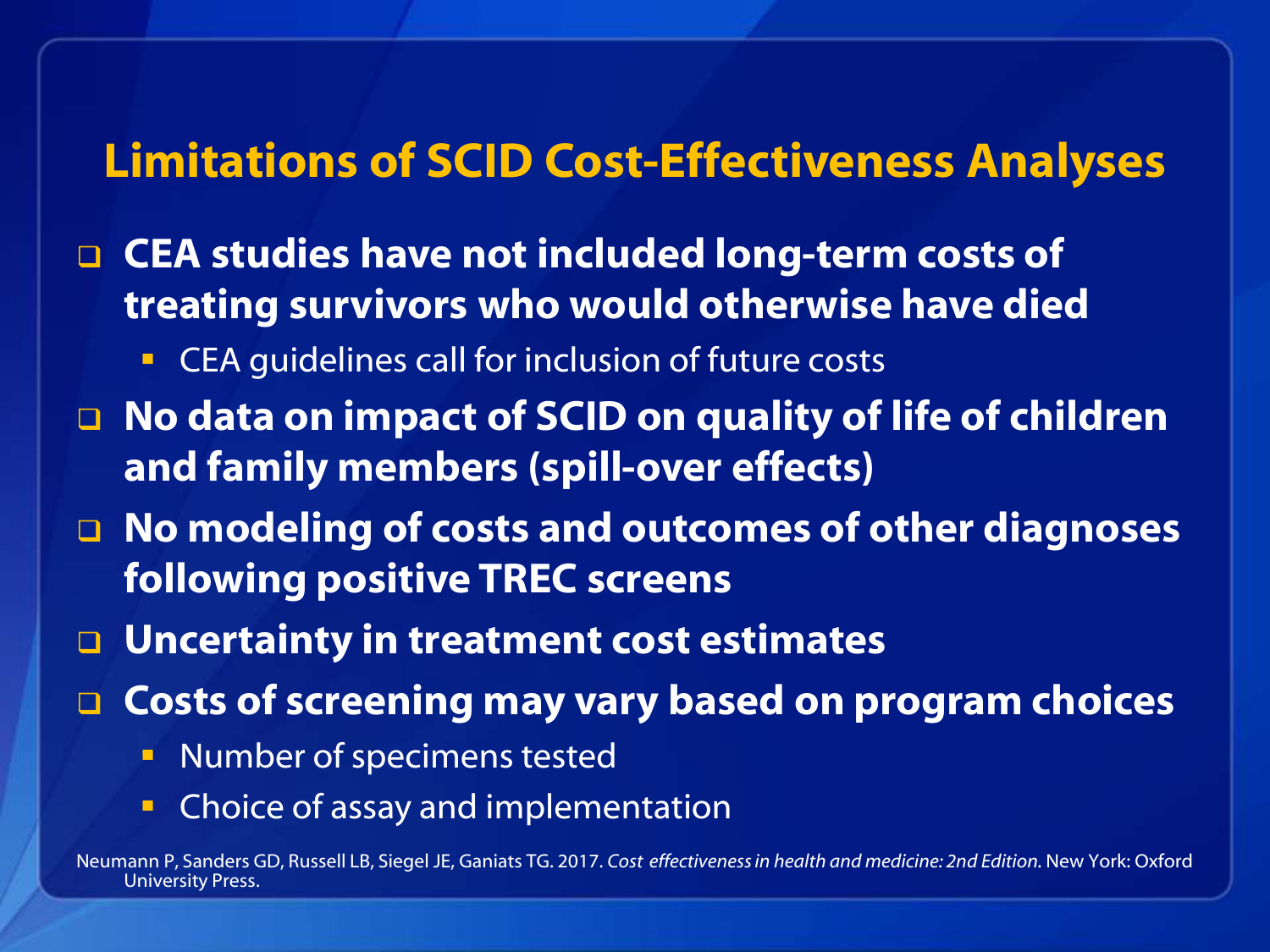# **Does Cost-Effectiveness Matter for US Newborn Screening Policy Decisions?**

 **Cost-effectiveness not part of decision matrix for recommending additions to RUSP (Kemper et al. 2014; Prosser et al. 2012), but cost to states is now addressed** 

- **Affordability (budget impact) may be a concern to state governments** 
	- **Implementation costs for new technologies can be a barrier**
	- **Increase in per-infant NBS fee charged to birthing centers depends** on cost of screening test
	- **Potential indirect effect of a high cost-effectiveness ratio on policy**maker concerns about budget impact

Kemper AR, Green NS, Calonge N, et al. Decision making process for conditions nominated to the Recommended Uniform Screening - Newborns and Children. *Genetics in Medicine.* 2014;16(2):183 187. Panel: statement of the US Department of Health and Human Services Secretary's Advisory Committee on Heritable Disorders in

er LA, Grosse SD, Kemper AR, et al. Decision analysis, eco<br>opportunities. *Genetics in Medicine*. 2012;14(8):703 712. Prosser LA, Grosse SD, Kemper AR, et al. Decision analysis, economic evaluation, and newborn screening: challenges and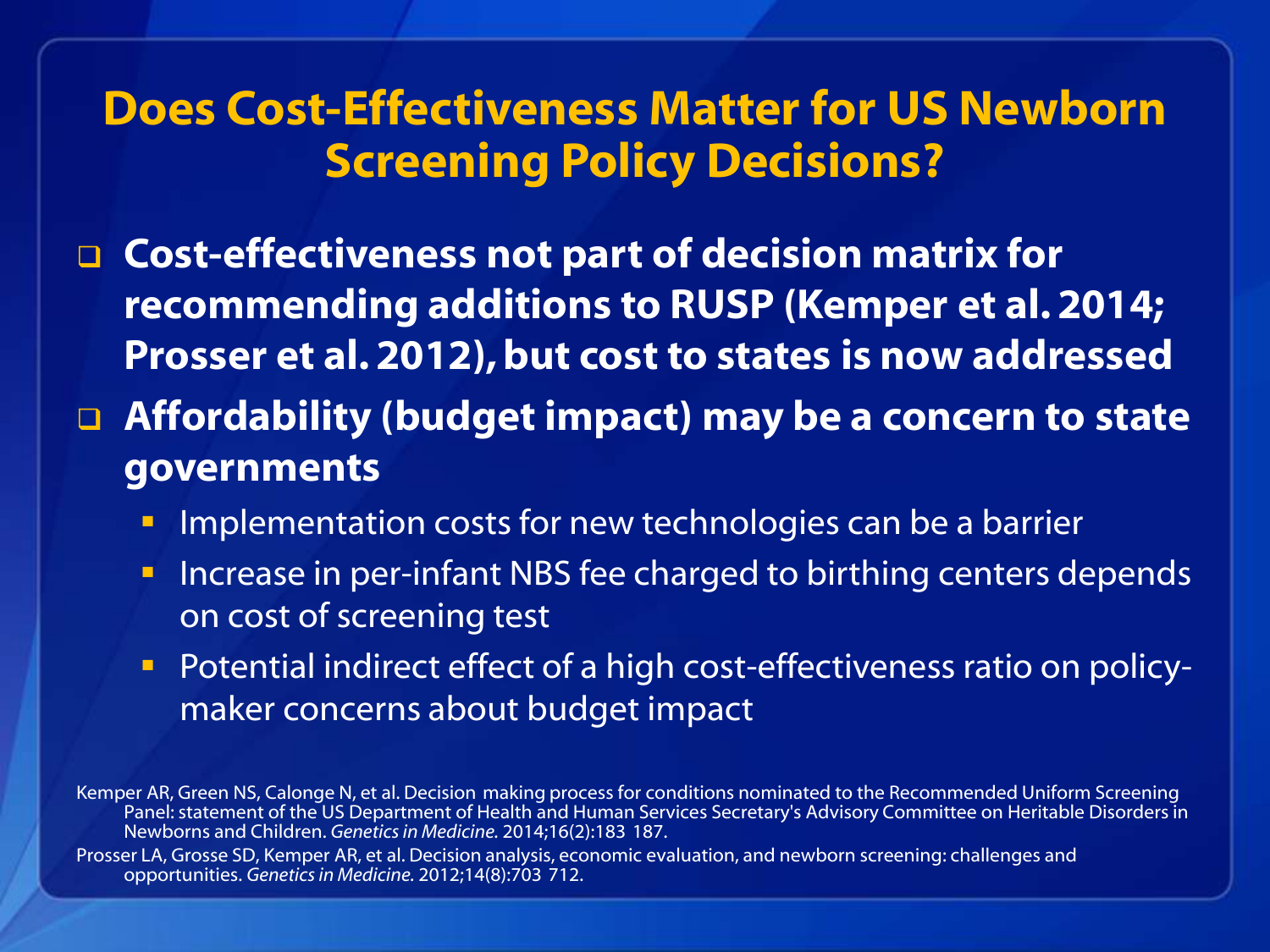# **Precision Medicine Example: Ivacaftor Treatment for Cystic Fibrosis**

#### **Ivacaftor (Kalydeco®) approved by FDA in Jan 2012**

- Targets molecular defect associated with *CFTR* gating mutations
- Originally targeted to patients with the G551D mutation (~4% of US patients with CF)
- **Trial evidence demonstrated marked (~10%) improvement in lung** function (FEV<sub>1</sub>)
- FDA approval subsequently expanded to include additional gating mutations as well as R117H mutation
- **Combination of ivacaftor and lumacaftor (Orkambi®) approved by**  FDA in 2015 for patients with two copies of the common delta-F508 mutation (not addressed in this presentation)

- Murphy MP, Caraher E. Current and emerging therapies for the treatment of cystic fibrosis or mitigation of its symptoms. *Drugs in R&D*. 2016;16(1):1 7.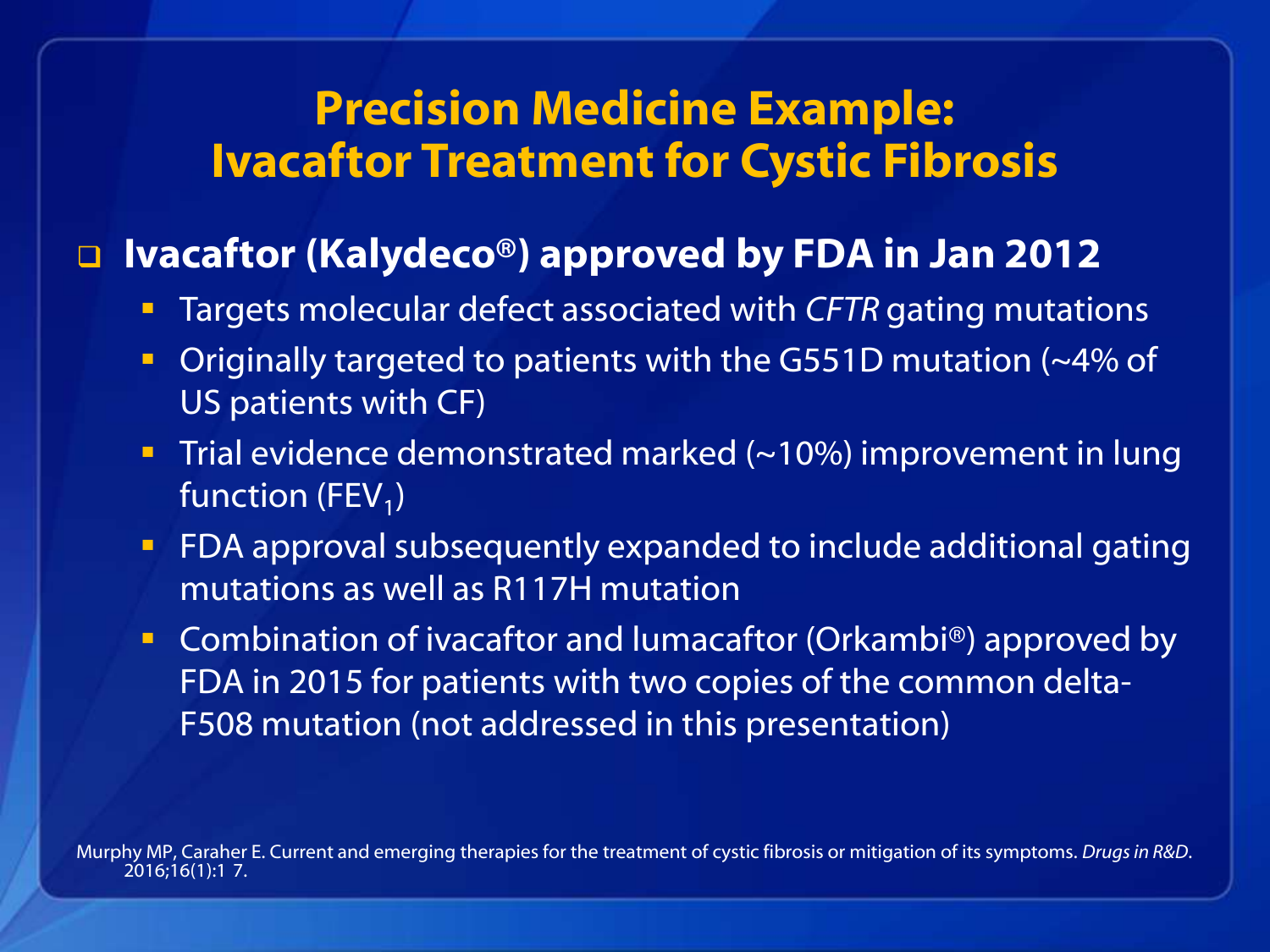### **Effectiveness of Ivacaftor**

### **Within-individual comparison of patients who took ivacaftor in real-world administrative claims database\***

- and 12 months following first filled prescription, 2012 to 2017 **Comparison of inpatient admissions during 12 months prior to**
- **Self-selection not a problem because vast majority of eligible** patients initiated therapy soon after it became available

#### **Results**

- 79% fewer admissions with principal diagnosis of CF (primarily pulmonary exacerbations) year-to-year
- **Effectiveness comparable after FDA added other gating mutations** to label in February 2014
- **Cost offset to payers of roughly \$10,000 per patient**

\*MarketScan® Research Databases, Truven Health (an IBM Watson Company), Treatment PathwaysTM analytic interface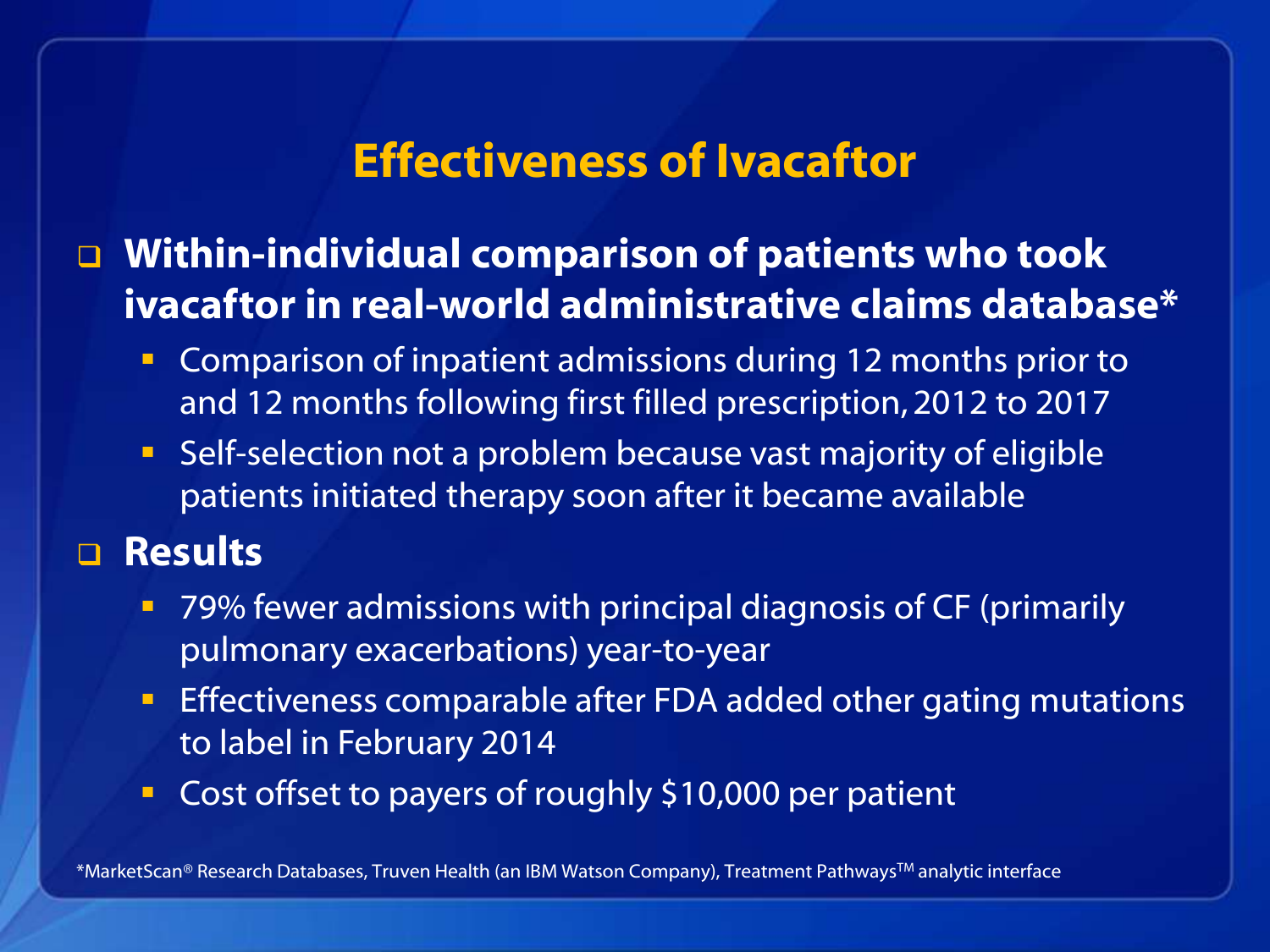# **Cost and Cost-Effectiveness of Ivacaftor**

#### **Per-patient US price of ivacaftor ~\$310,000 per year**

- Median payment for ivacaftor during 2016 for 89 privately insured patients with ≥10 fills was \$307,543\* (pre-rebates)
- Median payment for ivacaftor during 2016 for 12 publicly insured (Medicaid & CHIP) patients with ≥10 fills was \$284,608\*

#### **Cost-effectiveness ratio estimates**

- UK report (Whiting et al. 2014): £334,000 to £1.27 million per QALY
- US CEA study (Dilokthornsakul et al. 2016): \$3.4 million per QALY
- **New draft report (ICER, March 15, 2018): \$1.0 million per QALY**
- Whiting P, et al. Ivacaftor for the treatment of patients with cystic fibrosis and the G551D mutation: a systematic review and cost effectiveness analysis. *Health Technol Assess* 2014;18(18).

2016;47:1697 705. Dilokthornsakul P, et al. Forecasting US ivacaftor outcomes and cost in cystic fibrosis patients with the G551D mutation. *Eur Respir J.* 

 Institute for Clinical and Economic Review. Modulator Treatments for Cystic Fibrosis: Effectiveness and Value: Draft Evidence Report, March 15, 2018

\*MarketScan® Research Databases, Truven Health (an IBM Watson Company), Treatment PathwaysTM analytic interface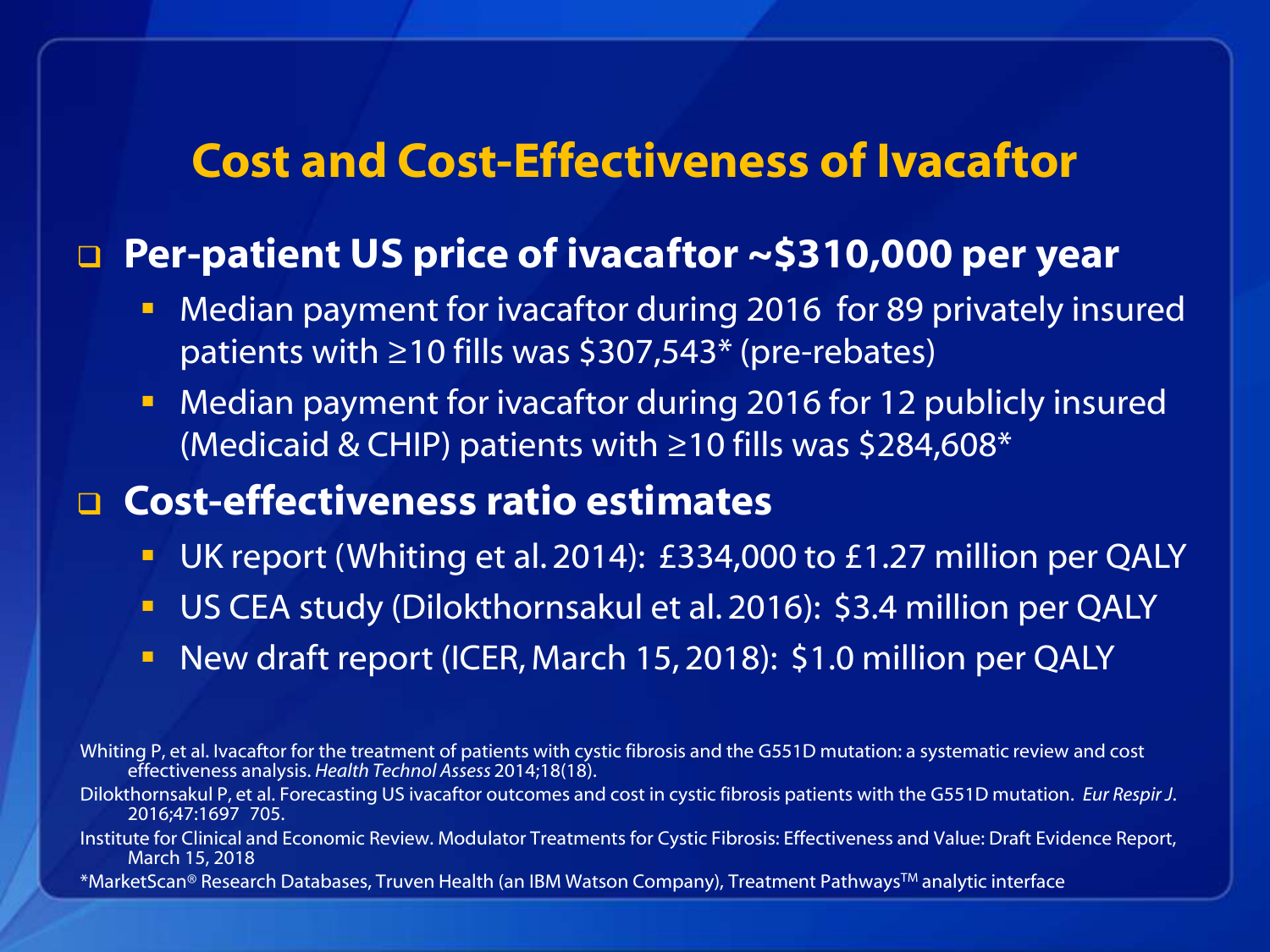# **Does High Cost-Effectiveness Ratio for Ivacaftor Matter to US Stakeholders?**

**Small numbers of patients – modest budget impact** 

**Most employer plans cover ivacaftor with low copays** 

- $\blacksquare$  In 2016, median out-of-pocket payment \$617.50 (\$45 to \$12,000)\*
- **Uptake among patients with CF in employer-sponsored plans** increased from 2.5% in 2012 to 5.8% in 2016\*

### **Medicaid & Children's Health Insurance Program (CHIP)**

- **Uptake among patients with CF was 1.6% in 2012 and 2.1% in** 2016 in MarketScan Medicaid sample\*
- **Institute for Clinical and Economic Review** 
	- **Draft Evidence Report (2018)**
	- **Proposed 50% price reduction to reach \$500,000 per QALY value**

 Institute for Clinical and Economic Review. Modulator Treatments for Cystic Fibrosis: Effectiveness and Value: Draft Evidence Report, March 15, 2018 \*MarketScan® Research Databases, Truven Health (an IBM Watson Company), Treatment PathwaysTM analytic interface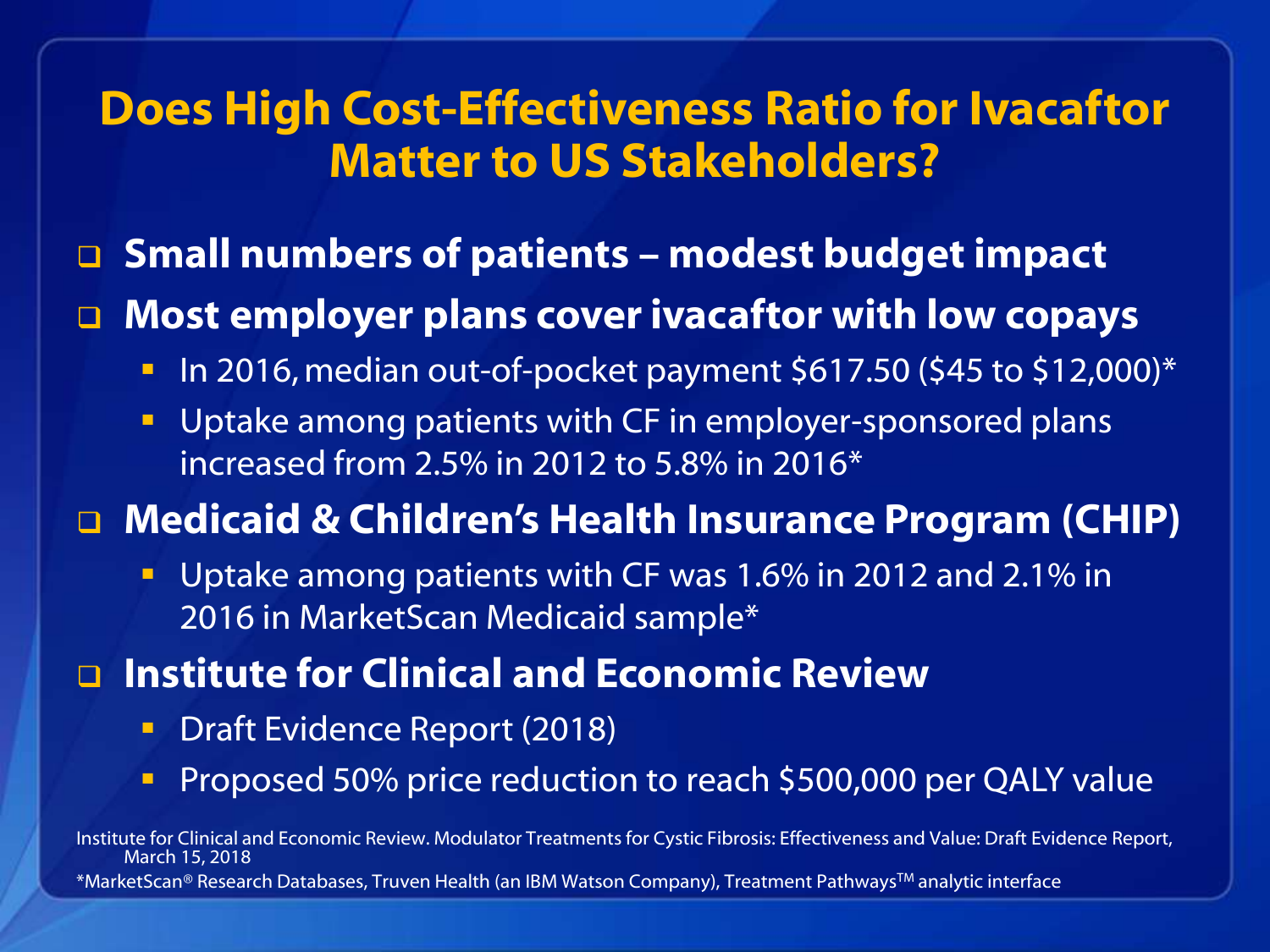# **CDC's Tier 1 Genomic Testing Applications**

### **Satisfy at least one of 3 criteria:**

- **EXTE:** Clinical practice guideline with systematic evidence review
- **CMS** covers testing (Medicare national coverage determination)
- **FDA label requires use of genomic test to inform choice or dose of** a drug or there is a FDA approved companion diagnostic device

#### **CDC Genomic Applications toolkit focuses on:**

- **Hereditary Breast and Ovarian Cancer syndrome increased risk** for breast and ovarian cancers due to *BRCA1* or *BRCA2* mutations
- **Lynch syndrome (LS) increased risk for colorectal, endometrial,** and ovarian cancers from mutations in four DNA mismatch-repair (MMR) genes (*MSH2*, *MLH1*, *MSH6, PMS2),* as well as *EPCAM*
- Familial hypercholesterolemia (FH) increased risk for heart disease or stroke due to mutations leading to very high cholesterol levels from an early age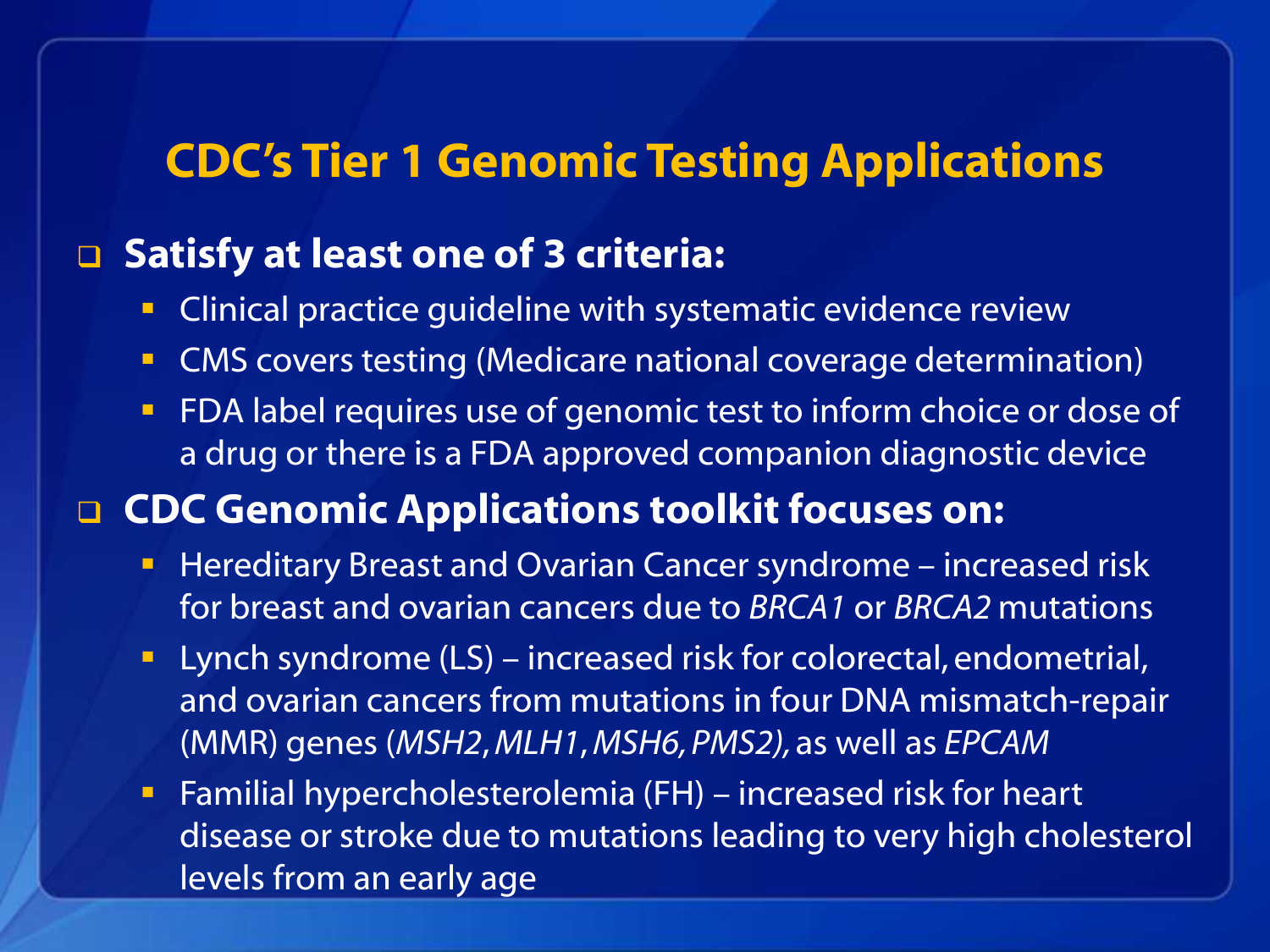### **Lynch Syndrome**

### **Autosomal dominant disorder accounting for 2-3 percent of colorectal and endometrial cancers**

**50% of first-degree relatives (FDRs) share same mutation** 

### **Cumulative risk of colorectal cancer (CRC) 40 percent**

**Varies by gene** 

#### **Identifying carriers allows for cancer prevention**

- **Surveillance (colonoscopy each year) starting at age 25** 
	- Reduces CRC incidence by almost 60 percent
	- Reduces mortality even more due to more favorable staging of cancer
- **Prophylactic hysterectomy to prevent endometrial cancer**
- **-** Aspirin 600 mg/d reduces risk of CRC by 59 percent

 Boland PM, Yurgelun MB, Boland CR. Recent progress in Lynch syndrome and other familial colorectal cancer syndromes. *CA: A Cancer Journal for Clinicians*. 2018 Feb 27, ePub ahead of print.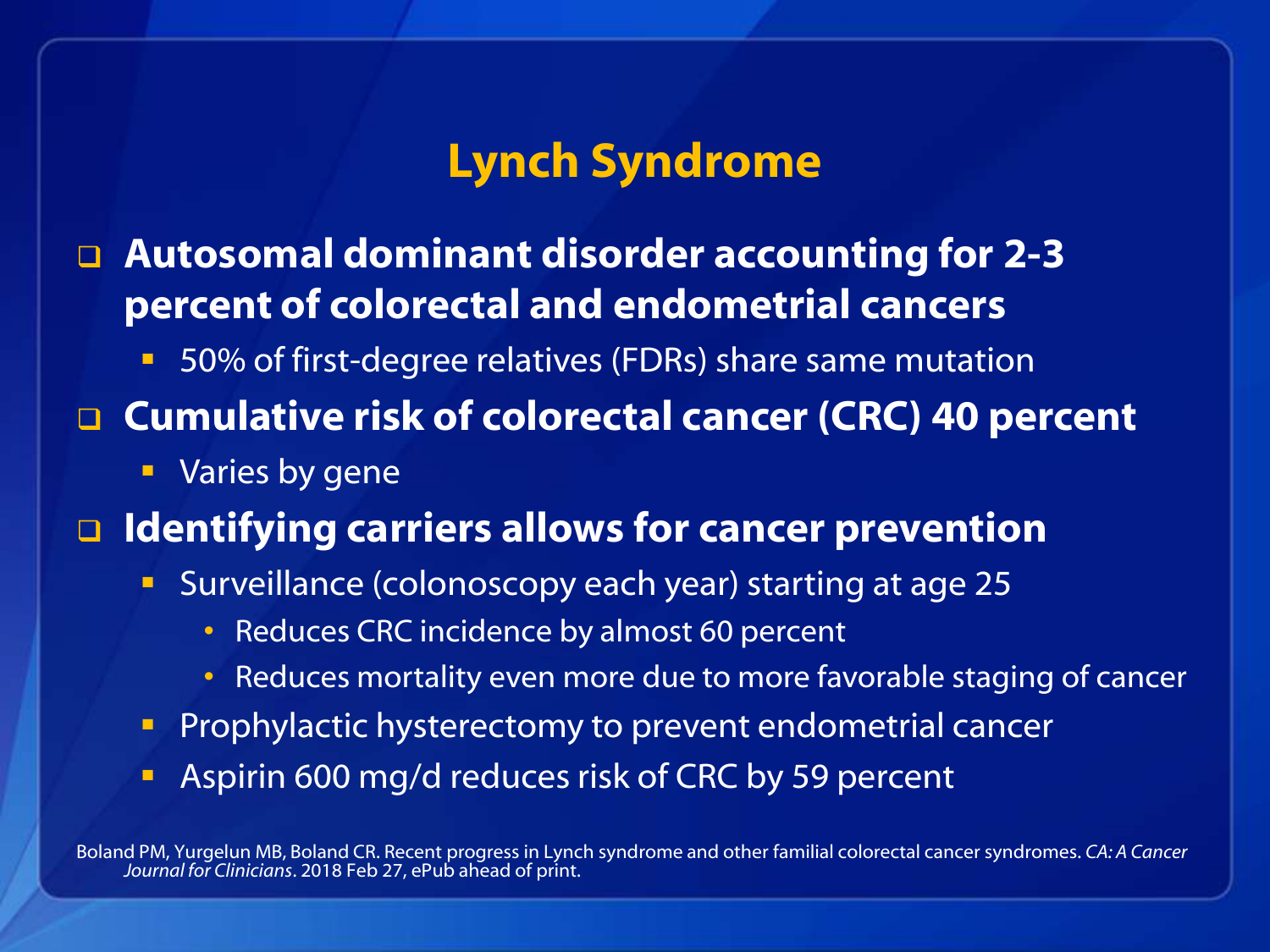# **Testing Methods to Identify Lynch Syndrome**

### **Cascade testing – identify proband, then test relatives**

- Preliminary testing of tumor tissue in newly diagnosed cancers
	- Microsatellite instability (MSI) testing for presence of MMR mutations
		- <sup>o</sup> Clinical sensitivity
			- *MLH1* or *MSH2*  85 percent
			- *MSH6*  55 to 77 percent
		- $\circ$  Clinical specificity 90 percent
	- Immunohistochemistry (IHC) testing of MMR gene proteins
		- $\circ$  Clinical sensitivity 83 percent
		- $\circ$  Clinical specificity 90 percent
- **Second-tier gene sequencing following positive preliminary tests**
- **Or direct sequencing of cancer patients**

**Gene sequencing of people without cancer** 

Population-based or based on risk prediction scores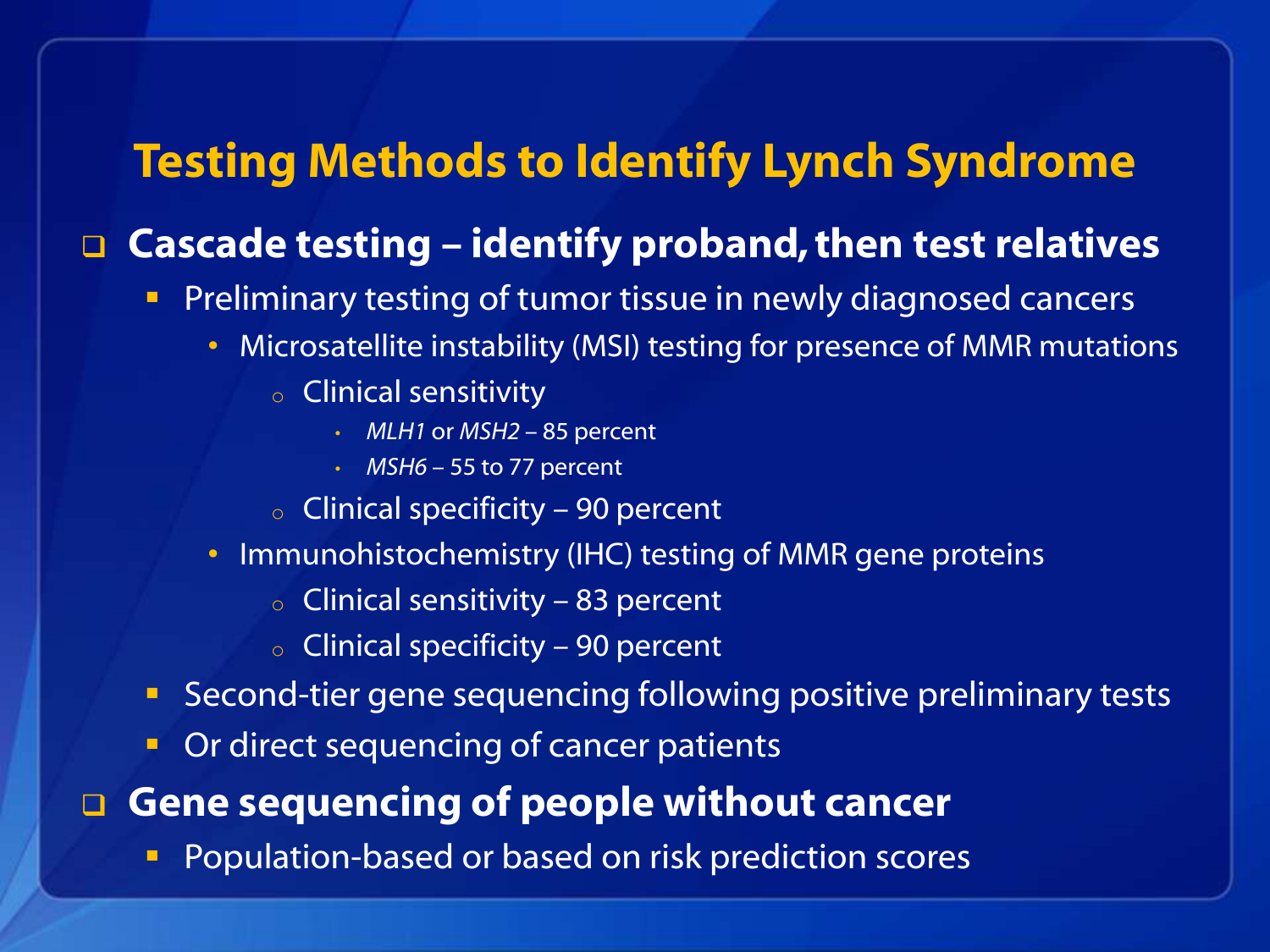# **Alternative Approaches to Test for LS in Patients with Newly Diagnosed CRC**

 **Universal testing vs. reflex testing of adults with newly diagnosed cancers** 

**Maximizes sensitivity but with lower yield** 

### **D** Selective testing

- Based on age cutoffs of 50,60, or 70 years
- Family history and tumor pathology

### **Selective testing can detect most cases of LS**

- **Research study: Moreira et al. (2012)** 
	- Jerusalem  $( \le 70 \text{ years}) 85$  percent of LS cases
	- Revised Bethesda Guidelines (RBG) criteria 88 percent of LS cases
- **Uncertain if family history data is reliably collected in routine care**

– Moreira L, Balaguer F, Lindor N et al. Identification of Lynch syndrome among patients with colorectal cancer. *JAMA.* 2012, 308, 1555 1565.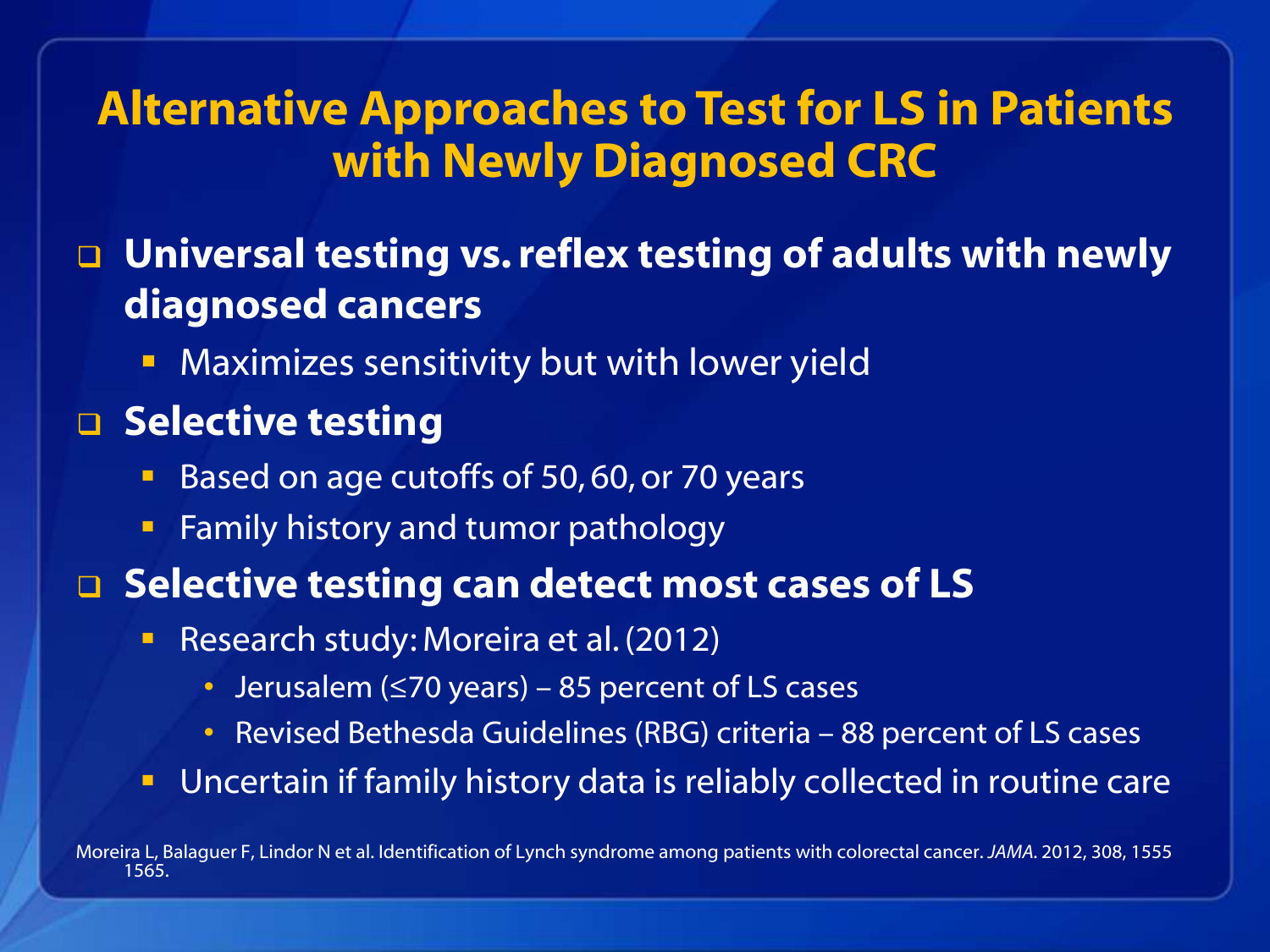## **Lynch Syndrome Testing Recommendations**

### **EGAPP (Evaluation of Genetic Applications in Practice and Prevention) – 2009**

- **Universal tumor testing in all newly diagnosed CRC patients** 
	- Skeptical of reliably identifying family history in clinical care
- Biochemical testing using IHC, with or without testing for *BRAF*  mutation, or MSI

#### **Multi-Society Task Force on Colorectal Cancer – 2014**

- Testing of newly diagnosed CRC tumors, using either:
	- Universal testing, or
	- Testing all patients <age 70 and older patients with family history concerning for LS

 EGAPP Working Group. Genetic testing strategies in newly diagnosed individuals with colorectal cancer aimed at reducing morbidity – and mortality from Lynch syndrome in relatives. *Genetics in Medicine.* 2009;11(1):35 41. iello FM, Allen JI, Axilbund JE, et al. Guidelines on genetic evaluation and management of Lynch syndrome: a consensus<br>statement by the US Multi society Task Force on colorectal cancer. *American Journal of Gastroenterolog* Giardiello FM, Allen JI, Axilbund JE, et al. Guidelines on genetic evaluation and management of Lynch syndrome: a consensus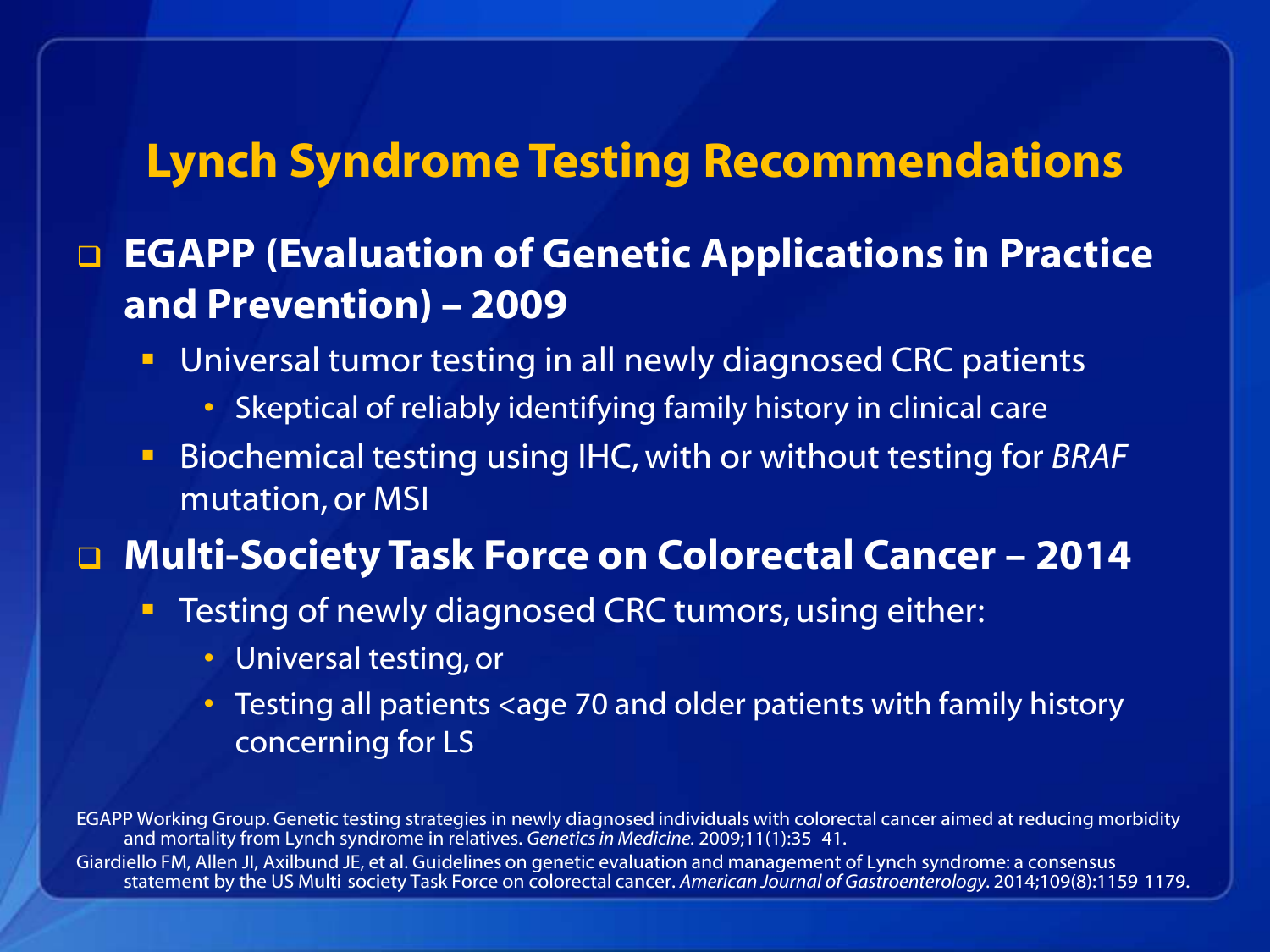# **Cost-Effectiveness of Lynch Syndrome Testing**

### **Multiple CEAs of testing for LS in CRC**

- **Comparisons of strategies to identify probands** 
	- Tumor testing in all patient vs. no patients
	- Tumor testing in patients under specified age (60, 70) vs. no patients
	- Tumor testing in all patients vs. under an age cutoff (50, 60 years)
	- Tumor testing in all patients vs. selective testing based on age, family history, and tumor pathology
	- Direct gene sequencing vs. tumor testing followed by gene sequencing

### **Three reviews of published CEAs**

Grosse SD. When is genomic testing cost effective? Testing for Lynch syndrome in patients with newly diagnosed colorectal cancer<br>and their relatives. Healthcare. 2015;3:860 878. and their relatives. *Healthcare*. 2015;3:860 878.

i N, Blackhouse G, Campbell K, Weeks L, Levine M. *Mismatch repo*<br>*and cost effectiveness evaluation*. Ottawa, Ontario CADTH;2015. Assasi N, Blackhouse G, Campbell K, Weeks L, Levine M. *Mismatch repair deficiency testing for patients with colorectal cancer: a clinical* 

 Di Marco M, D'Andrea E, Panic N, et al. Which Lynch syndrome screening programs could be implemented in the "real world"? A systematic review of economic evaluations. *Genetics in Medicine*. 2018 Jan 4; Epub ahead of print.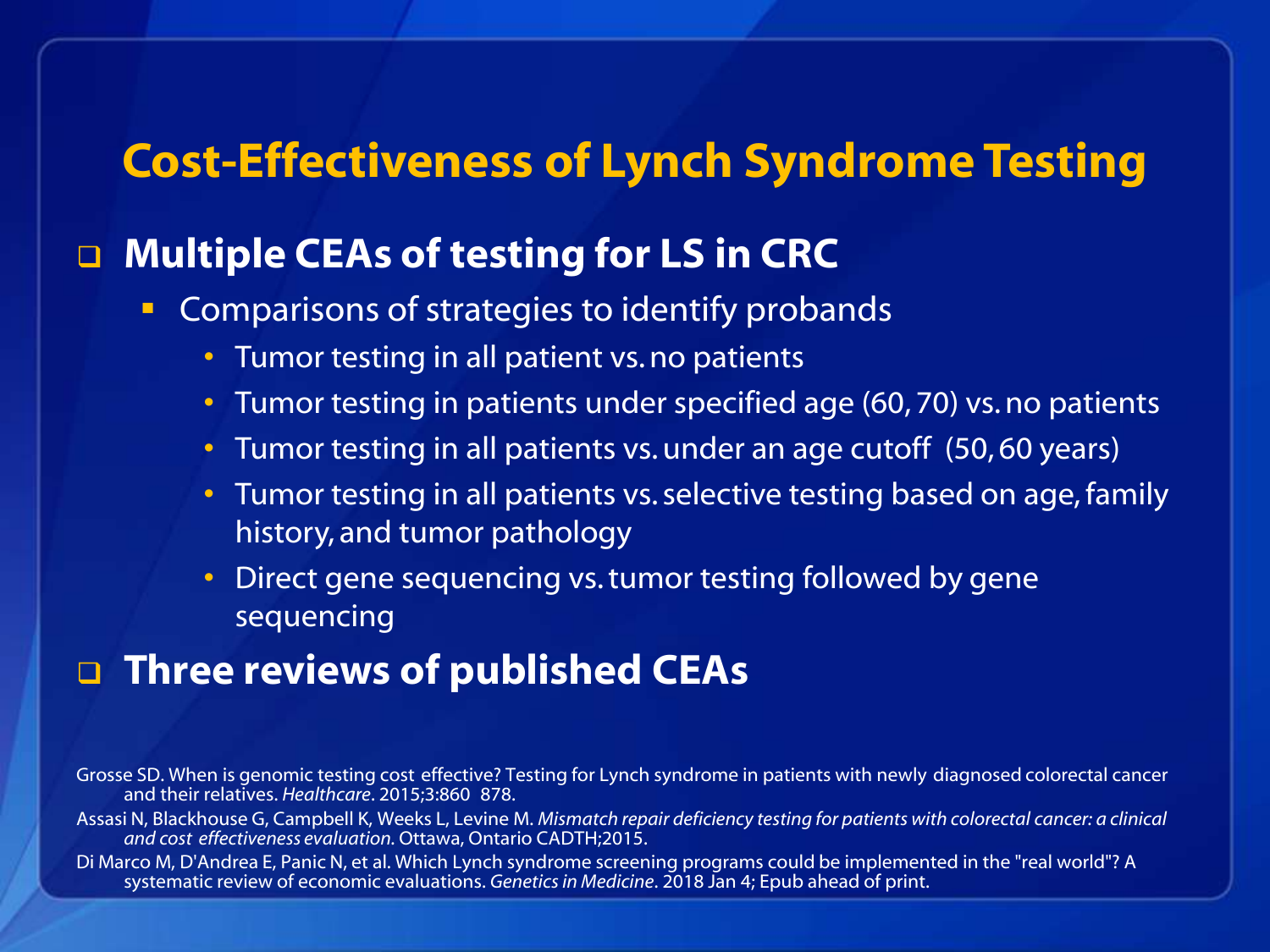# **Cost-Effectiveness Findings: Universal vs. No Testing**

| <b>Study</b>             | Country    | <b>Strategy</b> | Comparator | <b>ICER</b> (Nearest 100 US Dollars) |                         |
|--------------------------|------------|-----------------|------------|--------------------------------------|-------------------------|
|                          |            |                 |            | Per LY saved                         | Per QALY gained         |
| Universal vs. No Testing |            |                 |            |                                      |                         |
| Mvundura et al. [32] &   |            |                 |            | $$25,100$ -original                  | -original<br>$$29,600-$ |
| Grosse et al. [27]       | <b>USA</b> |                 |            | \$34,900-updated                     |                         |
| Ladabaum et al. [31] &   |            |                 |            |                                      |                         |
| Wang et al. [33]         | <b>USA</b> |                 |            | \$38,700                             | \$63,900                |
| Barzi et al. [30]        | <b>USA</b> |                 |            | $$46,900^{\circ}$                    |                         |

□ Universal tumor testing cost-effective if alternative is no testing at all

- **Most cost-effective strategy: IHC testing, followed by BRAF testing, then sequencing**
- However, CEAs should include all feasible alternatives
	- **Age-targeted testing**
	- **Selective testing based on family history, tumor pathology, and age**

Grosse SD. When is genomic testing cost effective? Testing for Lynch syndrome in patients with newly diagnosed colorectal cancer<br>and their relatives. *Healthcare*. 2015;3:860 878. and their relatives. *Healthcare*. 2015;3:860 878.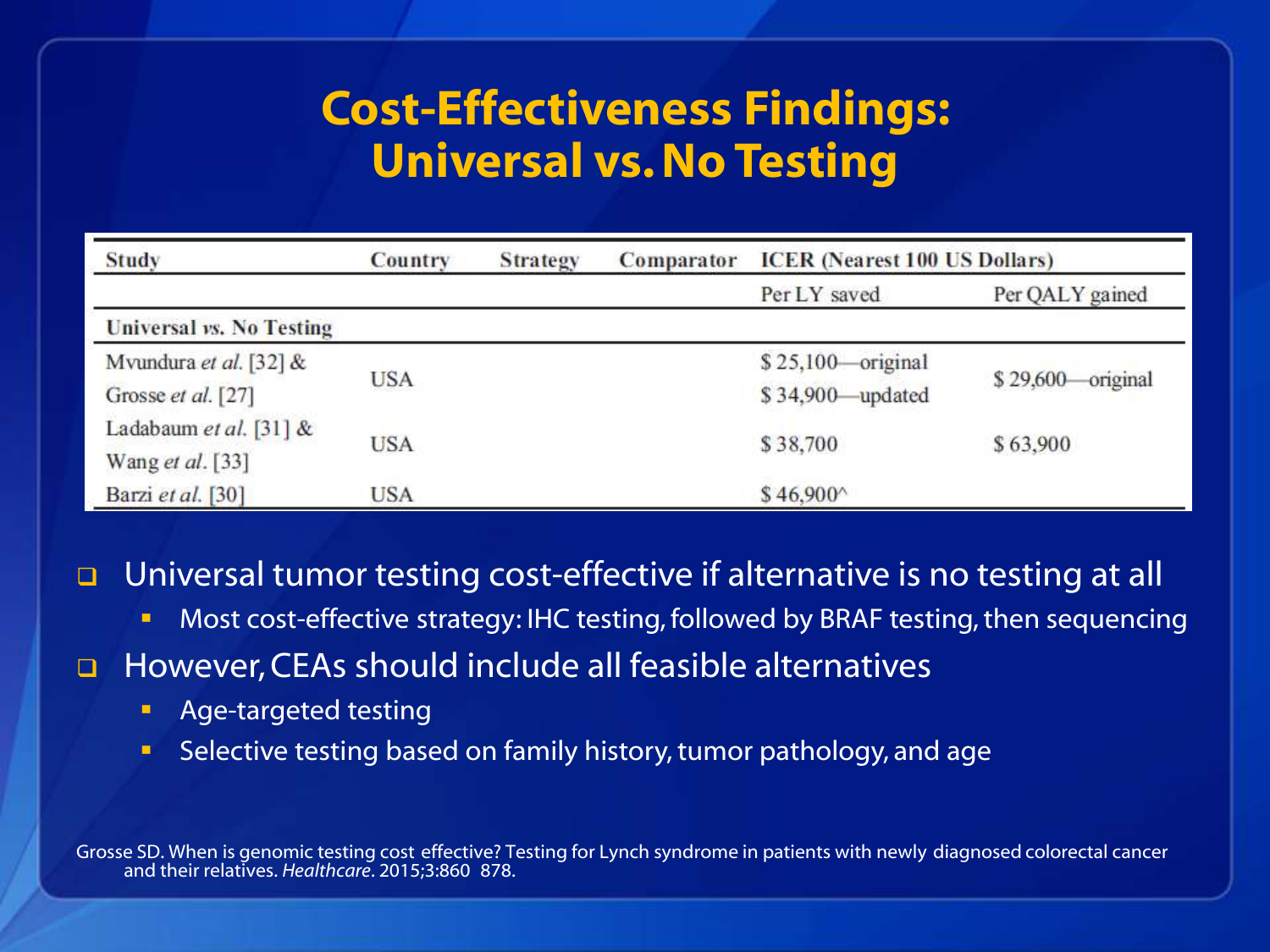# **ICERs for Universal vs. Selective Testing**

#### **(from Grosse 2015)**

| <b>Age-Targeted Testing Strategies</b> |             |                 |                 |                    |          |  |  |  |
|----------------------------------------|-------------|-----------------|-----------------|--------------------|----------|--|--|--|
| Mvundura et al. [32]                   | <b>USA</b>  | $<$ 50 years    | No testing      | \$8,700            |          |  |  |  |
|                                        |             | No limit        | $<$ 50 years    | \$41,200           |          |  |  |  |
| Ladabaum et al. [31]                   | <b>USA</b>  | $\leq 50$ years | No testing      | \$29,900           |          |  |  |  |
|                                        |             | $\leq 60$ years | $\leq 50$ years | \$36,200           |          |  |  |  |
|                                        |             | $\leq$ 70 years | $\leq 60$ years | \$47,300           |          |  |  |  |
|                                        |             | No limit        | $\leq$ 70 years | \$94,900           |          |  |  |  |
| Sie et al. [34]                        | Netherlands | $\leq 70$ years | $\leq$ 50 years | Dominant           |          |  |  |  |
|                                        |             |                 |                 | (cost-saving)      |          |  |  |  |
| Snowsill et al. [29,35]                | UK          | $<$ 50 years    | No testing      |                    | \$8,400  |  |  |  |
|                                        |             | $<$ 60 years    | No testing      |                    | \$11,800 |  |  |  |
|                                        |             | $<$ 70 years    | No testing      |                    | \$16,600 |  |  |  |
| Age and Family History-Based Testing   |             |                 |                 |                    |          |  |  |  |
| Ladabaum et al. [31]                   | <b>USA</b>  | <b>MMRpro</b>   | No testing      | \$32,700           |          |  |  |  |
|                                        |             | Universal       | <b>MMRpro</b>   | \$125,200          |          |  |  |  |
| Severin et al. [14]                    | Germany     | <b>RBG</b>      | No testing      | \$106,100          |          |  |  |  |
|                                        |             | Universal       | <b>RBG</b>      | \$347,700          |          |  |  |  |
| Barzi et al. [30]                      | <b>USA</b>  | <b>MMRpro</b>   | No testing      | $$35,100^{\circ}$  |          |  |  |  |
|                                        |             | Universal       | <b>MMRPro</b>   | $$144,100^{\circ}$ |          |  |  |  |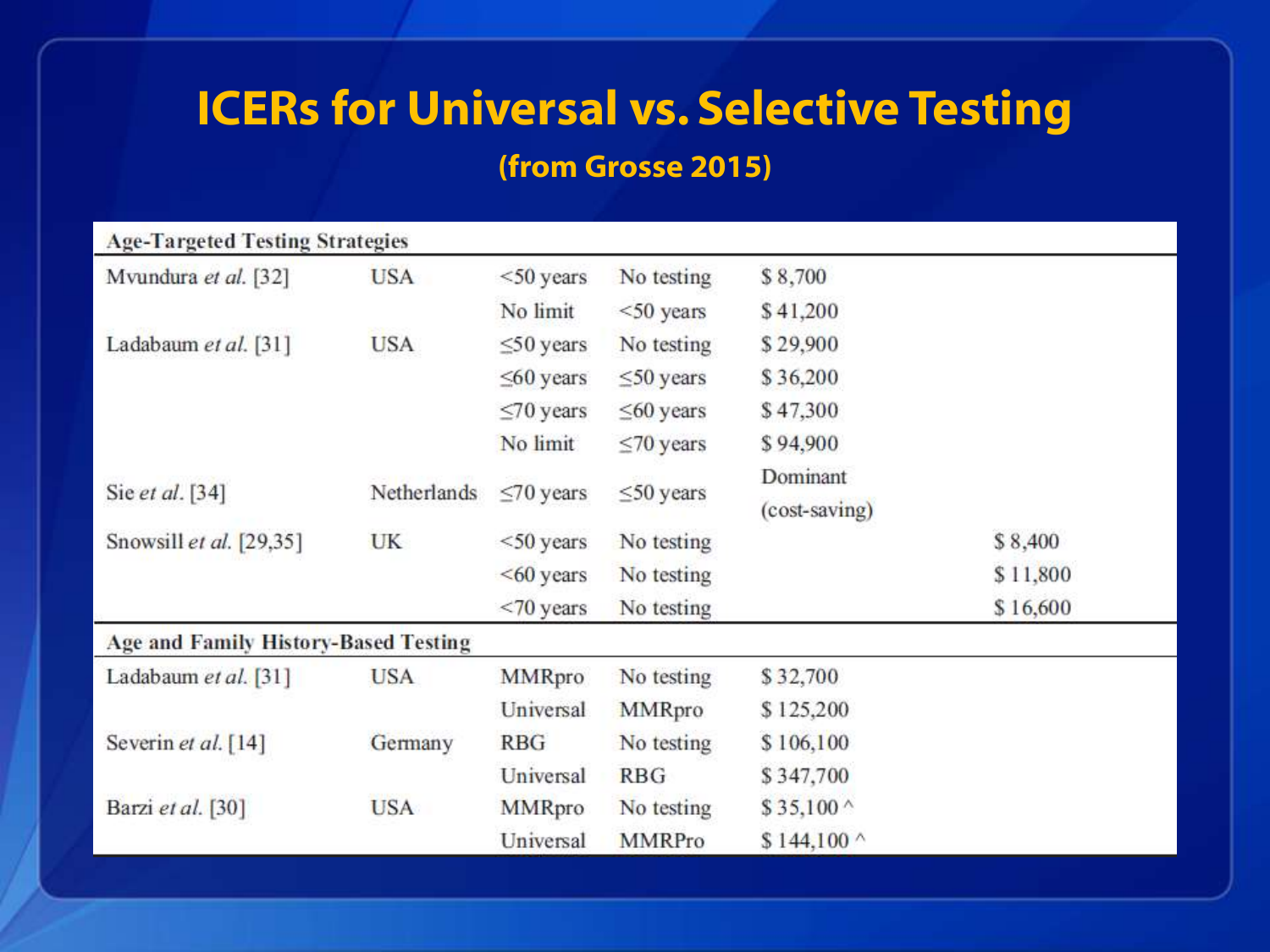# **Is Testing for Lynch Syndrome Cost-Effective? It Depends!**

### **Cost-effectiveness is a function of the comparator**

- **Consistent findings** 
	- Universal testing is cost-effective relative to no testing
	- Direct gene sequencing is not cost-effective, but that could change
	- based on family history, age, and tumor pathology • Universal testing may not be cost-effective relative to selective testing
- **Unclear findings** 
	- Is universal testing cost-effective relative to testing patients <age 70?

### **Cost-effectiveness also depends on**

- Willingness to pay
- **Assumptions about effectiveness and costs**

- Grosse SD. Is universal tumor testing for Lynch syndrome cost effective? It depends! (letter to the editor). *Genetics in Medicine*. Forthcoming.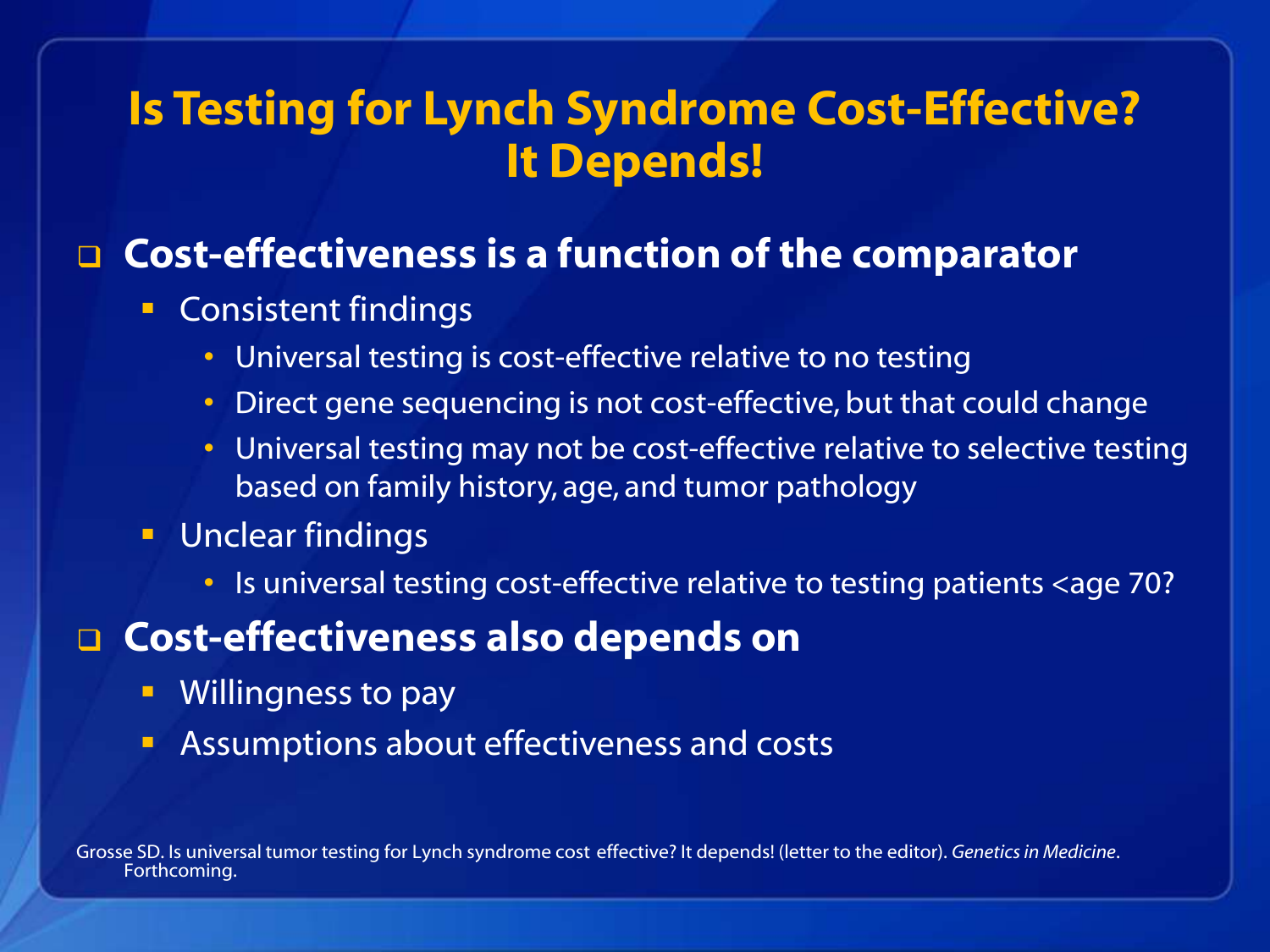# **Other Influences on Cost-Effectiveness of Testing for Lynch Syndrome in CRC**

### **Key parameters in cost-effectiveness models**

- **Cost and accuracy of testing and counseling**
- Number of carriers detected per proband
	- Numbers of first-degree relatives (FDRs)
	- Number of FDRs who are offered mutation testing
	- Uptake of mutation testing among FDRs
- **Penetrance (added risk or incidence of cancer)**
- Adherence to colonoscopy every 1 to 2 years
- **Effectiveness in reducing incidence and mortality** 
	- Impacts on health-related quality of life uncertain, often left out of CEA models

Grosse SD. When is genomic testing cost effective? Testing for Lynch syndrome in patients with newly diagnosed colorectal cancer<br>and their relatives. *Healthcare*. 2015;3:860 878. and their relatives. *Healthcare*. 2015;3:860 878.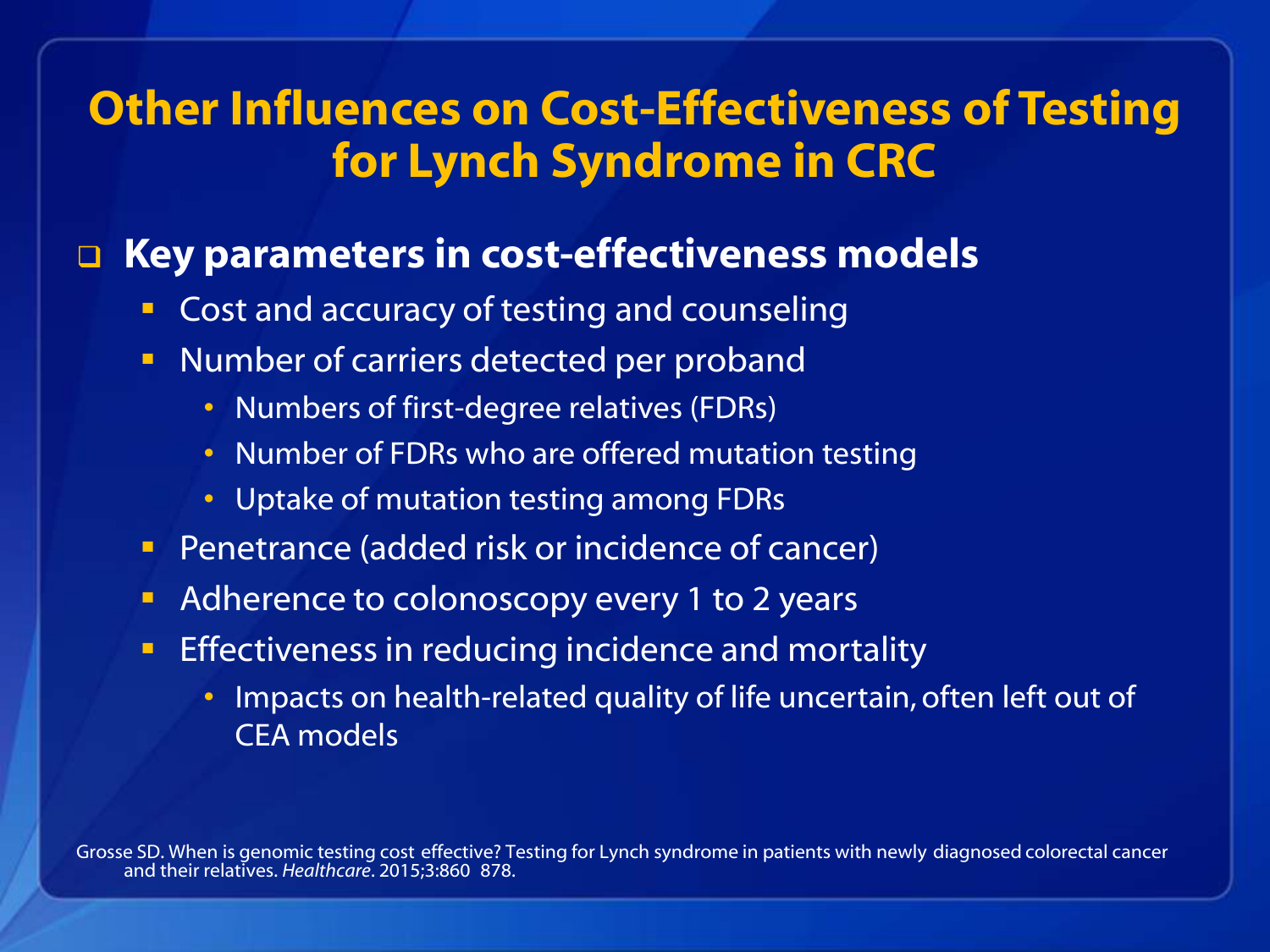# **Is Lynch Syndrome Cascade Testing Cost-Effective from Stakeholder Perspective?**

### **Budget impact less favorable to specific payers since benefits accrue to other payers who cover FDRs**

 Integrated health systems and self-insured employers with lower turnover in membership more likely to incur future benefits

### **Payer perspective less influential than provider choices**

- **Payers usually reimburse for "medically necessary" services**
- **What factors affect decisions by providers and health systems to** implement universal testing for Lynch syndrome? (Schneider 2016)
	- Desire to meet evolving standard of care
	- Concerns about budgets and logistical challenges are barriers
	- reduced cost of care very unlikely to happen • Some leaders believe that testing will eventually pay for itself in

Schneider JL, Davis J, Kauffman TL, et al. Stakeholder perspectives on implementing a universal Lynch syndrome screening program: a<br>qualitative study of early barriers and facilitators. *Genetics in Medicine*. 2016;18(2):1 qualitative study of early barriers and facilitators. *Genetics in Medicine*. 2016;18(2):152 161.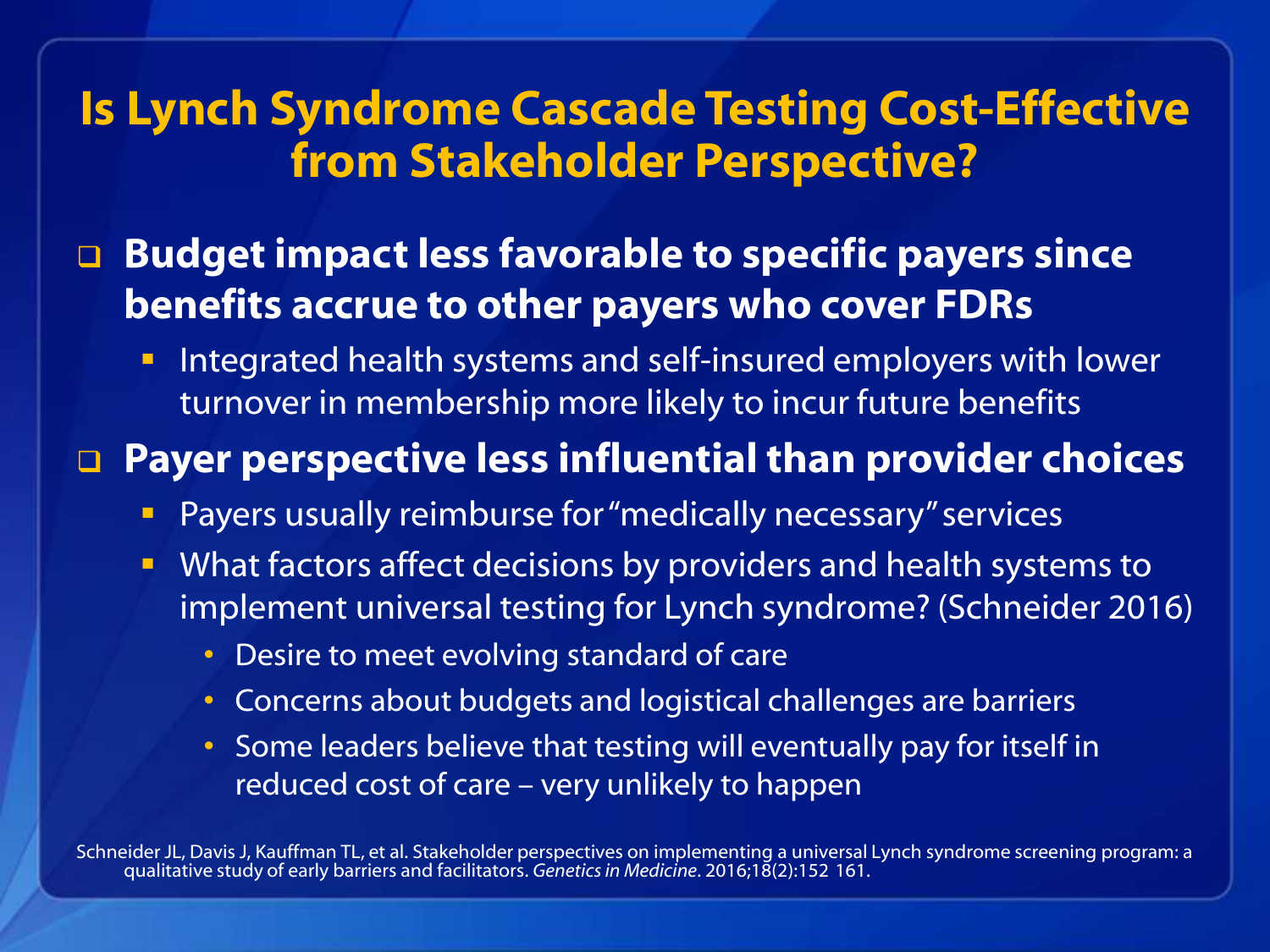# **Challenges in Evaluating Cascade Testing for Lynch Syndrome**

### **Lack of population-level documentation**

- **How many CRC and endometrial cancer patients are tested for** Lynch syndrome each year?
- **What is the frequency of universal vs. selective testing?**
- **Which testing strategies are most commonly used?**
- How many first degree relatives are contacted and tested?
- How many carriers adhere to colonoscopy every 1 to 2 years?

 **Cost-effectiveness is dependent on identifying carriers and providing effective care to minimize cancer risks**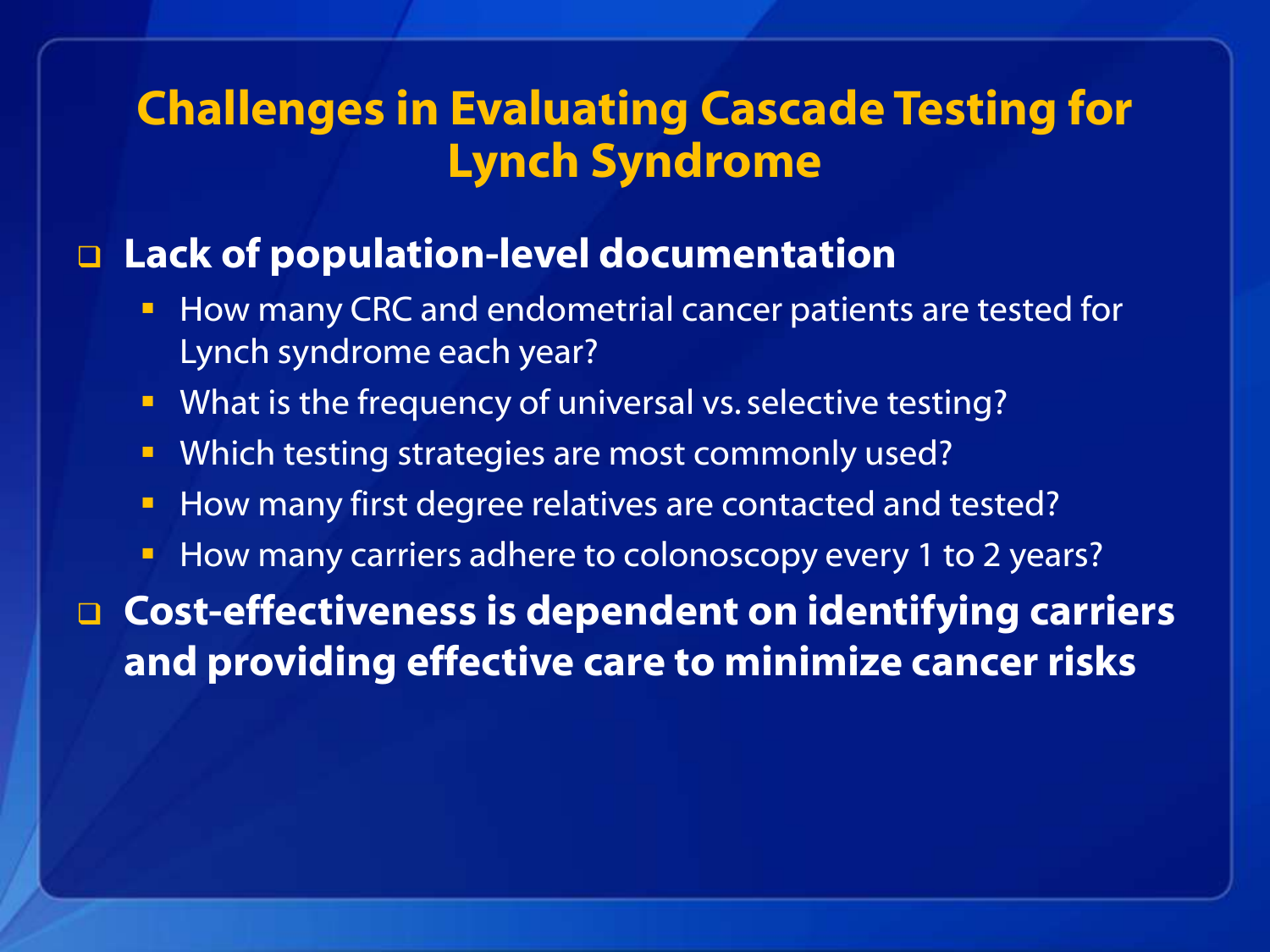# **Beyond Lynch Syndrome: Multi-Gene Panels to Test Patients with Colorectal Cancer**

 **Gallego et al. (2015) modeled use of next-generation sequencing (NGS) panels of multiple genes in place of standard-of-care testing for Lynch syndrome** 

For patients suspected of having a hereditary CRC syndrome

- Sequencing MMR genes alone not cost-effective
- Sequencing both MMR genes and other genes associated with highly penetrant cancer syndromes was cost-effective
- **Fidding 1 For all CRC patients** 
	- Cost to test for multiple genes using NGS > \$70,000 per QALY
	- Possibly cost-effective, depends on willingness to pay

go CJ, Shirts BH, Bennette CS, et al. Next Generation Sequencing Panels for the Diagnosis of Col<br>Syndromes: A Cost Effectiveness Analysis. *Journal of Clinical Oncology*. 2015;33(18):2084 2091. Gallego CJ, Shirts BH, Bennette CS, et al. Next Generation Sequencing Panels for the Diagnosis of Colorectal Cancer and Polyposis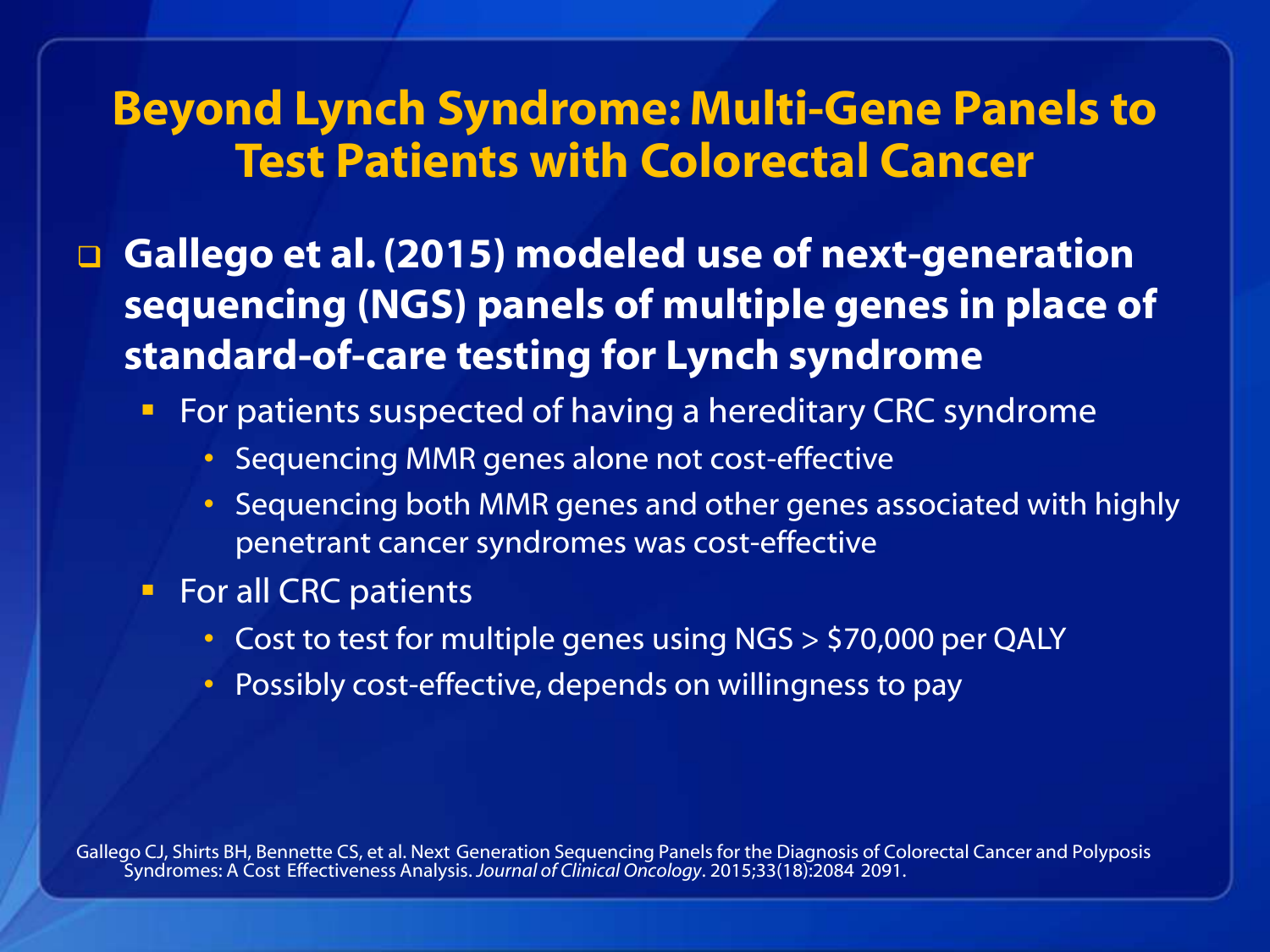# **Reporting Findings from Clinical Sequencing**

### **Clinical use of exome and genome sequencing to establish diagnoses: reporting other gene variants**

- **American College of Medical Genetics and Genomics (ACMG)** 
	- In 2013, ACMG listed 53 genes for which "incidental" findings could be reported to patients (Green et al. 2013)
	- 2016 ACMG Secondary Findings list expanded to 59 genes for which findings could be medically actionable (Kalia et al. 2016)
- **Framework for assessing clinical actionability (Hunter et al. 2016)** 
	- Penetrance probability of serious clinical outcome >5 percent
	- Effectiveness highly effective intervention with low risk

– sequencing. *Genetics in Medicine*. 2013;15:565 574. Green RC, Berg JS, Grody WW, et al. ACMG recommendations for reporting of incidental findings in clinical exome and genome

 Kalia SS, Adelman K, Bale SJ, et al. Recommendations for reporting of secondary findings in clinical exome and genome sequencing, – *Medicine*. 2017;19:249 255. 2016 update (ACMG SF v2.0): a policy statement of the American College of Medical Genetics and Genomics. *Genetics in* 

Hunter JE, Irving SA, Biesecker LG, et al. A standardized, evidence based protocol to assess clinical actionability of genetic disorders – associated with genomic variation. *Genetics in Medicine*. 2016;18:1258 1268.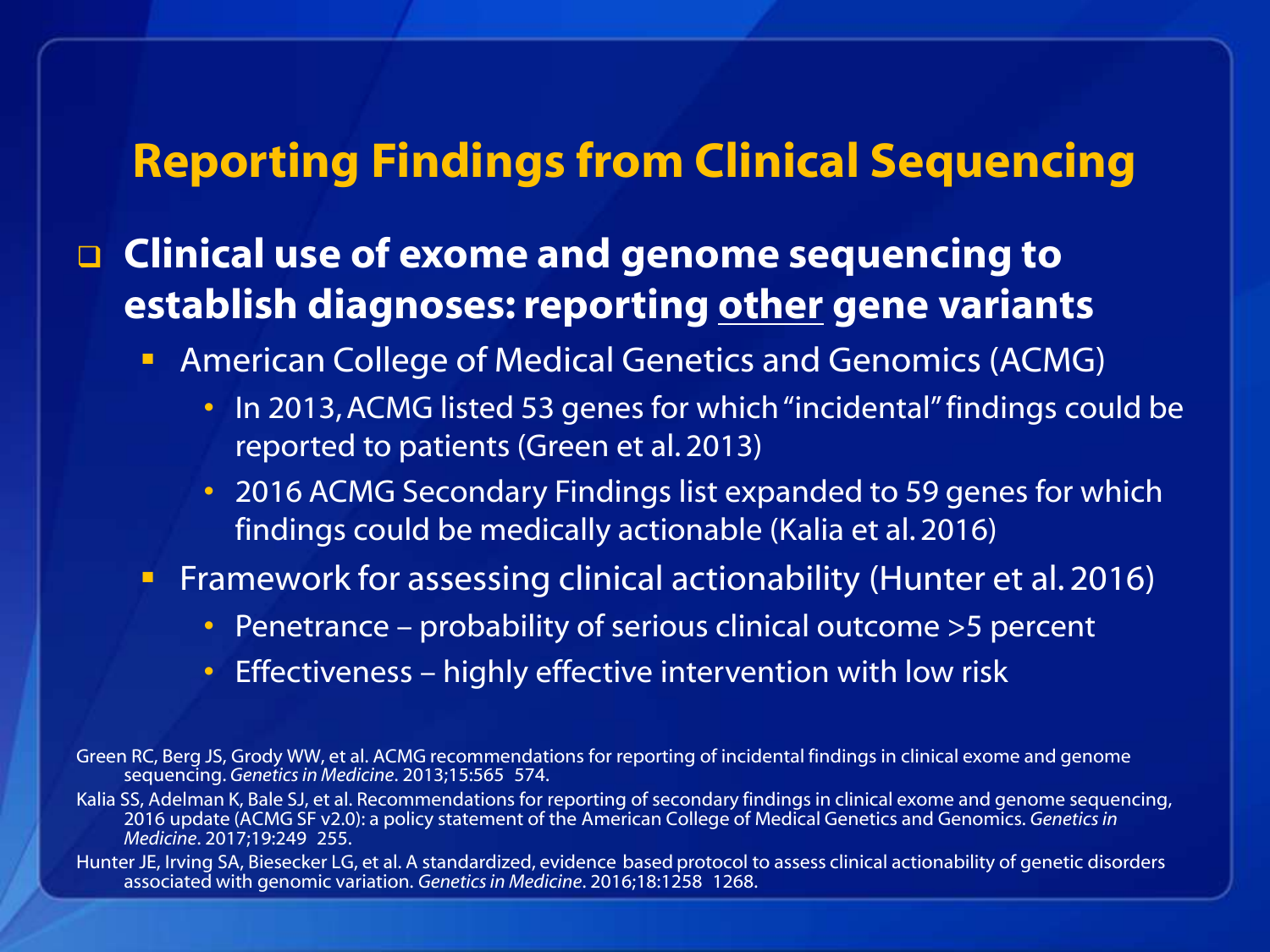# **Opinions Differ on Which Variants Are Actionable**

### **University of North Carolina NCGENES project (Adams et al. 2016)**

- Defined pathogenic variants of 17 genes associated with 11 Mendelian disorders
	- Includes *BRCA*1/2 and MMR genes associated with Lynch Syndrome, and *LDLR* associated with familial hypercholesterolemia
	- Long QT syndrome (*KCNQ1*, *KCNH2*, *SCN5A*), Marfan syndrome (*FBN1*)
	- Hereditary hemochromatosis (*HFE*) specifically homozygous C282Y
		- o Not included in ACMG panel (Grosse et al. 2017)
		- $\circ$  Moderate penetrance 8-10% risk of severe liver disease
		- $\circ$  Highly effective, low-risk intervention monitoring of serum ferritin and phlebotomy

 – Adams MC, Evans JP, Henderson GE, Berg JS. The promise and peril of genomic screening in the general population. *Genetics in Medicine.* 2016;18:593 599.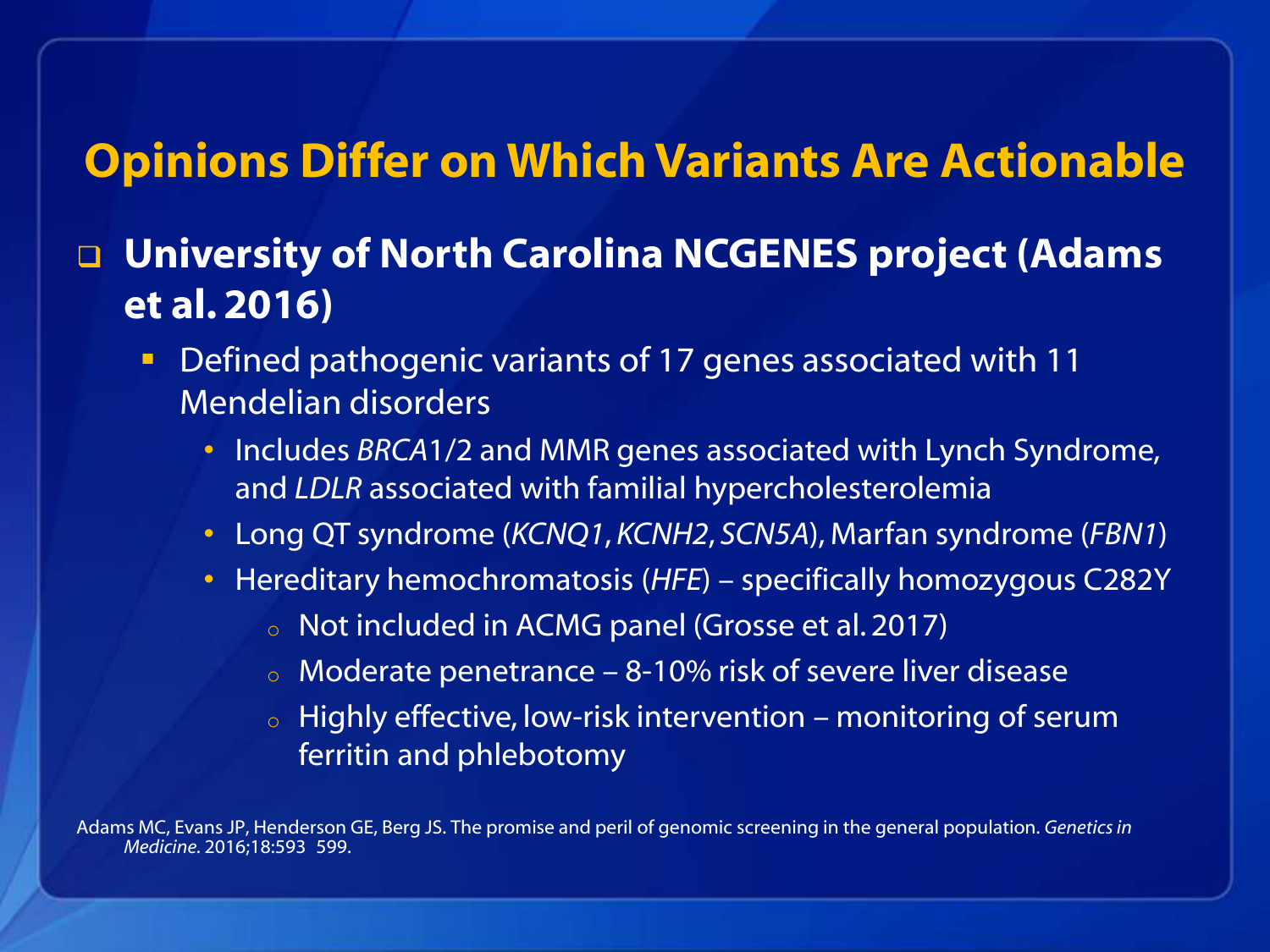# **Cost-Effectiveness of Reporting Actionable Findings**

### **Decision analysis of reporting findings of ACMG 2013 list of 56 genes for 24 conditions (Bennette et al. 2015)**

- **Next-generation genomic sequencing (NGS) scenarios** 
	- Secondary findings from clinical NGS
	- Healthy patients genomic screening

### **Results**

- Results vary by type of findings reported excluding sunk cost of sequencing
	- Reporting *BRCA*1/2 mutations is cost-saving
	- Reporting MMR mutations highly cost-effective (\$3500 per QALY)
- **DIM** Overall NGS process may be cost-effective for some patient groups
- Not cost-effective as genomic screening unless NGS costs <\$500

Bennette CS, Gallego CJ, Burke W, Jarvik GP, Veenstra DL. The cost effectiveness of returning incidental findings from next generation genomic sequencing. *Genetics in Medicine*. 2015;17(7):587.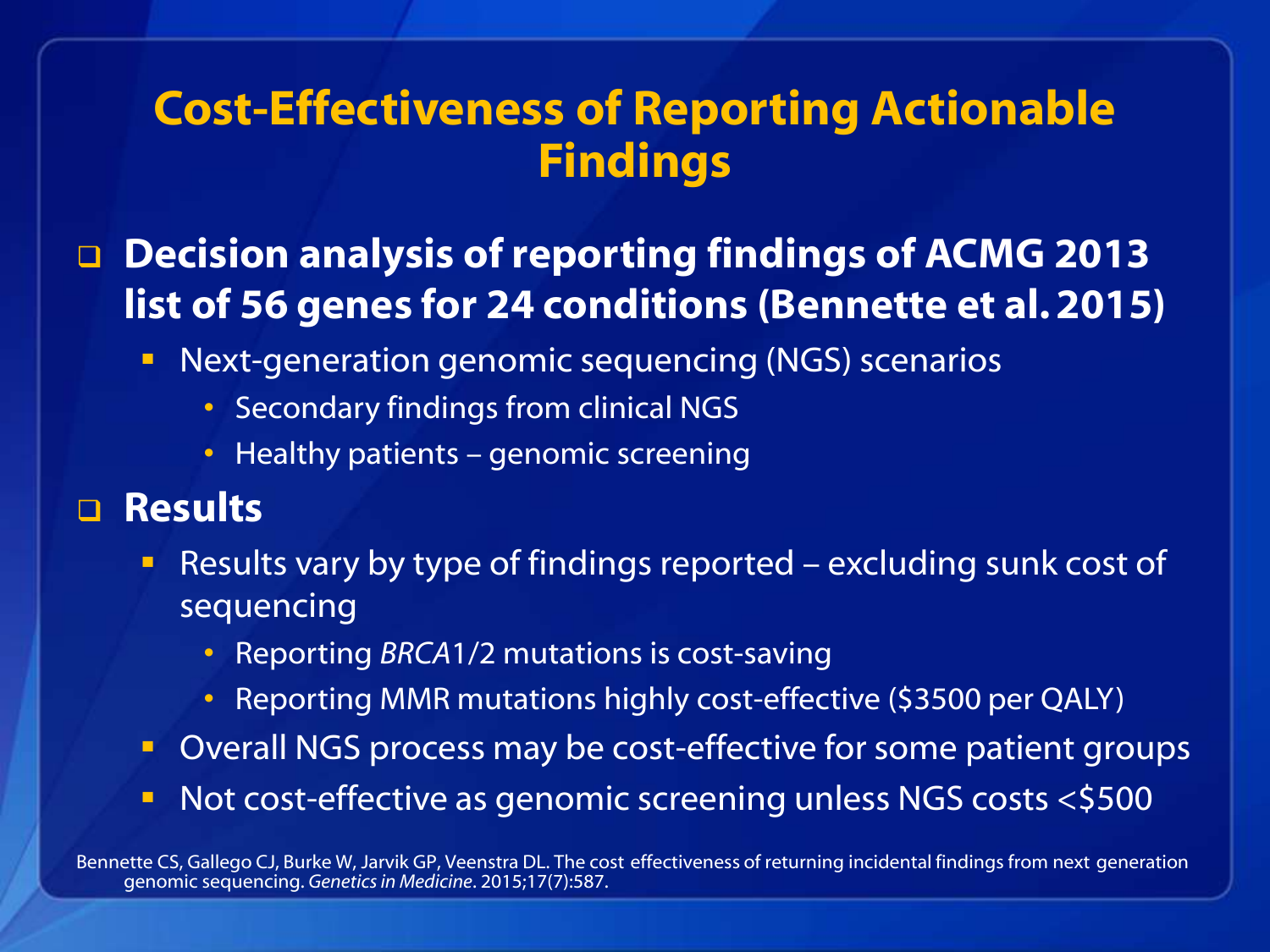### **When Clinical and Personal Utility Diverge**

#### **Demand for diagnoses of untreatable conditions**

- **Canadian choice experiment (Regier et al. 2015)**
- **Wisconsin observed choices study (Bishop et al. 2017)**
- with high penetrance (≥75 percent), severe outcomes (disability or **RTI study: Parents want to know if infant has untreatable condition** early death), and early onset (age <5 years) (Lewis et al. 2018)

#### **What can stakeholders do?**

- Be cautious –"Look before you leap"(Grosse et al. 2009)
- Optional screening programs can respond to consumer demand

- Bishop CL, Strong KA, Dimmock DP. Choices of incidental findings of individuals undergoing genome wide sequencing, a single ' - center s experience. *Clinical Genetics*. 2017;91(1):137 140.
- Lewis MA, Stine A, Paquin RS, et al. Parental preferences toward genomic sequencing for non medically actionable conditions in -- children: a discrete choice experiment. *Genetics in Medicine*. 2018;20(2):181 189.
- 2009; 11(8):575 576. Grosse SD, McBride CM, Evans JP, Khoury MJ. Personal utility and genomic information: Look before you leap. *Genetics in Medicine*.

<sup>-</sup> – discrete choice experiment. *CMAJ* 2015;187:E190 97. Regier DA, Peacock SJ, Pataky R, et al. Societal preferences for the return of incidental findings from clinical genomic sequencing: a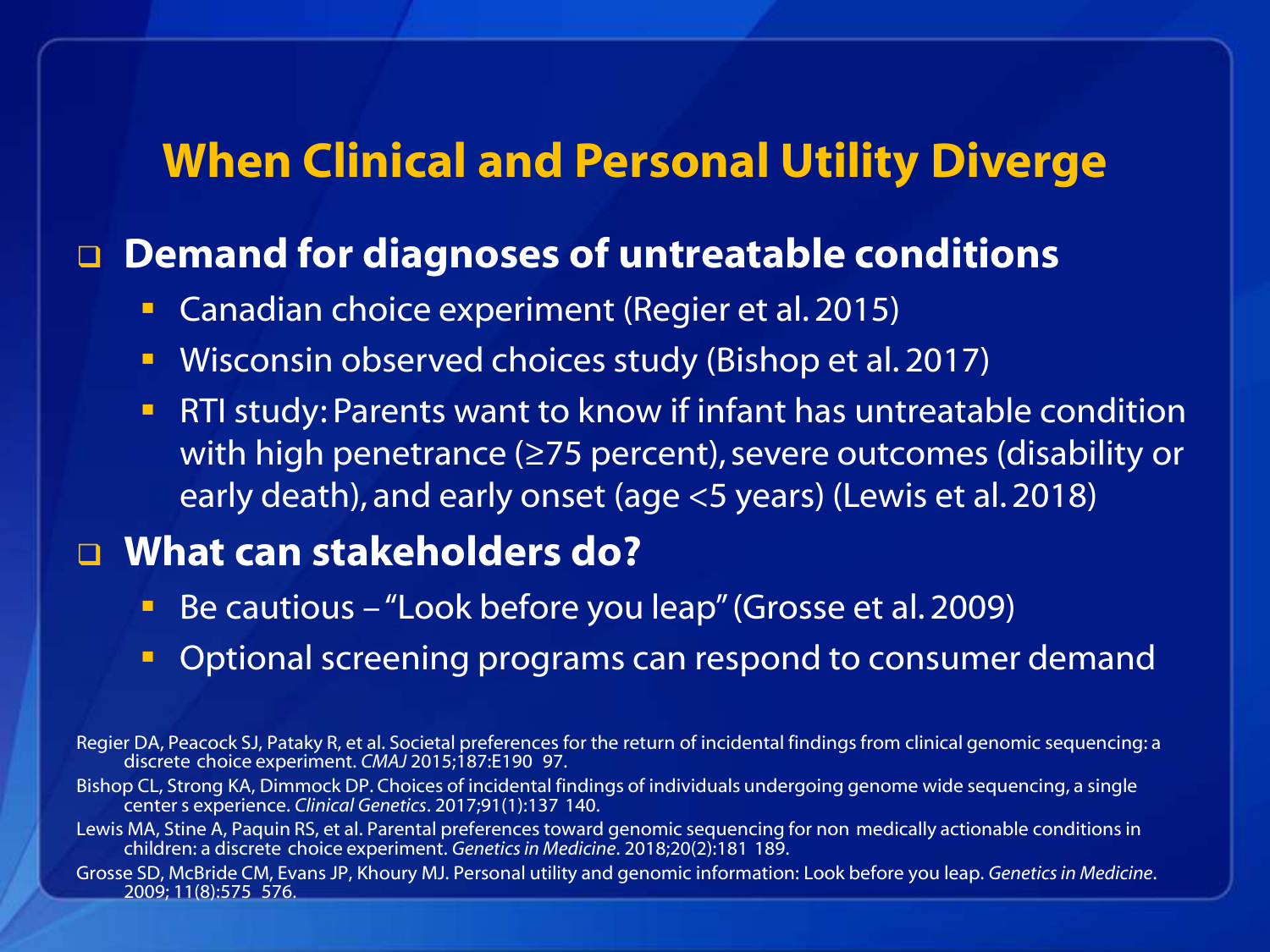# **Should Personal Utility Be Included in CEAs?**

### **Societal utility includes personal and clinical utility**

- **Stakeholders may have differing perceptions and values**
- CEAs conventionally include utility measures expressed in QALYs do not include personal utility
	- US Second Panel suggests that societal CEAs quantify both health and non-health effects (Neumann et al. 2017)
- **Patient perspective on risks and benefits is increasingly considered** by drug regulators

#### **NASEM workshop report on genomic screening**

- **Dean Regier proposed incorporating consumer willingness to pay** (personal utility) into CEAs (Chapter 3, NASEM 2018)
- **Doing so can increase probability testing is cost-effective**

 *-*  Neumann P, Sanders GD, Russell LB, Siegel JE, Ganiats TG. 2017. *Cost effectiveness in health and medicine: 2nd Edition.* New York: Oxford University Press.

 - NASEM. Financial Considerations for Implementing Genomics Based Screening Programs. In: *Implementing and Evaluating Genomic Screening Programs in Health Care Systems: Proceedings of a Workshop*. National Academies Press, 2018.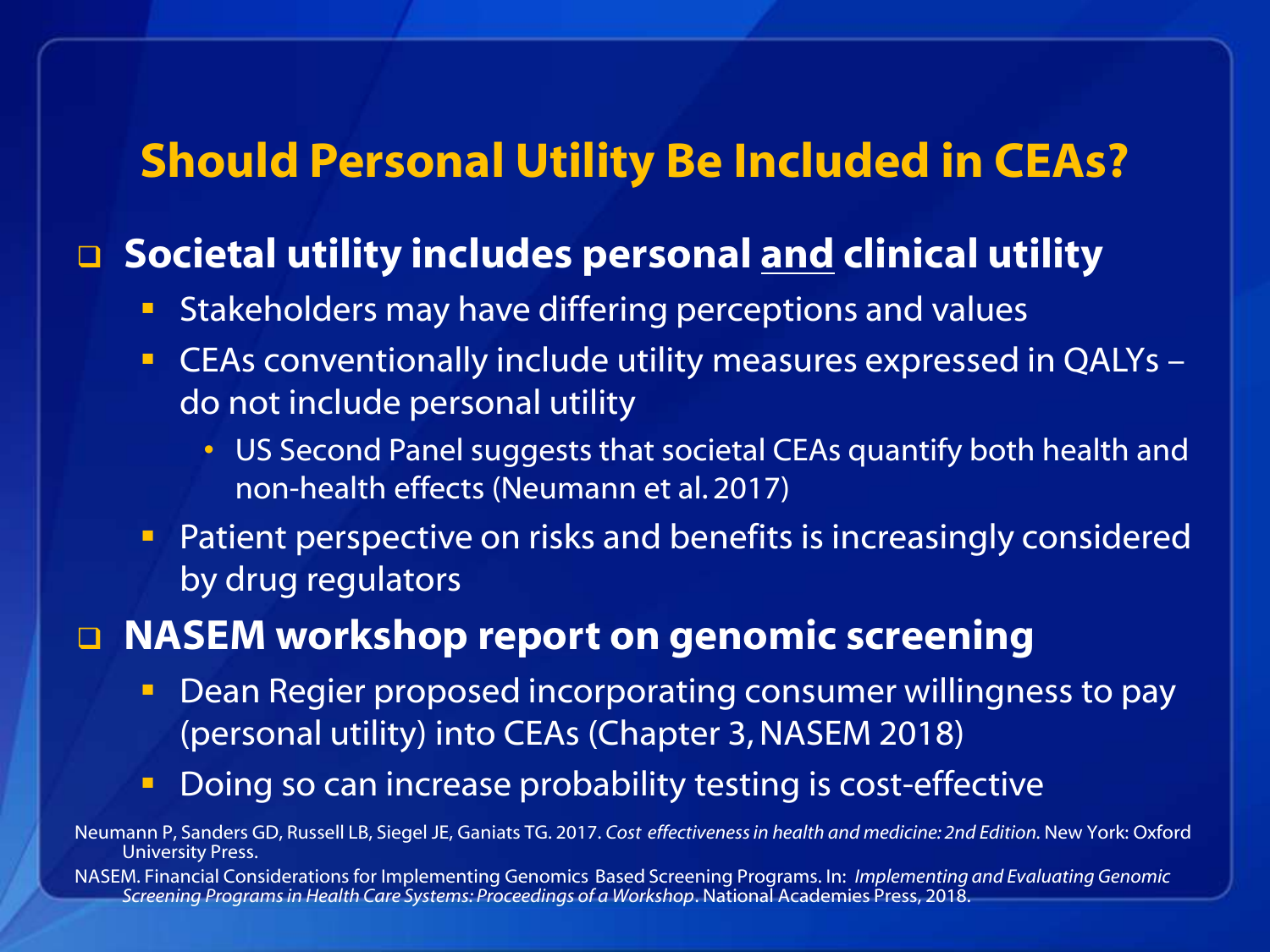### **Conclusions**

### **Epidemiology matters**

Limited evidence of effectiveness can be weak link in CEAs

#### **Comparisons matter**

**Cost-effectiveness of a screening test or treatment is not an innate** characteristic but depends on context

#### **Cost-effective does not mean cheaper**

- **Genomic diagnosis and prevention may reduce some medical** costs but are unlikely to pay for themselves
- **Cost-effectiveness and budget impact both matter**

#### **Patient perspective is getting more attention**

**Personal utility of genomic knowledge and precision medicines** important part of value proposition